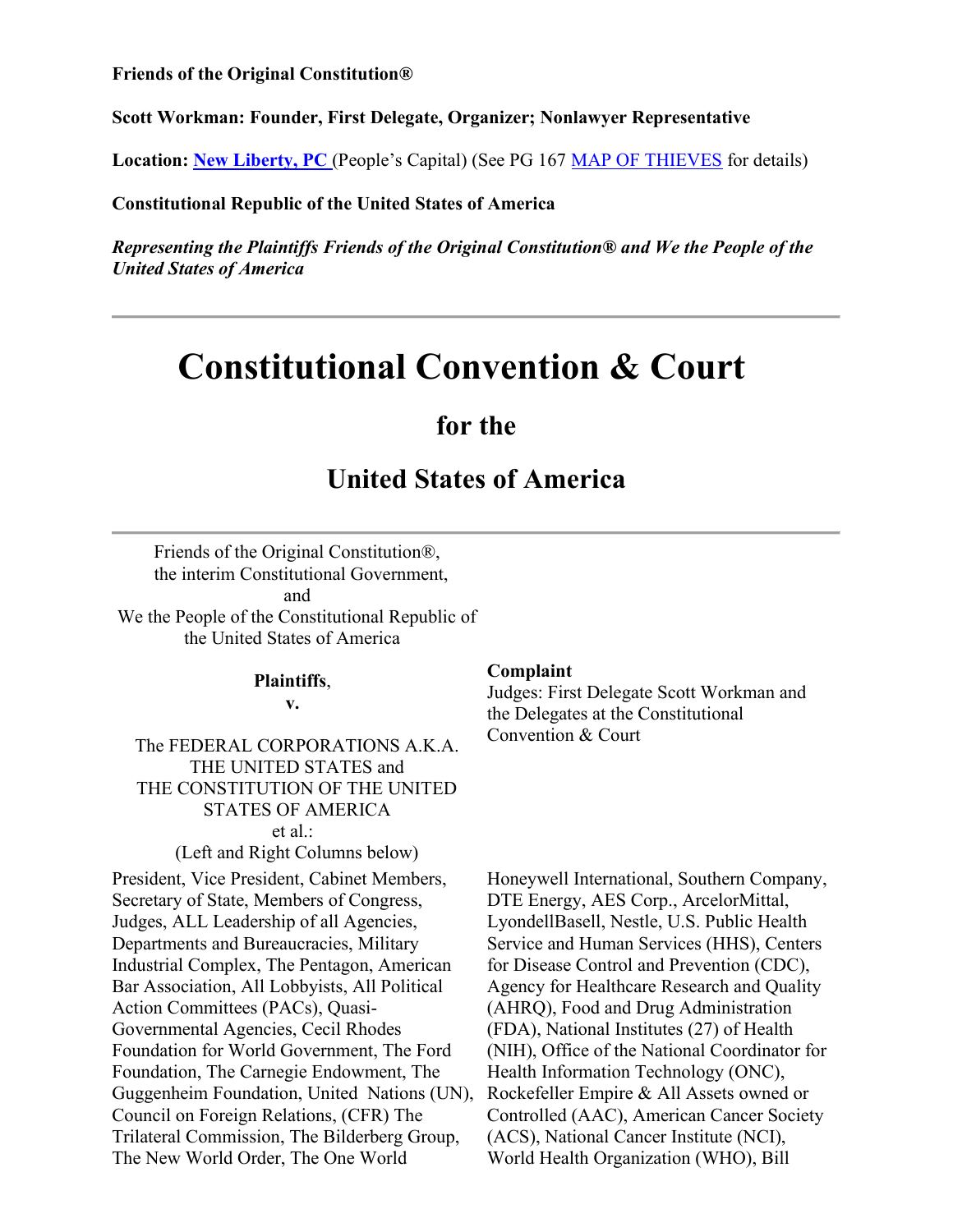Government, Round Table Group, A.C.L.U., NATO, CBS, ABC, NBC, CNN, MSNBC, FOX, Google/YouTube, Facebook/Instagram, Twitter, American Medical Association (AMA), Pharmaceutical Research & Manufacturers of America (PhRMA), American Hospital Association (AHA), Blue Cross and Blue Shield AAC, Deborah L. Birx, M.D. & AAC, Association (BCBSA), American Chemistry Council (ACC), American Pharmacists Association (APha), Johnson & Johnson, Pfizer, Merck & Co, Abbott Laboratories, Amgen Inc., Eli Lilly and Company, AbbieVie Inc., Bristol-Myers Squibb, Celgene Corporation, Shire PLC, Zoetis Inc, Vertex Pharmaceuticals Inc., Baxter International Inc., Regeneron Pharmaceuticals Inc, Alexion Pharmaceuticals Inc, McKesson Corporation, INCYTE Corporation, AmerisourceBergen Corporation, Biomarin Pharmaceutical Inc, Cardinal Health Inc., GlaxoSmithKline, Sanofi, Novavax, Emergent BioSolutions, CSL, Inovio Pharmaceuticals, AstraZeneca, BASF, Bayer-Monsanto, Dow-Dupont, Syngenta, Huntsman Chemical, Boeing, Celanese, Mitsui, Northrop Grumman, Parker-Hannifin,

Gates & AAC, Charlie Munger & AAC, Warren Buffett & AAC, The Coalition for Epidemic Preparedness Innovations (CEPI), The Tides Foundation, Mark Zuckerberg & AAC, Bill & Hillary Clinton & AAC, George Soros & AAC, Anthony S. Fauci, M.D. & Federal Reserve Bank, International Monetary Fund (IMF), American Bankers Association, JPMorgan Chase, Bank of America, Citigroup, Wells Fargo, Goldman Sachs, ChexSystems, US Oil & Gas Association, American Petroleum Institute (API), Western States Petroleum Association (WSPA), Southern Company (Gas & Utilities), Koch Industries, Exxon Mobil Corporation, BP America (British Petroleum), Chevron Corporation, ConocoPhillips Co., Shell Oil, Occidental Petroleum Corporation, Valero Industries, EOG Resources, Phillips 66, Pioneer Natural Resources, Marathon Petroleum, Anadarko Petroleum, Verizon Communications Inc, Vodafone, A T & T, China Mobile Limited, General Communications Inc,

#### **Defendants.**

#### **Defendants.**

The plaintiffs We the People of the United States of America and Friends of the Original Constitution®, by and through their Nonlawyer representative, hereby complains against the FEDERAL CORPORATIONS A.K.A. THE UNITED STATES and THE CONSTITUTION OF THE UNITED STATES OF AMERICA; et al.

#### **Parties**

- 1. The Defendants THE UNITED STATES and THE CONSTITUTION OF THE UNITED STATES OF AMERICA are legal fiction FOREIGN CORPORATIONS (hereafter called the "FEDERAL GOVERNMENT") intentionally created for the purpose to operate under the false pretense that they are the government and the Constitution established by the ratification of the Constitution for the United States.
- 2. Upon information and belief, all other Defendants ("et al.") listed above, are commonly known individuals or companies at all times pertinent to this action.

#### **Jurisdiction and Venue**

**Jurisdiction and Venue: The Constitutional Convention & Court will be held in New Liberty, PC (People's Capital), near Utah State (See PG 167 MAP OF THIEVES for details), in the Constitutional United States of America: Specific location and date to be announced.**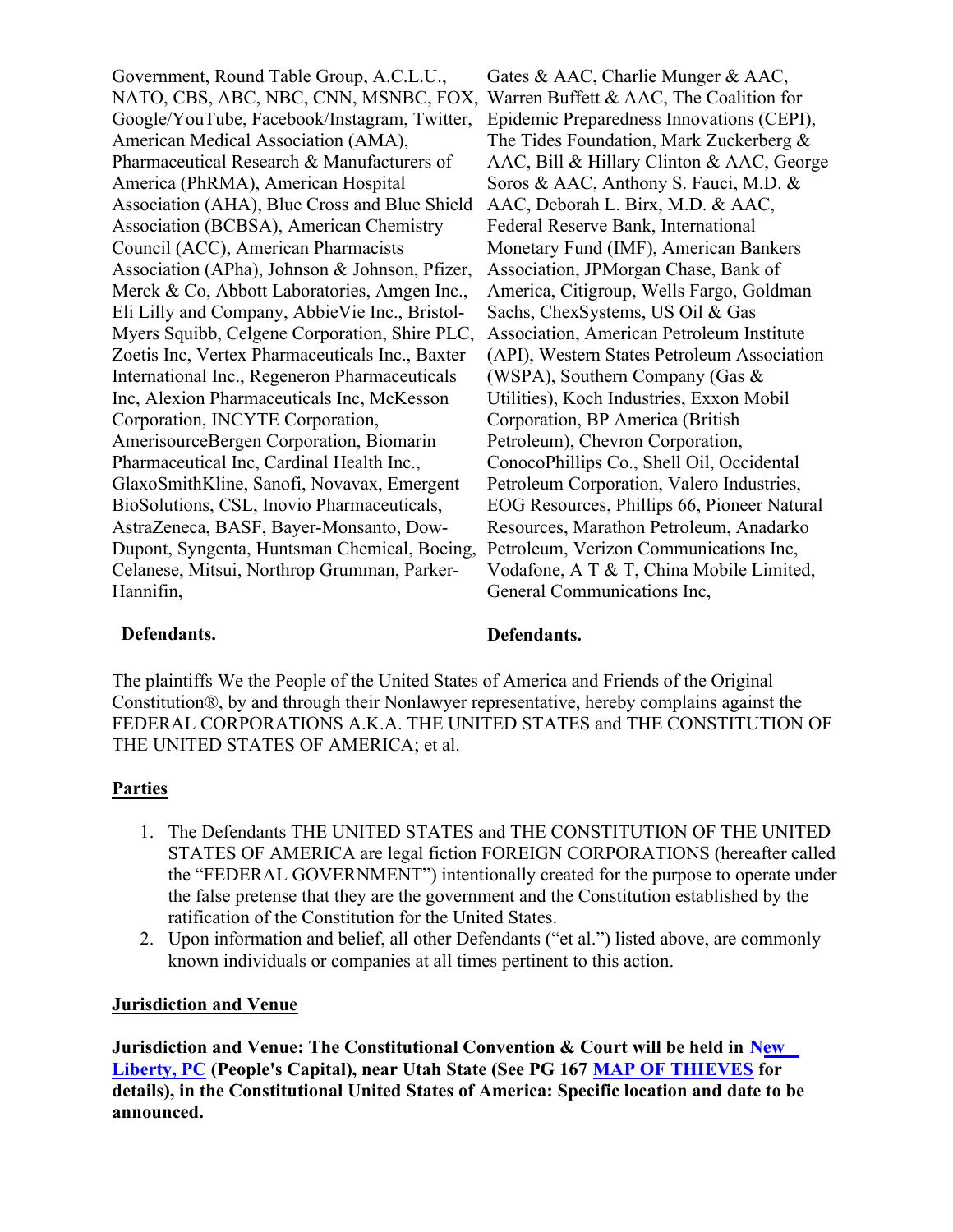We the People, collectively united in majority, hold all authority and jurisdiction in this country and we hereby consent to ordain to hold a Constitutional Convention & Court as set forth in the Declaration of Restoration contained in the book by Scott Workman "Map of Thieves." A copy of the Declaration of Restoration is listed below for your reference. We the People's signatures on the Declaration of Restoration are the equivalent of a signature on this complaint and we hereby authorize all that is declared herein and all that is to be tried, prosecuted and judged at the Constitutional Convention & Court. Our testimonies, affidavits and evidence regarding the injuries we have suffered due to the actions of the defendants will be made available on our website www.friendsoftheoriginalconstitution.org. The First Delegate as well as the delegates at this Constitutional Convention & Court have full jurisdiction to try, prosecute and judge all matters of this complaint. Reference: Article V of the Constitution for the United States of America.

To further solidify our intent to reclaim and retain our authority and jurisdiction, Friends of the Original Constitution® and We the People of the United States of America hereby revoke our consent to be under the jurisdiction of and to be governed by the Defendant THE UNITED STATES, the legal fiction FOREIGN CORPORATION A.K.A . the FEDERAL GOVERNMENT. We hereby revoke our signatures from any and ALL contracts with Defendant THE UNITED STATES, the legal fiction FOREIGN CORPORATION A.K.A . the FEDERAL GOVERNMENT. Any interactions with them and by us are intended "Without Prejudice" or a reservation of our rights with the intent to retain our authority and jurisdiction. "Revoking our signatures" means that all contracts that we have either knowingly or unknowingly entered into prior to this moment that bound us to their jurisdiction - we have now revoked any and all signatures to. "Without Prejudice" means that any interactions with the Defendant THE UNITED STATES, the legal fiction FEDERAL GOVERNMENT cannot contract us into any further contracts or jurisdiction without us knowingly understanding, agreeing or signing our signature thereto.

#### **Due Process**

It is universal that the laws of service of process must follow the laws that apply to the court that issues the process; therefore the following will govern the service of process hereby established for this lawsuit, Constitutional Convention & Court: Any form of mass communication including but not limited to the internet, email, blogs, platforms, news, media, television, radio, print, flyers, word of mouth, rallies, peaceable assemblies that broadcast this complaint will serve as the notification to the Defendants and will be the lawful means of issuance, delivery and acceptance of the service of process for the Constitutional Convention & Court, this complaint and lawsuit and all the proceedings there pertaining.

#### **Declaration, General Allegations and Causes of Action**

# **The Declaration of Restoration**

## **July 6th 2021**

**(76.21)**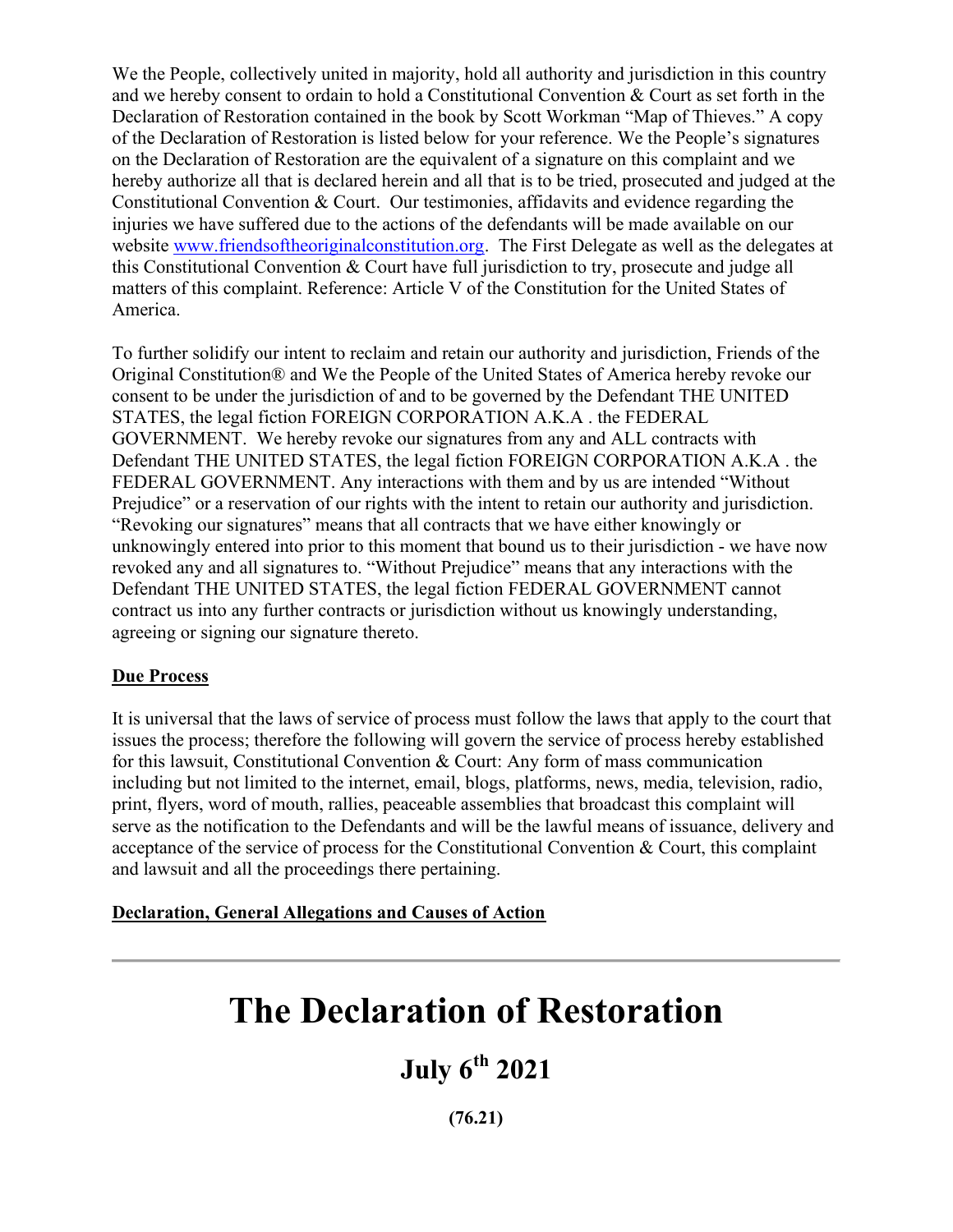Once again in the course of human events, **245 Years** + **2** days after the Declaration of Independence was adopted **(July 4th, 1776),** it becomes necessary for one people to dissolve the political bands that connect them with another. We therefore declare that all leadership of the FEDERAL GOVERNMENT be dismissed from their posts, positions, employment, etc., elected or otherwise; and We the People, assert our rights—granted by the laws of Nature and secured through the Constitution for the United States—to restore and reestablish our government in accordance with the original intents of our Founding Fathers. We acknowledge that the grounds for such removal must be reasonable, and a decent respect for the opinions of mankind requires that we should declare the causes which impel us towards that removal.

We hold these truths to be self-evident, that all men and women are created equal, that they are endowed by their Creator with certain unalienable Rights; that among these are Life, Liberty and the pursuit of Happiness. That to secure these rights, Governments are instituted among the People, deriving their just powers from the consent of the governed. That whenever any Form of Government becomes destructive of these ends, it is the Right of the People to alter or to restore it, and to institute newly elected Government officers, officials and workers, restoring its foundation on such principles and restoring its powers in such form, as to them shall seem most likely to effect their Safety and Happiness. Prudence, indeed, will dictate that Governments long established should not be changed for light and transient causes; and accordingly all experience has shown, that the Citizenry is more disposed to suffer, while evils are sufferable, than to right themselves by restoring the form of government conceived and formed by our Founding Fathers over 234 years ago. But when a long train of abuses, thieves and secret alliances; usurpations and secret subjugations evinces a design to reduce them under greed, corruption, malpractice, and creeps ever forward towards despotism, it is the People's right—it is their duty—to throw off such Government, to restore its function as an instrument of the governed, who shall effect new safe guards and new amendments for their future security. The history of the present so-called FEDERAL GOVERNMENT is a history of repeated secrecy, injuries, usurpations, corruption, theft, malpractice, and despotism, all having in direct object the establishment of self-service, money and power, over and above service to these States and to the people; its rightful masters.

#### **To prove this, let these Facts be submitted to a candid world:**

- They conspired to form a "Legal Fiction" or "FEDERAL" Corporation called THE UNITED STATES to secretly "go around" the Constitutional Government that We the People ordained by the hands of our Founding Fathers.
- They conspired to form a "Legal Fiction" or "FEDERAL" corporation called the CONSTITUTION OF THE UNITED STATES OF AMERICA to secretly "go around" the original Constitution for the United States of America.
- They created this "Legal Fiction" or "secret jurisdiction" to subjugate us, override our Rights and Liberties and to fulfill their nefarious objectives of monopoly, greed, tyranny, monarchy and control.
- They are allowing the secret, subtle and gradual dismantling of our Constitutional Republic and the installation of a monarchy (or oligarchy).
- They are participating in Collusion, Conspiracy, Fraud, False Pretense, Racketeering and other secret and nefarious activities with the objective and end goals of money, power and total control.
- They are allowing corporate monopolies such as the AMA, Big Pharma, the CDC, Big Oil, Big Tech, the FEDERAL RESERVE and others to dictate, dominate and control industries.
- They are allowing and even participating in conspiracies to subvert Liberty and the Constitution.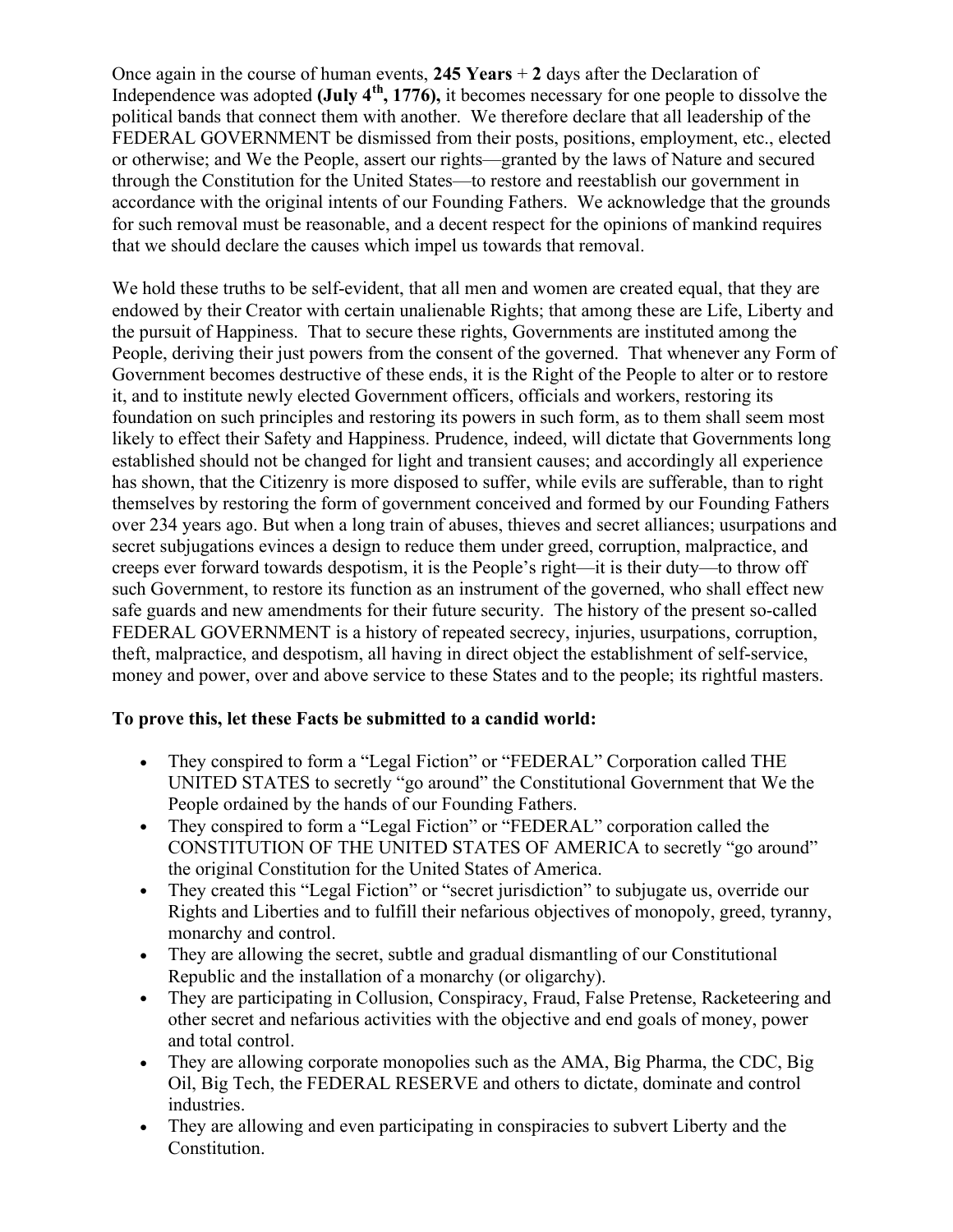- They are destroying Free Speech, Freedom of the Press, Freedom to Assemble, Freedom of Choice to name a few, which are **unalienable rights** (rights that cannot be taken or given away).
- They are Mandating, Ordering, Restricting, Prohibiting (Abridging) and blatantly enforcing these so-called "laws" and rules upon We the People without "Due Process of Law," which is completely and undeniably unconstitutional. (See  $4<sup>th</sup>$  Amendment).
- The Constitution guarantees our unalienable rights (rights that cannot be taken or given away). It specifically states that "congress shall make no laws" to "prohibit" "infringe" or "abridge" our rights! Synonyms that best represent our modern day vernacular are "restrict" "restriction" "ban" "restrain" "prevent" "interrupt" "lessen" "limit" "diminish" and "mandate!" Yet today, our "authorities" are issuing or decreeing "bans" "orders" "mandates" and "restrictions!" They're "prohibiting" what we can't do and "limiting" what we can do! They're restricting this activity or that activity decreeing what's essential and what's "non-essential!" They're threatening us with "misdemeanors" and "fines" for violating their "restrictions!" This is **blatant** abuse of our unalienable rights and the Constitution! None of these "bans" "orders" "mandates" and "restrictions" are Constitutional and everyone upholding such are in violation of their Oath of Office to uphold and sustain the Constitution!
- They have legalized bribery and call it "Lobbying." They change the definition and meaning of words to suit their nefarious objectives.
- They have given financial control of our country to a private bank (the Federal Reserve Bank), which operates only for the increase and gain of itself and its alliances.
- They have allowed the currency of this country to be monetized by debt and backed by nothing but the hard work of its Citizens.
- They have allowed greed, money and power to take priority over their sworn oath to uphold and sustain the Constitution.
- They have made reelection a priority over service to their constituents, and have sold their votes to realize this goal.
- They have abused and restricted (abridged) our freedoms and liberty in the name of "National Security" or "Safety."
- They put their alliance's objectives over and above the good of the people.
- They have, by all appearances, abandoned honesty, integrity, respect, and civility in favor of strategies, talking points, and political maneuvering.
- They have recklessly spent our monies beyond our means of income by more than 28 Trillion dollars, endangering the economic stability of this country and the futures of our children.
- They have circumvented the legislative process and expanded the scope of executive orders, thereby rendering the legislative checks and balances envisioned by our Founders irrelevant.
- They have installed Judges who adjudicate according to political alliances, influence pandering, and other pressures rather than upholding the Constitution.
- They have passed laws and enacted legislative rules that facilitate extravagant lifestyles for themselves and their families, with huge benefits and retirements.
- They have poorly managed the laws for naturalization of foreigners, refusing to protect our borders and discouraging immigration by making it too difficult to be eligible to immigrate to these United States.
- They have imposed taxes on us without our consent and without a Constitutional amendment.
- They have not "apportioned" taxes fairly as originally intended by Article 1 section 2 of the original Constitution.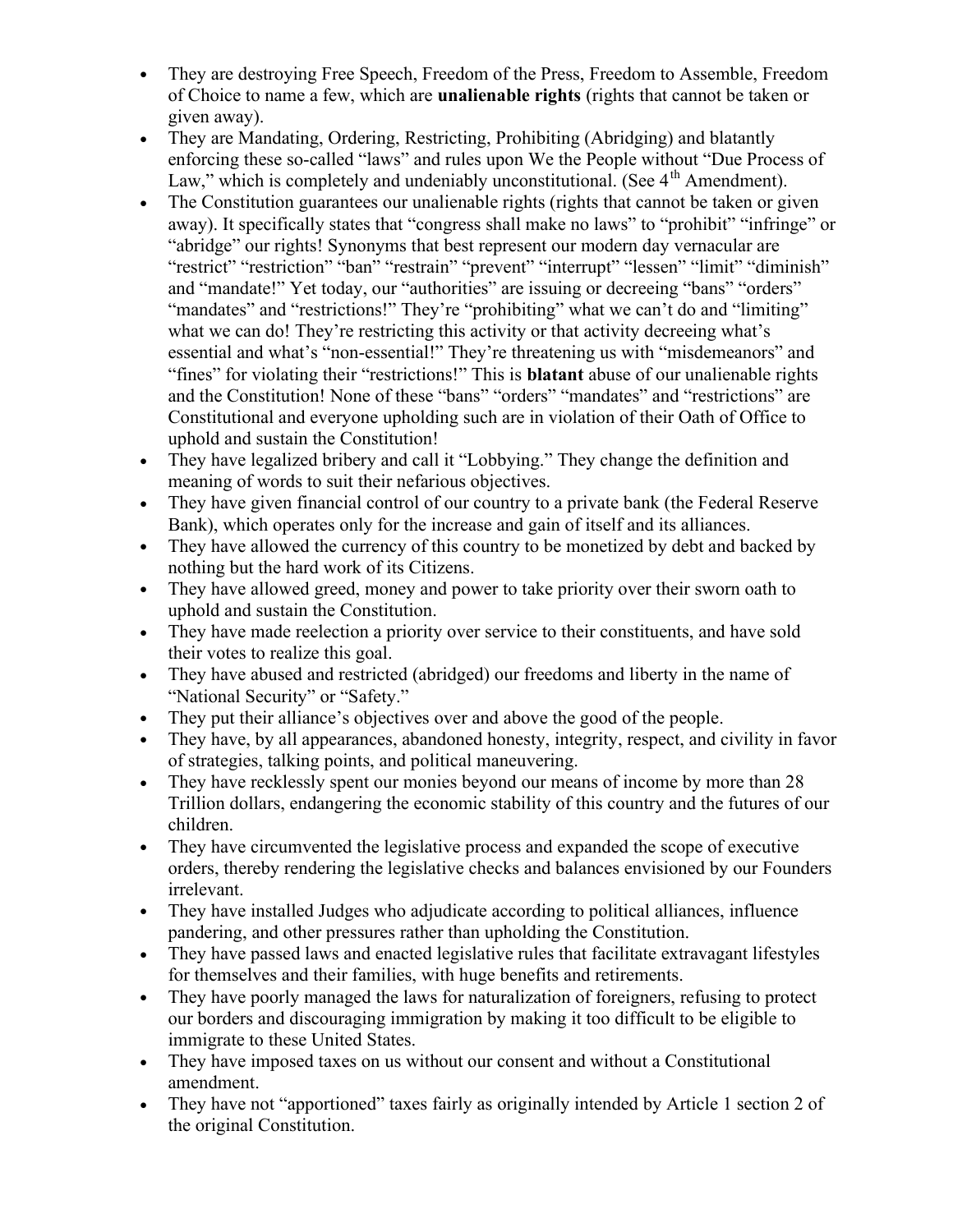- They are using "Internal Revenue Service" agents, the FDA, the FTC, the CDC, the EPA, the BLM, FEMA and other unconstitutional agencies to harass and inflict injuries to lawabiding Citizens, to their livelihoods, etc.
- They have carried out so-called pre-emptive military actions without the approval of the legislature, as it requires in the original Constitution.
- They have enforced certain parts of laws, but ignored others, arbitrarily and without accountability.
- They have ignored or broken laws and have not been held accountable.
- They have and are participating in Conspiracy, Monopoly and Anti-Competitive behaviors by promoting one industry and suppressing or eliminating their alliance's competition.
- They have created "legislative rules" to manipulate the manner in which bills become laws, and to create obstacles preventing some bills from ever becoming law.
- They deny bills that have passed committee from being voted upon depending upon the whims or decision of the leader of the respective division of the legislature.
- They pass laws that are written in impenetrable language, burdened with thousands of pages of code and confusing legalese, which facilitates loopholes and keeps the law inaccessible to the governed.
- They have passed laws forcing (mandating) Citizens to purchase a product or a service.
- They have enacted laws to aid in the establishment of "political careers," contrary to the founding fathers' intent for those elected to serve the people and to have short terms.

We now remind them of the ultimate governing power, given to us by God, that "We the People" collectively hold and our right to rescind the power we have delegated to them. We declare our power, authority, and right to restore the Constitution and to call for, organize, and hold a Constitutional Convention & Court for this purpose. We disavow their usurpations. They have been deaf to our voices. We declare our authority and power to remove all of them from office.

- We the People exercise our collective authority and hereby rescind and revoke the following LEGAL FICTIONS: the FEDERAL CORPORATION A.K.A. "THE UNITED STATES" and their FEDERAL CORPORATION A.K.A "CONSTITUTION OF THE UNITED STATES OF AMERICA" and all the other LEGAL FICTIONS created by them ("FEDERAL GOVERNMENT") and all of their authority.
- We hereby revoke our consent to the jurisdiction of and the governance by the Defendant the "FEDERAL GOVERNMENT".
- We hereby revoke our signatures from any and ALL contracts either knowingly or unknowingly entered into under the legal fiction and "FEDERAL STATE" collectively known and called hereafter as the "FEDERAL GOVERNMENT".
- We the People revoke ALL Executive Orders by any President or Governor, past or present!
- We the People revoke the legal fiction FEDERAL GOVERNMENT and declare our intentions to remove, rescind, and eliminate all leadership positions, elected or otherwise (stations) and replace according to the plan as set forth in the book "MAP OF THIEVES" by Scott Workman.
- We revoke our consent and hereby nullify any further authority granted to WASHINGTON D.C., and or the FEDERAL GOVERNMENT and command you to sit still and maintain the basic operations of our government until the majority of States and We the People agree on the plan aforementioned to reinstall the Constitutional Republic form of government that has been stolen, obscured, subverted and supplanted by your conspiracy and fraudulent actions under the legal fiction FEDERAL CORPORATE STATE A.K.A the "FEDERAL GOVERNMENT"!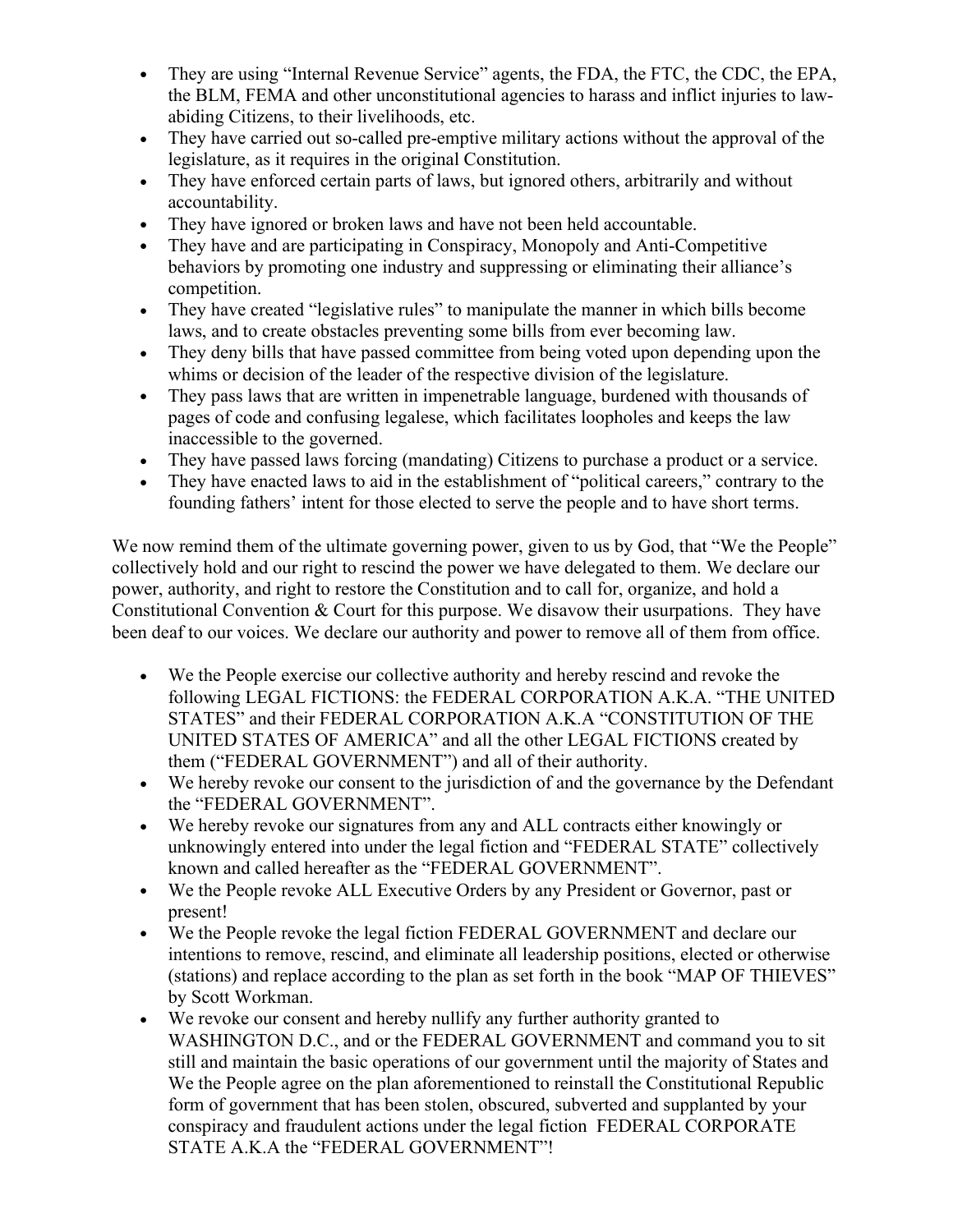All defendants in the FEDERAL GOVERNMENT, listed in our lawsuit, who have sworn an oath to uphold and sustain the CONSTITUTION OF THE UNITED STATES OF AMERICA, have sworn an oath to uphold and sustain a FOREIGN CORPORATION'S CONSTITUTION. This constitutes grounds for immediate dismissal and prosecution for crimes against We the People and the original Constitution and depending upon the severity of the actions of the defendants constitutes treason. At the very least, all the defendants immediately have no more standing or authority in any way shape or form. All leadership will be removed from their respective stations at the Constitutional Convention & Court. Any non-defendant FEDERAL EMPLOYEE that desires to retain their employment with the restored Constitutional Government will be required to be retrained, repositioned and take an oath to defend and sustain the Constitution for the United States of America. (See Complaint/Lawsuit for further details).

**We, therefore, appealing to the world for the rectitude of our intentions, do, in the Name, and by the Authority of God, and of the good People of these States, solemnly publish and declare, that these United States are, and of Right must be, Free and Independent from those who would exploit our system of government; that we have full Power to restore our government to one that is Of the People, By the People and For the People. And for the support of this Declaration, with a firm reliance on the protection and authorities secured by our original Constitution, we mutually pledge to each other our Lives, our Fortunes and our sacred Honor.** 

**I, (Fill in your Name Below) hereby revoke my signature on all contracts with the FEDERAL CORPORATION A.K.A THE UNITED STATES A.K.A. the FEDERAL GOVERNMENT and give my consent to be a Plaintiff in the lawsuit commenced by Friends of the Original Constitution® against the FEDERAL GOVERNMENT, et al., (over 140 other defendants) to obtain all objectives, actions, discovery, injunctions, reliefs and results as set forth within the said lawsuit. I demand and give my authorization as a Citizen of the United States of America to call for and hold a Constitutional Convention as prescribed in Article V of the original United States Constitution NOT to throw out the Constitution and start from scratch, and the delegates are NOT granted any authority to do this, BUT the purpose of the Convention WILL BE to follow in accordance the specific and detailed plan of action as set forth in the following (3) documents by Scott Workman: 1- Book: "MAP OF THIEVES"; 2- Book: The Trojan Virus; 3- Complaint/Lawsuit against the FEDERAL CORPORATION A.K.A THE UNITED STATES and over 140 MONOPOLISTS; namely to restore the Constitutional Government fraudulently usurped by the FEDERAL CORPORATION A.K.A THE UNITED STATES. I authorize Scott Workman as the Founder of this movement to be the First Delegate at the Constitutional Convention & Court; to commence the lawsuit; to represent me in his Nonlawyer capacity as well as do all functions necessary including but not limited to soliciting, gathering and posting evidence, to issuing subpoenas, to demand documents from the defendants for discovery; service of process, issuance of injunctions and Cease and Desist Orders and to adjudicate in all aforementioned matters prior to the Constitutional Convention & Court and to be one of the delegate judges and the General Council Chairman ("Chair") at the Constitutional Convention & Court.**

**I affirm with an oath to uphold Liberty, defend the true Constitution and sustain the Constitutional Laws of this land and pledge my allegiance to the Constitutional Government and this movement to fully restore and reestablish the Constitutional Government at the Constitutional Convention & Court.**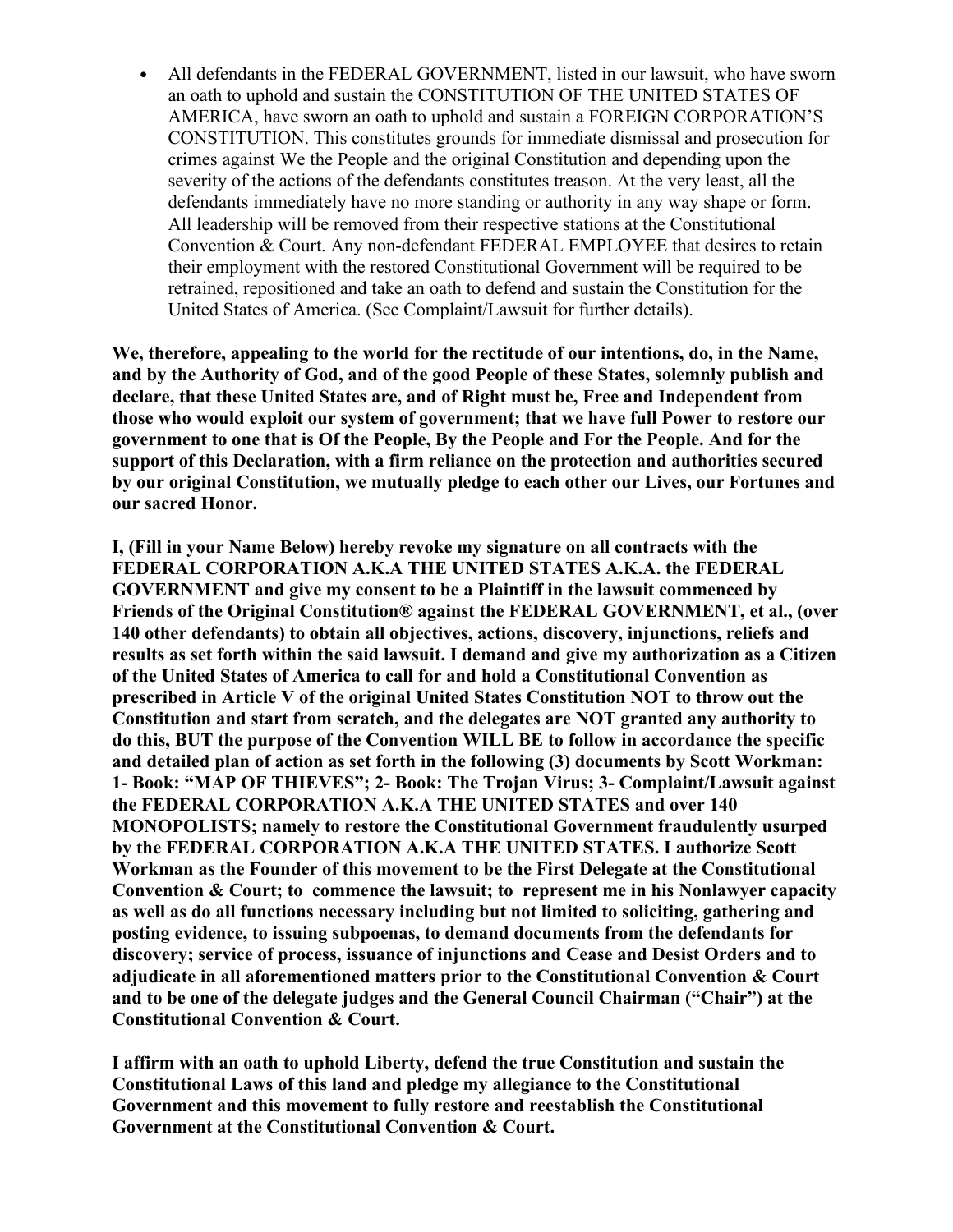#### **(Required Fields)**

Full Name

Location (Physical Address)

City, State (and Territory), Zip

Email

I am a Citizen of the true United States of America

Signature: I authorize Friends of the Original Constitution® to obtain all objectives as stated in the Declaration of Restoration.

#### **Specific Allegations and Causes of Action**

#### **Part A: Related to Health**

- They, the FEDERAL GOVERNMENT have violated liberty and the welfare of the people and the planet and the original Constitution by legislating for and aiding and abetting a "Government sanctioned" "monopoly!"
- They, the American Medical Association ("AMA") et al., is and has conspired with other defendants and used all means available to them, including but not limited to collusion, coercion, bribery, lobbying, extortion, conspiracy, fraud, false pretense and deception etc. to brand as "quacks" anyone not having "scientific" ie: Allopathic – training. They've banned Doctors from homeopathic case histories (suppression of truth) from its medical journals. They have forbidden medical doctors to consult with homeopaths, naturopaths etc. or from joining other medical associations.
- They, the FEDERAL GOVERNMENT have established "Health Departments," both nationally and in each of the 50 States (and territories) of the U.S.A. and have given exclusive authority to only one Trade Association – The American Medical Association (AMA) – to govern our entire Healthcare System. This constitutes aiding and abetting a Monopoly! This is supporting one Trade Association over all others! This is an immoral and contrary to the original Constitution. This is a legislated conspiracy against Liberty. Liberty is freedom of Choice. This is granting authority to one Trade organization to control all medical truth – this is dictatorship! This is a blatant violation of the original Constitution.
- The Defendants have conspired against the Health of the We the People (at the very least and at the most the entire world) and conspired to keep natural cures from them, to the detriment of their health; resulting in millions of people every year losing their lives as a result! They've conspired against our planet's health and conspired to keep alternative, inexpensive and pollution free fuels such as hydrogen from us; to the detriment of our environment as well as our personal health. They've conspired against the original Constitution by passing laws that violate our rights and are repugnant to liberty.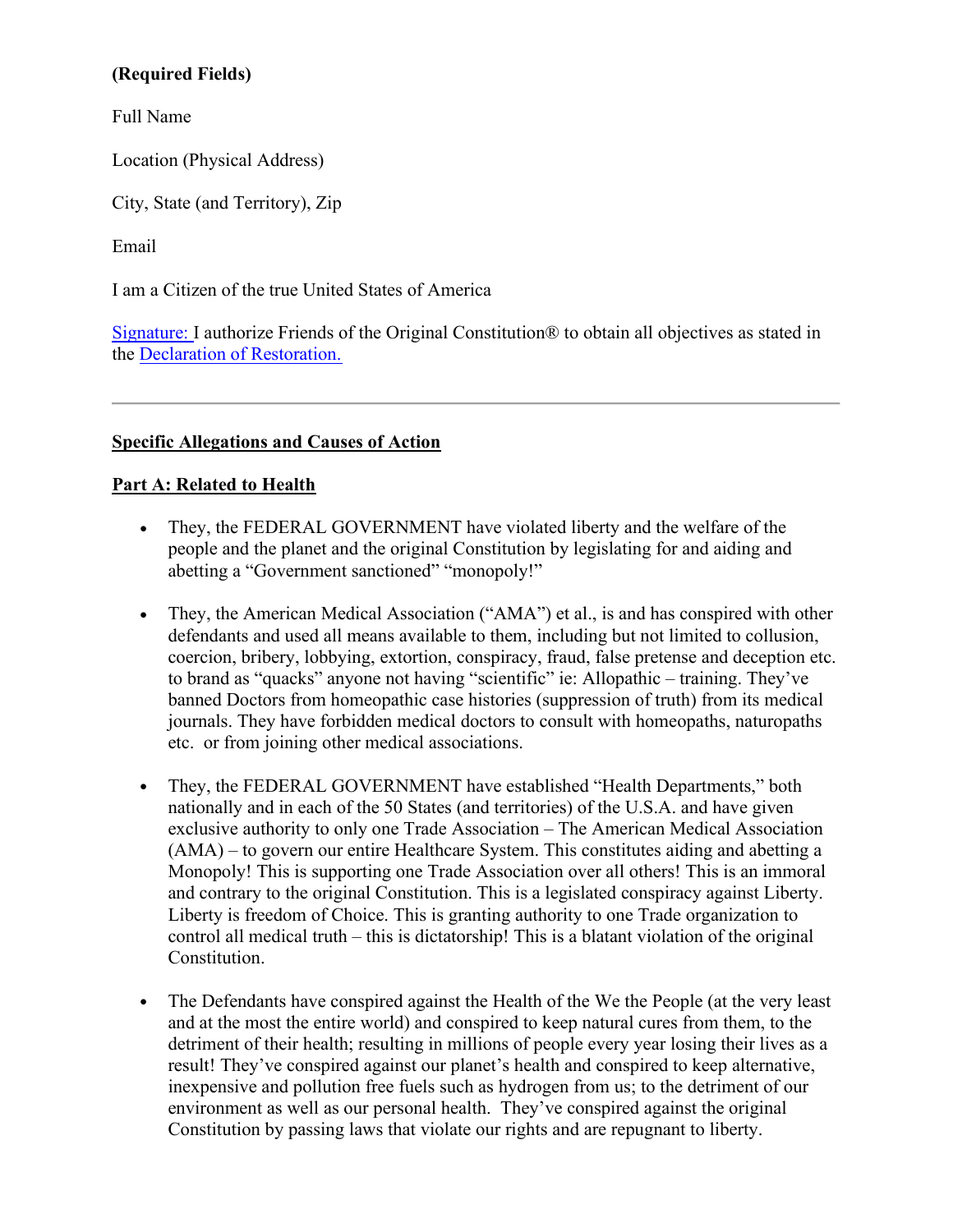- The Defendants have conflicts of interest and vested interests in profiting off of "disease exploitation" or "disease racketeering" by creating a problem (false pretense problem) then using campaigns (advertising, donation drives, rallies, etc.) of fear to extort an endless flow of dollars from an unsuspecting public. For example, members of the (CDC) Centers for Disease Control and Prevention own over 20 vaccines patents and sells over 4.6 Billion dollars of vaccines every year. It's been under at least four separate investigations by the U.S. Congress. It's paid out over 4.6 Billion Dollars to those injured by vaccination. They openly admit that this number is only 1% of those who have actually been compensated, so the number is actually more like \$460 Billion.
- The Defendants are willfully defrauding the world by deception and by purposely omitting the truth about viruses which is: That amongst the 6 trillion cells inside of every human body – there are 30 trillion microbes/bacteria/viruses/etc! There are another 30 trillion microbes surrounding us each and every day! That our immune systems takes care of these 60 trillion microbes each and every day and that the only people that are dying from this Coronavirus (COVID-19) are the people that have severely compromised immune systems. They have turned what used to be called a "common cold/flu" into a pandemic for the fraudulent purposes of "disease exploitation" and "disease racketeering" for money and power.
- The Defendants are willfully defrauding the world by deception and by purposely omitting the truth that allopathic medicine – which is unnatural and loaded with toxins is the major contributing factor in the compromising of people's immune systems! Toxic drugs, vaccines, and man-made unnatural chemical elements are overloading our bodies with toxins which compromise our body's immune systems – many times to the point that the body's immune system cannot take care of a simple virus. They are hyping up (into a pandemic) one (Coronavirus COVID-19) and new "variants" which are a few of trillions of "common viruses" (inside of us and surrounding us) and profiting off of this false pretense "disease exploitation" and "disease racketeering" by creating a false narrative so-called "pandemic" false pretense enterprise for money and power.
- The Defendants are recommending measures that are compounding our toxicity such as wearing face masks. Face masks DO NOT prevent microbes (smaller than a cell) from getting into the body! They also cause the breathing in of our own Carbon Dioxide (CO2) which can cause hypercapnia which is carbon dioxide "toxicity," thus causing us to be more toxic and more susceptible to disease.
- The Defendant's actions are causing fear and stress to millions, if not billions of people throughout the world. People's personal economies, businesses losses and bankruptcy and the fear of death are causing the rates of suicide to rise over 3000% during this false pretense "pandemic."
- Around 8 million people die from Cancer every year. Approximately 2 million die from the AIDS virus every year. Approximately 9 Million die from addictions and a multitude of other diseases every year due to and caused directly or indirectly by the actions of the defendants: Allopathic Medicine (AMA, CDC, pharmaceutical companies and HEALTH DEPARTMENTS), Big Oil, Chemical Companies, and the Genetically Modified Organics Food industry, etc. They willfully conspire to suppress the truth (and destroy any competition to them) about the true cause of all diseases which is the overloading of the human body with unnatural and harmful elements that prevents the body's immune system from doing its job – to cure us of all diseases.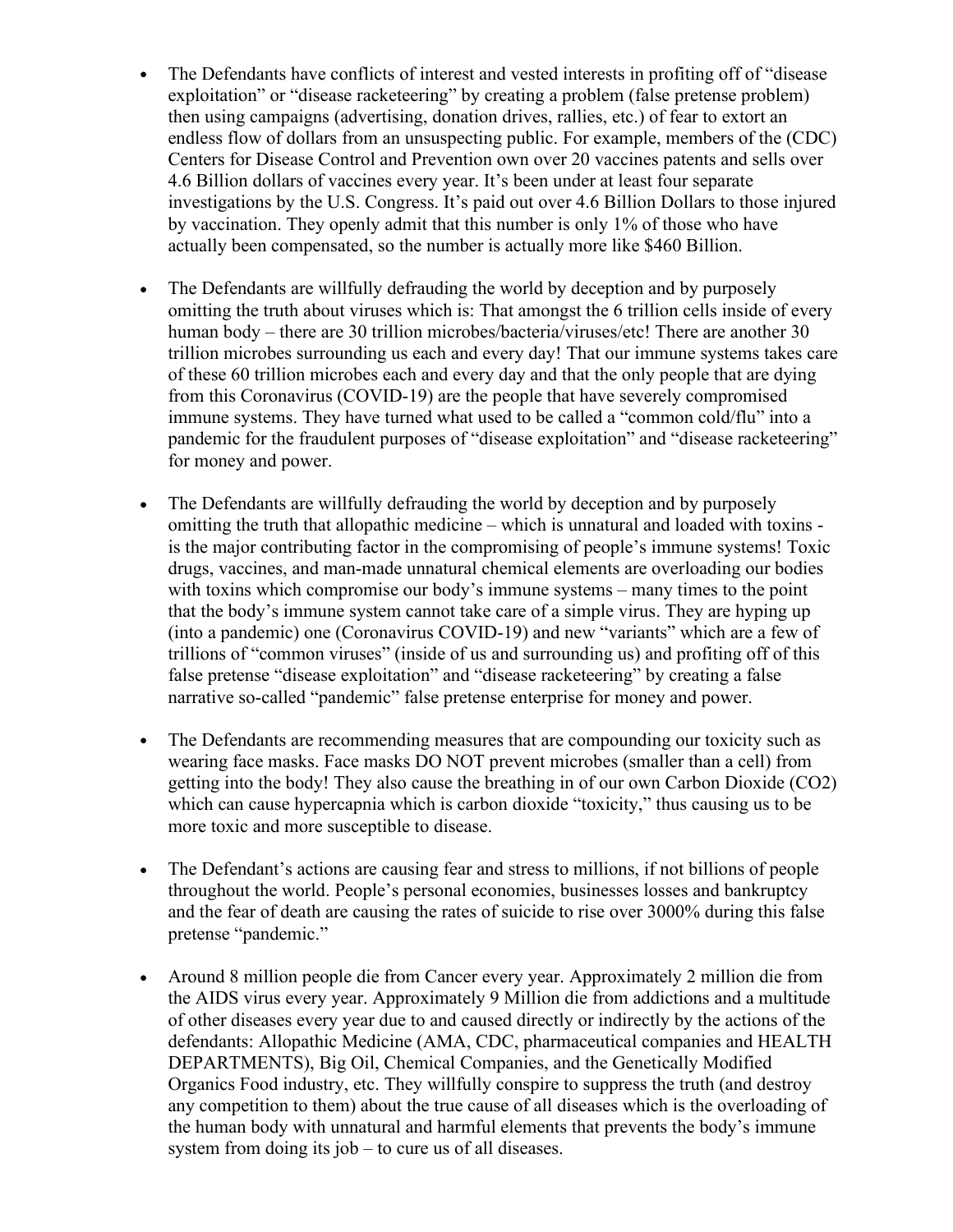- The American Cancer Society ("ACS") has a shared ownership of the patent on a major chemotherapy drug with a pharmaceutical company. Some of its Board Members have concurrently worked at Herbicide and fertilizer manufacturers (known carcinogens and cancer causing chemicals), cancer drug companies, and chemotherapy drug companies. They are known to collude and collaborate with the National Cancer Institute ("NCI") and the Food and Drug Administration ("FDA"). In 1998 the American Cancer Society ("ACS") was caught spending close to \$1 Million on political lobbying, a violation of its legal status as a nonprofit charity. It has been found to spend only about 16 percent of its funds on cancer services, of which over 6% was spent on salaries and fringe benefits, while hoarding over \$1 billion dollars in its cash reserves. They are profiting off of "disease exploitation" and "disease racketeering" in this perpetual cancer enterprise.
- The ACS acts aggressively to prevent the investigation of alternative treatments. In their handbook "Reach to Recovery" they tell their volunteers to "always maintain a positive attitude toward conventional treatment methods," while cautioning them not to "promote unconventional therapies."
- The FDA has been exposed repeatedly in conflicts of interest. Agency commissioners and officials have worked for or come from working for the industries they are supposed to regulate. They've been charged with corruption, bribery, harassment, ownership of stock in drug companies and going easy on drug companies - but persecuting and being extremely condemning of natural practitioners and their products. The FDA has not approved of one nontoxic natural remedy or patent from the naturopathic industry. They obstruct unconventional treatments from being tested.
- The AMA, et al., have willfully destroyed their (Allopathic Medicine) competition and coerced, intimidated and bought influence of our congresses to enact laws that prohibit and abridge freedom of speech such as making it illegal to declare or claim that natural products cure, or that natural products are better than unnatural cures. They've had laws enacted in their favor to exclude their competition by making it "illegal" to prescribe, diagnose or cure anyone unless you have a medical license. They make it illegal to advertise or claim anything other than what is approved by allopathic medicine. This is conspiracy, fraud, legislated monopoly and restraint of trade enforced by the FEDERAL GOVERNMENT.
- In 1912, congress passed the "Sherley Amendment" that criminalized fraudulent and misleading claims of efficacy. In 1938 they required proof of safety and in 1962 added proof of efficacy. This is being used against the unconventional, the unorthodox natural medicine (naturopathic) industry and in favor of the monopolistic allopathic medicine industry. This and other laws are being misapplied and used to harass, suppress and convict the naturopathic industry and promote and perpetuate a monopoly (allopathic medicine) it's practices, dogmas, products and services. These so-called acts, laws, codes, statutes, etc are in violation to the original Constitution in multiple ways and especially with regards to the preamble of the original Constitution which states that the Constitution was ordain to "promote the general welfare, and secure the blessings of Liberty." These laws are in essence being applied against nature that God created. Its equivalent is saying that God's nature does not know what she's doing. It's allowing the false pretense that something unnatural is better for the natural body than something that is natural. The misapplying of this law against natural medicine defies God and the nature that He created; it defies logic, defies reason and is therefore unjustifiable to continue to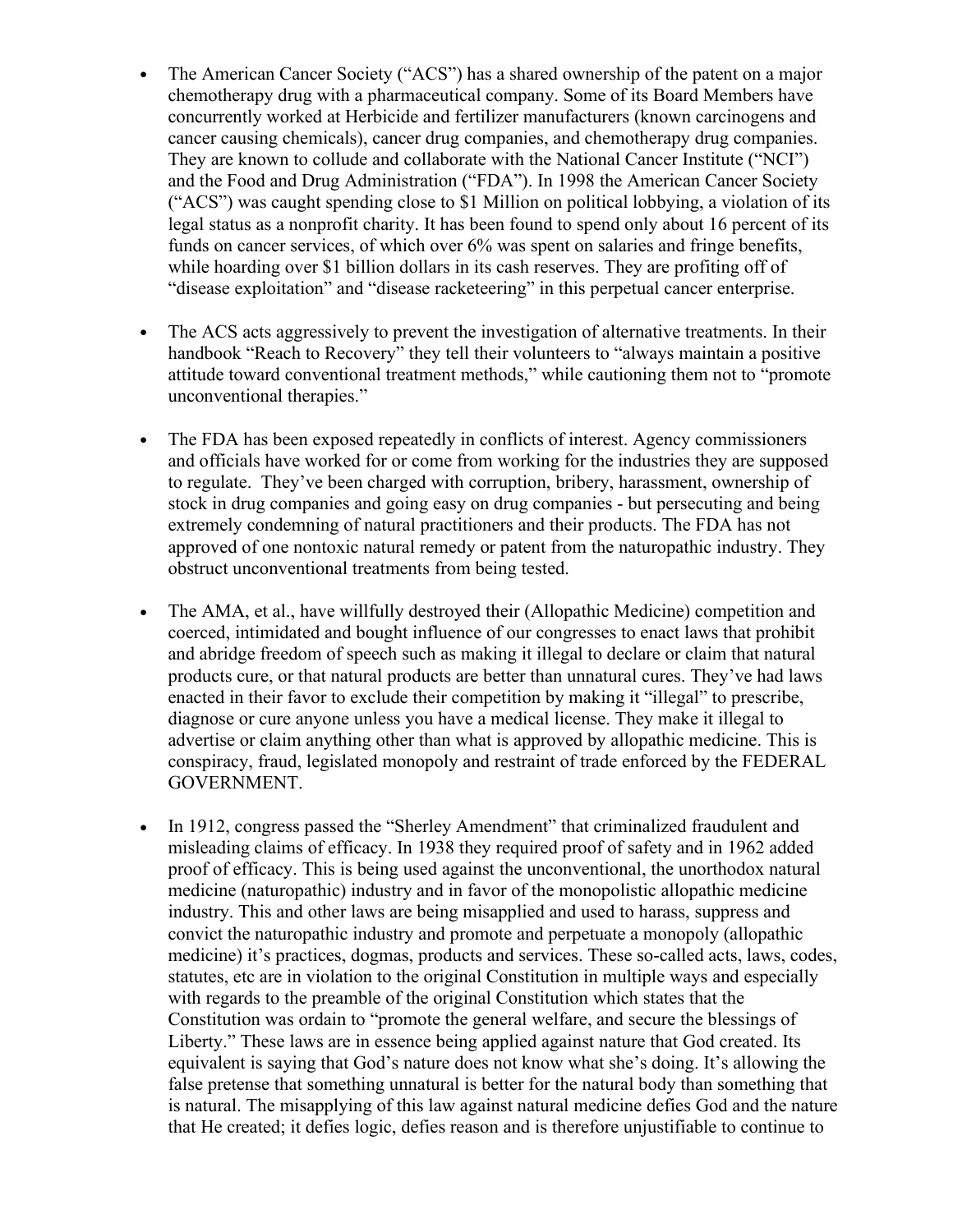be enforced as it currently stands. **This is legislated criminality and repugnant to liberty and to the original Constitution.**

- The misapplying of this law, the "Sherley Amendment" and others against truth, against God's nature, against the rights and liberties set forth in the original Constitution constitutes willful criminal acts by the Defendants against the people including but not limited to fraud, collusion, aiding, abetting, conspiracy, and racketeering,
- The Defendants have influenced lawmakers to enforce laws that put down, crush, suppress and destroy natural solutions, natural remedies, natural products and natural services. They have passed laws that only allow them to cure disease. They've conspired, colluded and collaborated with the FDA, the FTC, the AMA, the CDC, Big Pharma and others to have people put in prison, destroyed businesses and livelihoods and have had many people murdered to cover up their conspiracies, racketeering, exploitation and secret agendas for money and power.
- The AMA has "pulled" or "revoked" the licenses of honest doctors and others in the allopathic industry who've tried to talk against or practice outside of the doctrines, dogmas or practices of allopathic medicine.
- The AMA et al. have been convicted at least 3 times in the  $20<sup>th</sup>$  Century for antitrust violations for conspiracy and restraint of trade and are continuing to and are aided and abetted by other defendants in this complaint to continue on in this behavior.
- The FEDERAL GOVERNMENT has suspended Liberty without due process and has done it by false pretense. They imply their authority is granted them under the Constitution for the United States, but operate, function and enforce their authority with their Corporate Bylaws. This is fraud and treason. They have committed other acts of fraud to incite fear in the public, using the media and other forms of communication (wire fraud) in an intentional false pretense and artificially hyped-up "emergency" i.e.: pandemic, for a secret undisclosed scheme which is contrary to their stated intentions.
- The Defendants have fraudulently hyped up a "common flu virus" into a "plague" or "pandemic" with the intent of racketeering and ponzi schemes to directly bilk the public and to pay their investors from these public funds as well as from government/tax payer funds.
- On, March  $24^{th}$  2020, the Centers for Disease Control and Prevention ("CDC") issued a "Guidance" order to Hospitals and Doctors to list COVID-19 as a cause of death **regardless** of whether or not there's actual testing to confirm that's the case and Doctors are being paid for every cause of death they record as being related to COVID-19. This is a false pretense order that is willfully deceptive and is causing Doctors and Hospitals to aid the CDC to commit fraud. There are also other nefarious objectives including but not limited to racketeering, in this COVID 19 pandemic, to be uncovered and added after discovery is performed.
- The Defendants have designed and engineered a "pandemic." They've used money, influence; collusion and coercion to push lawmakers to pass laws that enforce and promote a trade association (American Medical Association/Allopathic) as the only government authorized system of heath care. They've deceived the public into believing distorted facts and false narratives thus endangering the entire world by promoting,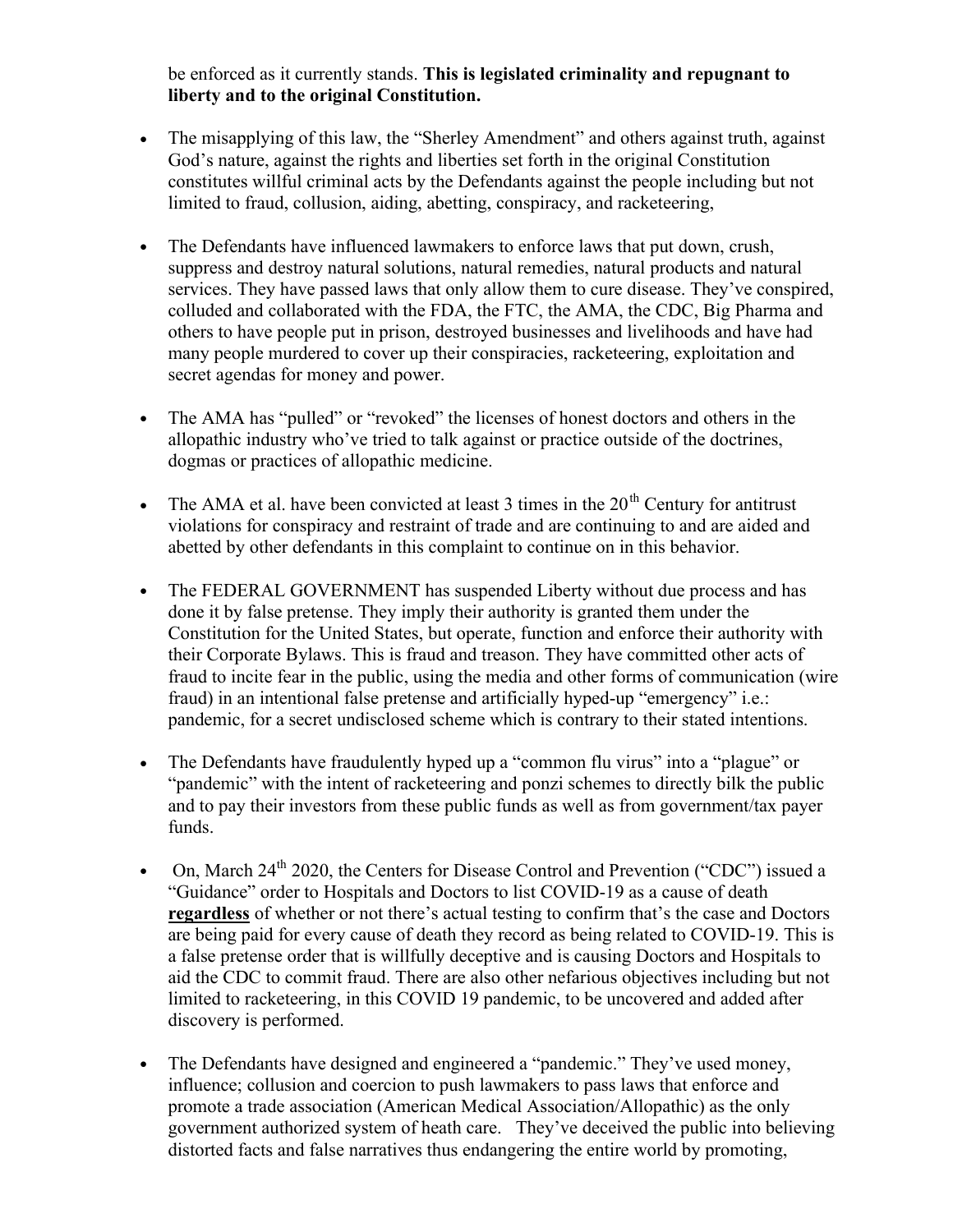promulgating and perpetuating their false narratives. They've coerced government officials and the mainstream media into enforcing, mandating and promoting this false narrative for their ulterior objectives and end goals. They've coerced government officials to limit or close businesses, schools and so-called "non-essential services," as well as mandating "Face Masks," "Social Distancing," quarantining and testing services.

- The Defendants have conspired against the entire natural health industry to keep natural cures from us – to the detriment of our health - which has directly and indirectly caused the death of millions of people!
- The Defendants have conspired to keep hidden the cause of all diseases. Their products and services are contributing to the creation, maintenance and perpetuation of all diseases. Their philosophies, practices, products, bi-products, services and dogmas are the **highest factor in the cause of over 48 Million deaths on average in the world, every year.** They conspire and work to suppress the true cure and best prevention of ALL diseases!
- The Defendants have conspired to defraud an entire nation by collecting donations for research to discover cures for diseases - yet willfully act and continue to act against the disclosure or discovery of cures - which behavior is very well documented, including being convicted of conspiracy on many occasions.
- The Defendants either don't test natural products and services or they change or manipulate the testing protocols in various ways so that they are guaranteed to fail said tests. In other words they rig tests of natural products and or services to fail in order to defraud the public in order to discredit alternative approaches or the naturopathic industry in order to continue their racketeering and monolithic profiteering monopoly.
- The Defendants have defrauded an entire nation (and World) by claiming that their research regarding the safety or efficaciousness of a product is based on "science" or "clinical studies" or "peer reviewed" and fail to disclose that all studies are done internally by allopathic investigators that work for them or externally subcontracted by them. The word that has become well known to typify this type of behavior is "biostitute." **Urban Dictionary definition of Biostitute: A biological science worker who misrepresents research or commits fraud for the benefit of commercial interests or to make a personal profit.** To put it plainly- any study, research, or investigations are initiated and the favorable outcomes purchased and prearranged beforehand and guaranteed to be in favor of the commercial allopathic interest which constitutes willful intent to defraud, conspiracy and racketeering.
- The Defendant's actions are causing and have caused bad health, injury, disease, addiction, misery, suffering, attempted suicide, suicide and the death of millions of people and their loved ones.
- The Defendant's actions have caused the financial destruction of millions of people's livelihoods in the wake of this so-called "pandemic," and mandated quarantines, shut downs; lock downs and their fraudulent narratives! 70% of all bankruptcies are due to medical debt.
- The Defendants either manufacture, distribute, sell or prescribe vaccines that contain Thimerosal (Mercury), the second most toxic substance to humans.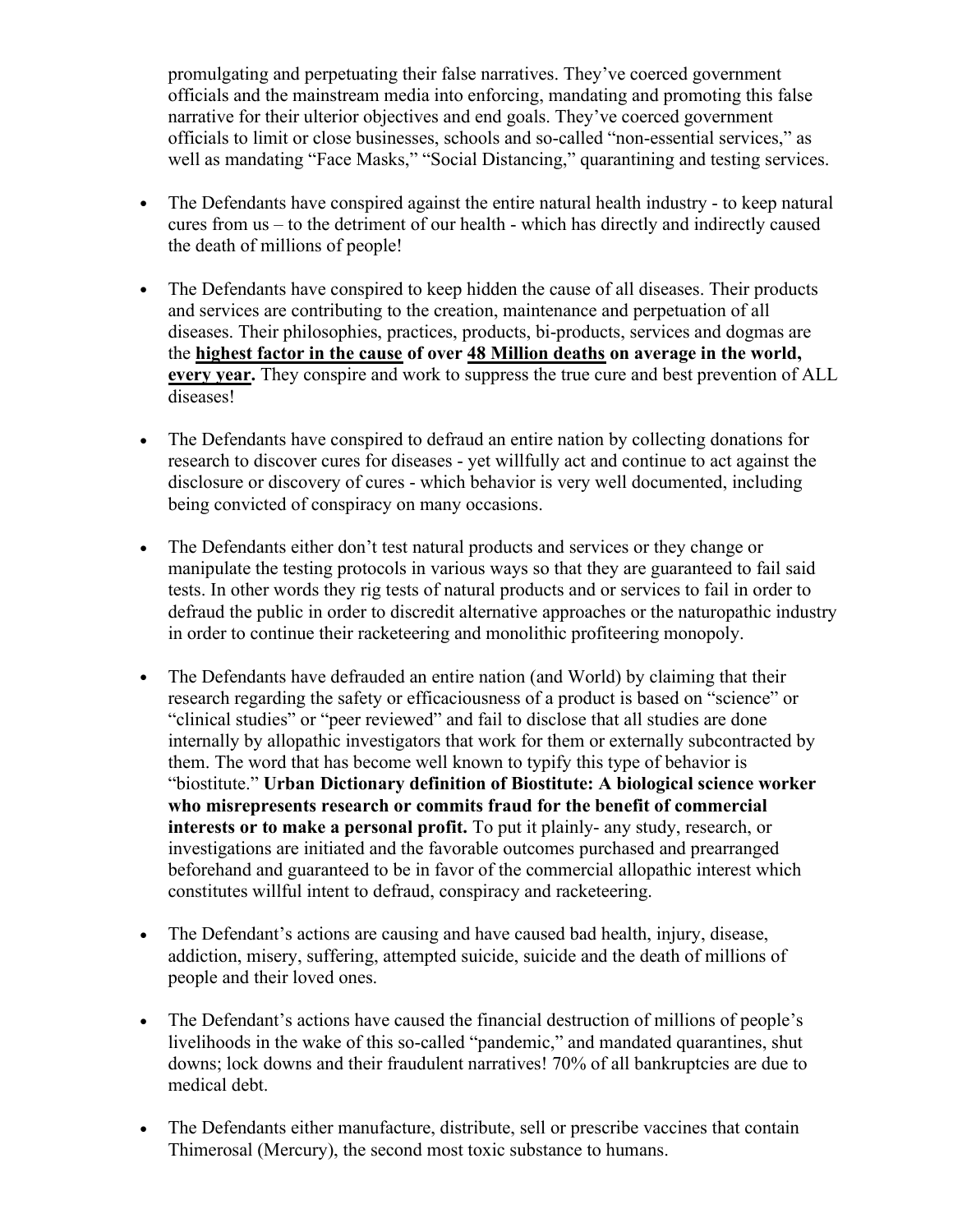- The Defendants either manufacture, distribute, sell or prescribe the new COVID-19 type of vaccines that contain Messenger RNA (mRNA) that directly or indirectly causes or induces (injection of a recipe) the modification of the recipient's DNA. This is eugenics experimentation that is against the Nuremberg Code widely accepted by the world after World War II stating that voluntary consent is absolutely essential, and freedom of choice without the intervention of any element of force, fraud, deceit, duress, over-reaching, or other ulterior form of constraint or coercion.
- The Defendants either manufacture, distribute, sell or prescribe unnatural synthetic "drugs," that are full of toxins – hazards to the human body.
- The Defendants, the Genetically Modified Organics (GMO) food industry, et al. produce food products, seeds etc. which contain pesticides i.e.: carcinogens (poisons) that are hazards to the human body. They are also "genetically modified" which is detrimental to DNA, hormone receptors and are causing side effects such as gender issues, anxiety, depression, mental health issues and other serious consequences to the health and well being of the human body. By the age of 5, children eating GMO's have ingested more than 50% of a lifetime safety limit of poison.
- The Defendant's willful actions have resulted in a multitude of consequences including but not limited to the following: Personal death, poor health, fear, anxiety, depression, seizures, autism, psychosis, being intimidated and manipulated, hysteria, suicide; destruction of personal, national and world wide economies, bankruptcy, destruction of livelihoods, and the toxic harmful effects of synthetic chemicals (drugs) and vaccines that people are experiencing as a result of ingesting or being injected with these unnatural substances.
- The Defendants, allopathic medicine, are injecting toxins into the public that they knowingly know are harmful and even fatal. They knowingly know that vaccines have been proven to cause major diseases and conditions that are not only life altering and destructive to the public's health but also destructive to their personal economies. 70% of ALL bankruptcies filed - are due to medical related expenses. This constitutes fraud, health endangerment, disease exploitation and disease racketeering.
- The Defendants are violating their oath to "Do no Harm." True Medicine does not kill; True medicine does no harm. Doctors are required by the leaders of allopathic medicine to take and abide by the Hippocratic Oath (Do no Harm) to obtain/retain their licenses – yet drugs, unnatural chemicals, heavy metals and poisons, vaccines and radiation therapies cause them to harm people and violate this oath.
- The Defendants have and are causing death and **injury** (harm) by Vaccinations: Hundreds of Millions of people. **Deaths** by vaccinations: Millions of people. **Vaccine caused diseases include (but not limited to)**: Smallpox (Epidemics), leprosy, syphilis, tuberculosis, cancer, leukemia, lymphoma, autism (epidemic), erysipelas, gangrene, septicemia, gulf war syndrome, diarrhea, convulsions, seizures, epilepsy, cerebral palsy, spastic quadriplegia, shaken baby syndrome (SBS), munchausen's syndrom by proxy (MSP), cot-death (SIDS), guillaine-barre syndrome (GBS), meningitis, polio, acute flassid paralysis, transverse myelitis (TM), encephalitis, encephalopathy, spanish flu, amyotrophic lateral sclerosis (ALS), subacute sclerosing panencephalitis (SSPE), vomiting, measles inclusion body encephalitis (MIBE), polyneuropathy, serious brain damage, diabetes, arthritis, pancreatitis, fever, idiopathic thrombocytopenic purpura,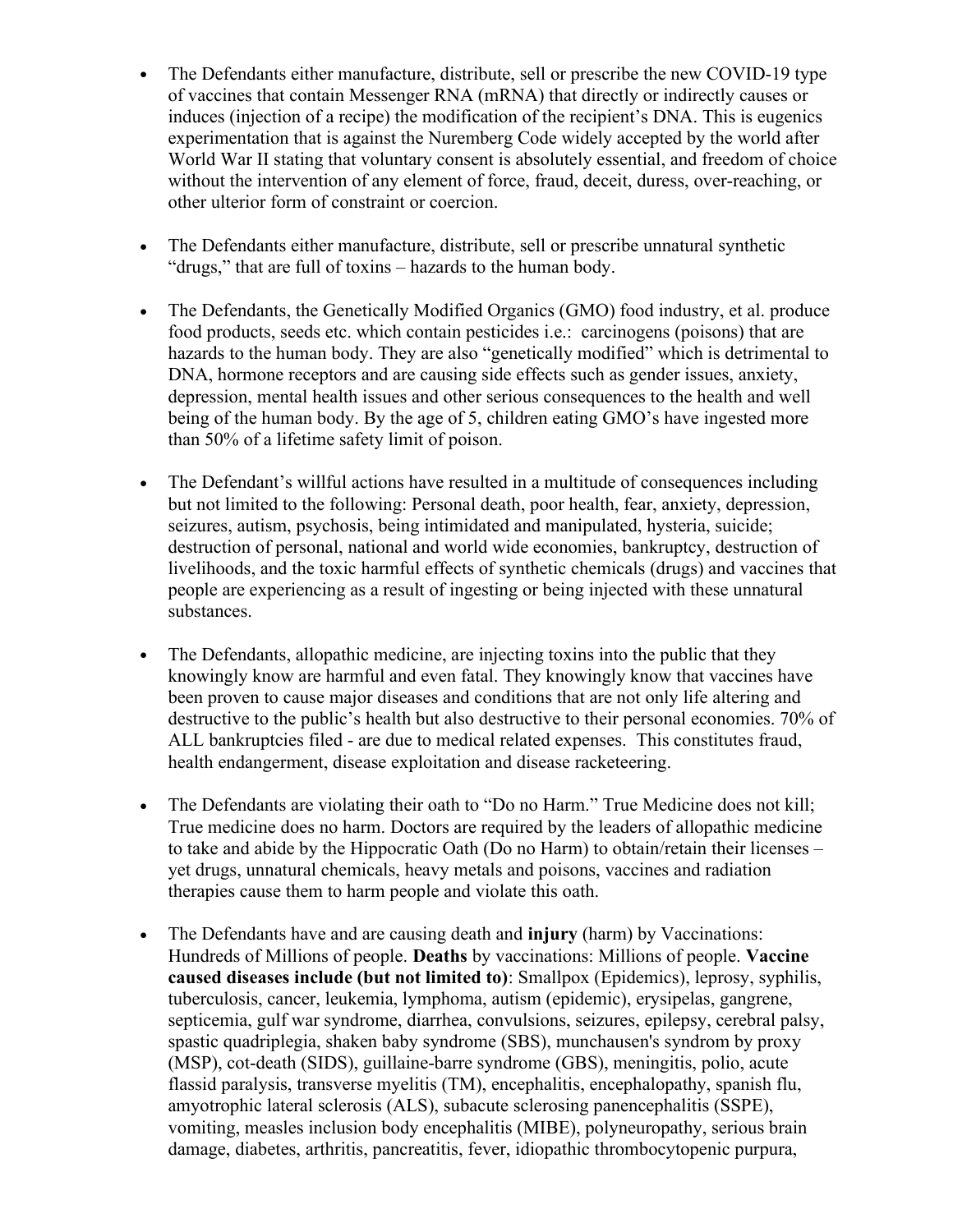wegener's granulomatosis, multiple sclerosis (MS), chronic fatigue syndrome (CFS,ME) fibromyalgia, mitochondrial disorder, hearing & vision problems (Otis Medea, Optic neuritis, Blindness, Deafness), macrophasciitis (MMF), behavioral and learning problems, criminality, hair loss, inflammatory bowel disease (IBD, crohn's disease and ulcerative colitis), intussusception, asthma (epidemic), down's syndrome, allergies, peanut allergy, eczema, tics, apnea, cysts, warts, erythema multiforme, scleroderma, bell's palsy, bullous pemphigoid (BP), dermatomyositis, neurodermatitus, dyslexia, hyperactivity, coma, myocarditis, cardiac arrest (heart attack), vasculitis, anaphylaxis, hemolytic anemia, graves disease, systemic lupus erythematosus (SLE), sterility, miscarriage, fetal death, birth defects.

- The Defendants have and are causing death and injury (harm) by Vaccinations**: Vaccine Ingredients include**: 2-phenoxyethanol (antifreeze), Adjuvant 65, **Aborted fetal DNA**, Alcohols, Aluminium, Bovine DNA, Chicken DNA, Canine & Monkey kidney cells, Freund's (FCA, emulsion ), Formaldehyde, Gelatin, Glycerine, Human Cancer Tumors, Mercury (Thimerosal), Monophosphoryl lipid A (MPL, ASO4), MF59, MSG, Nagalase, Nano particles, Antibiotics (Neomycin, Streptomycin), Peanut oil, Phenol, Polymyxin B, Polysorbate 80, QS-2, Sodium borate, Sodium deoxycholate, Squalene, Triton X-100, Tween 80, Animal and Human viruses. The new type of vaccines; "COVID-19 vaccines" contain mRNA and nano particles.
- The Defendants have and are causing death and injury (harm) by Vaccinations**: Contaminants & covert ingredients include**: Arsenic, Tin, Lead, Cyanide, SV40 (a cancer causing Monkey Virus), Enzyme inhibitors, Staphylococcus aureus bacterium, Chicken leukosis virus, Duck, dog, and rabbit viruses, Avian leucosis virus, Pestivirus, Nanobacteria, Acanthamoeba, Simian Cytomegalovirus, Simian foamy virus, Bird-cancer viruses, Mycoplasma, Nanobots.
- The Defendants have and are causing death and injury (harm) by Vaccination: It is a known fact that vaccinations do far more harm than good. **Allopathic medicine has caused** far more deaths and disease **than any other cause of disease**. Vaccines spread death and disease and create vast profits for (allopathic medicine) the AMA (American Medical Association), the CDC (Centers for Disease Control and Prevention) and Big Pharma (Pharmaceutical industry). If profit is the motivator behind the vaccine industry, then this is sociopathic and or psychopathic behavior. And if the AMA, the CDC and Big Pharma (Allopathic Medicine industry) knowingly are conspiring to deceive potential victims into buying theses vaccines, under the guise of being "medicine," then this constitutes conspiracy, fraud, racketeering, attempted murder, injury and murder (genocide).
- The Defendants have and continue to maintain the concealment of their fraud, deceit, exploitation and "disease racketeering" with the aid and abetting of and by the FEDERAL GOVERNMENT, the mainstream media and large internet platforms such as Google, YouTube, Facebook, Instagram, Twitter and others.
- The Defendants have and continue to aid and abet and censor and suppress the truth about the dangerous and often deadly side effects of vaccines. The public in general is not aware of the fact (because the truth is censored and suppressed) that the National Vaccine Injury Compensation Program (NVICP) was created as the only way that someone who is injured from receiving a vaccine is able to obtain potential compensation. The government passed a law in 1986 that granted pharmaceutical companies "legal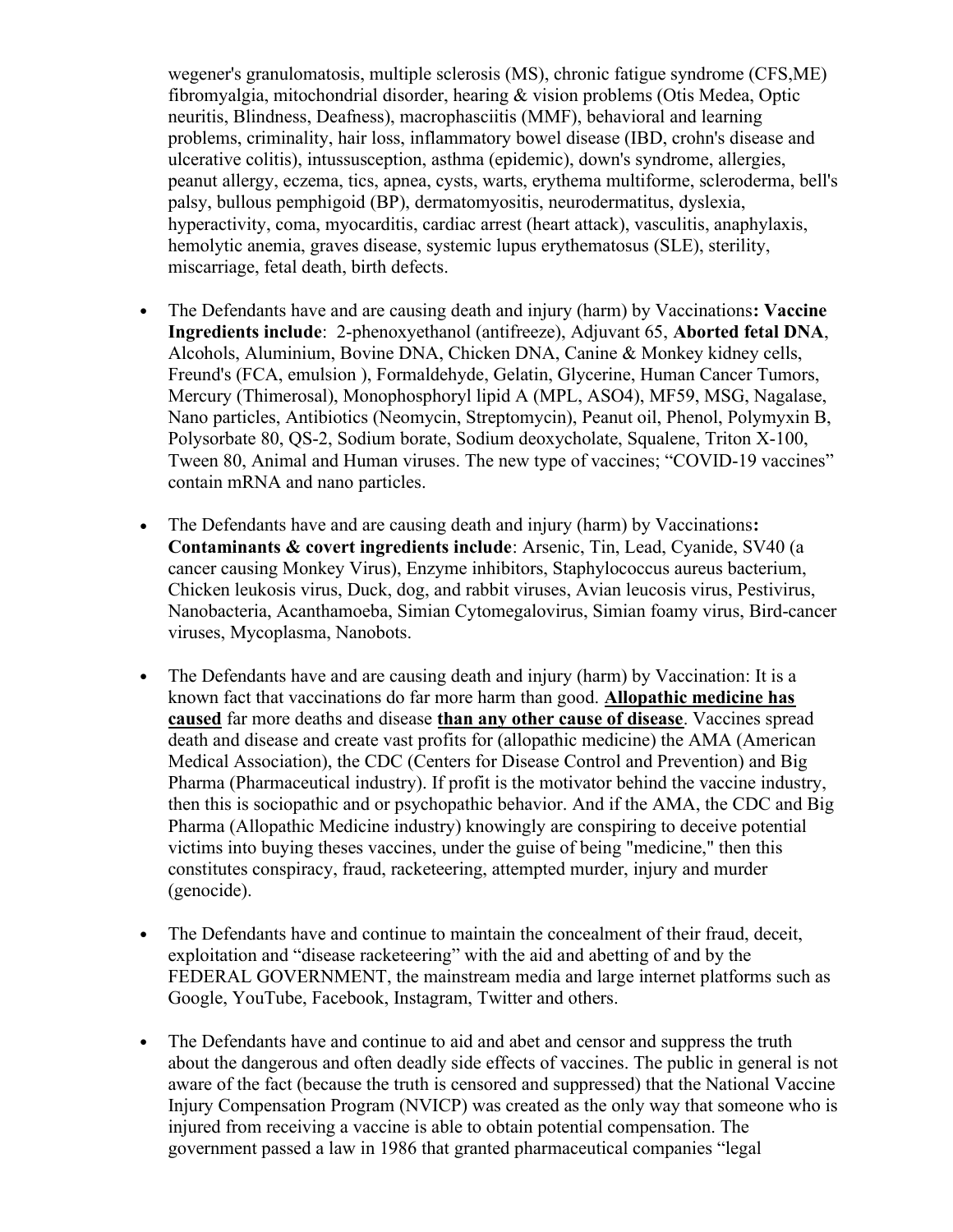immunity" from lawsuits or from being sued as a result from vaccine injuries. This is blatant corruption of our so-called legal system. This is legalized "racketeering." This is willful intent by the FEDERAL GOVERNMENT; the FOREIGN CORPORATION A.K.A. THE UNITED STATES to protect a monopoly in the ongoing injury of millions of people.

- The fact that since 2016 this "buffer" program (NVICP) has compensated over \$4.6 BILLION to injured vaccine recipients and that **only 1% is actually reported**, and that these facts have not been widely broadcast to We the People; but have and are being intentionally suppressed, **are crimes against all people by the Defendants**! It's also crimes of: withholding information, fraud, obstruction of justice, obstruction of the truth, obstruction of the press as well as collusion, conspiracy, aiding and abetting of a false pretense for disease profiteering, extortion and racketeering. It's knowingly subjecting people to harmful elements that cause injury and then willfully suppressing this information to continue on in this criminal enterprise. It's also repugnant to the original Constitution and aiding and abetting and perpetuating an ongoing conspiracy against the people's welfare.
- The following is the official summary by VAERS (Vaccine Adverse Event Reporting Service) of 1% of the money compensated to those who were injured by receiving a vaccine. We intend to discover why the actual amount of compensation to vaccine injured recipients, which is more likely over \$460 Billion, has not been widely broadcast to the world. The defendants will be held accountable for their crimes against the people.

National Vaccine Injury Compensation Program **Monthly Statistics Report** 

| <b>Fiscal Year</b> | Number of<br>Compensated<br><b>Awards</b> | <b>Petitioners' Award</b><br>Amount | Attorneys'<br>Fees/Costs<br>Payments | <b>Number of Payments</b><br>to Attorneys<br>(Dismissed Cases) | Attorneys'<br>Fees/Costs<br><b>Payments</b><br><b>(Dismissed</b><br>Cases) | Number of<br><b>Payments</b><br>to Interim<br><b>Attorneys'</b> | Interim<br>Attorneys'<br>Fees/Costs<br>Payments | <b>Total Outlays</b> |
|--------------------|-------------------------------------------|-------------------------------------|--------------------------------------|----------------------------------------------------------------|----------------------------------------------------------------------------|-----------------------------------------------------------------|-------------------------------------------------|----------------------|
| FY 2016            | 689                                       | \$230,140,251.20                    | \$16,225,881.12                      | 99                                                             | \$2,741,830.10                                                             | 59                                                              | \$3,502,709.91                                  | \$252,610,672.33     |
| FY 2017            | 706                                       | \$252,245,932.78                    | \$22,045,785.00                      | 131                                                            | \$4,439,538.57                                                             | 52                                                              | \$3,363,464.24                                  | \$282,094,720.59     |
| FY 2018            | 521                                       | \$199,588,007.04                    | \$16,658,440.14                      | 112                                                            | \$5,106,382.65                                                             | 58                                                              | \$5,151,148.78                                  | \$226,503,978.61     |
| FY 2019            | 653                                       | \$196,217,707.64                    | \$18,991,247.55                      | 102                                                            | \$4,791,157.52                                                             | 65                                                              | \$5,457,545.23                                  | \$225,457,657.94     |
| FY 2020            | 734                                       | \$186,885,677.55                    | \$20.217,550.29                      | 112                                                            | \$5,650,058.54                                                             | 76                                                              | \$5,178,786.23                                  | \$217,932,072.61     |
| FY 2021            | 453                                       | \$129,621,924.04                    | \$16,226,541.07                      | 105                                                            | \$5,370,423.72                                                             | 35                                                              | \$2,547,609.13                                  | \$153,766,497.96     |
| Total              | 8,028                                     | \$4,200,808,895.00                  | \$242.507.285.33                     | 5,670                                                          | \$95,915,653.76                                                            | 600                                                             | \$45,998,534.31                                 | \$4,585,230,368,40   |

NOTE: Some previous fiscal year data has been updated as a result of the receipt and entry of data from documents issued by the Court and system updates which included petitioners' costs reimbursements in outlay totals

"Compensated" are petitions that have been paid as a result of a settlement between parties or a decision made by the U.S. Court of Federal Claims (Court). The only and a state of petitioner awards paid, including the attorneys' fees/costs payments, if made during a fiscal year. However, petitioners' awards and<br>attorneys' fees/costs are not necessarily paid in the same fiscal yea whether or not the petition/petition is awarded compensation by the Court, if certain minimal requirements are met. "Total Outlays" are the total amount of funds<br>expended for compensation and attorneys' fees/costs from the

Since influenza vaccines (vaccines administered to large numbers of adults each year) were added to the VICP in 2005, many adult petitions related to that vaccine have been filed, thus changing the proportion of children to adults receiving compensation.

Updated 06/01/2021

Page 9

 There is evidence that allopathic medicine and other defendants have created a vaccine containing a type of nano particles microchip. They have and are attempting to mandate this vaccine to everyone in the world in the name of "safety." This is willful intent to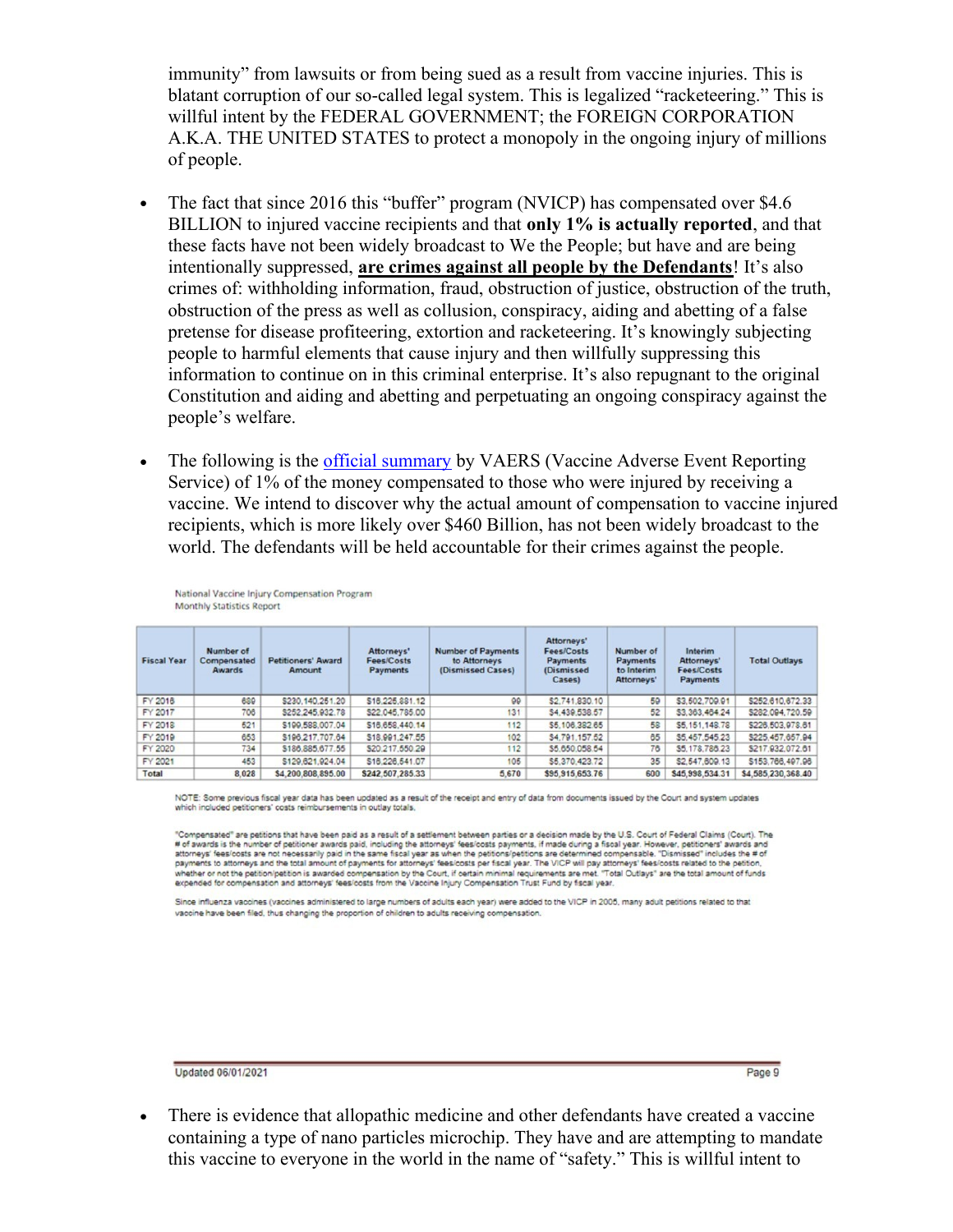defraud. This is willful intent to cause injury. This is willful intent to destroy liberty. This is willful intent to supersede the unalienable rights and Liberty that are guaranteed by the original Constitution. **We intend to discover and expose the secret hidden agenda behind this plan and prosecute the Defendants accordingly.**

- There is evidence that the Defendants are hiding and or suppressing the health hazards of 5G in and of itself as well as the health hazards that vaccines compound inside of the human body when being subjected to 5G High Microwave Frequencies. There is evidence that there is a genocidal motivation behind injecting everyone on the planet with the COVID-19 vaccine including how 5G plays a role in this evil plan. All agendas by the FEDERAL GOVERNMENT and the other Defendants will be exposed during discovery; and with the testimonies and evidences brought forth by Whistleblowers.
- This entire so-called COVID-19 "pandemic," the mandating, the quarantining, shutdowns, lock-downs, mask mandates, the threats, intimidations and enforcing of this "color of law" is repugnant to Liberty and **all** are violations of the original Constitution and the unalienable rights of ALL of the people; by the Defendants.
- They, the Defendants, the Genetically Modified Organics (GMO) food industry et al., create seeds that are genetically modified to withstand glyphosate and other pesticides that are known carcinogens to the human body. Theses pesticides become systemic, meaning they become a part of the plant (cannot be washed off). These carcinogens (pesticides) are poisons and are harmful and toxic to the human body. They also have the potential to compromise or cause mutations to human DNA with the resulting effects of gender problems, reproductive problems, organ problems, psychological and a multitude of other physical problems.
- They, the Defendants, the Genetically Modified Organics (GMO) food industry et al., knowingly know the following: Excerpts are from an article written by Melissa Diane Smith in the Natural Grocers October 2017 edition of good4u Health Hotline Magazine. [Quote] "Independent research is finding troubling links between glyphosate (an active ingredient in Monsanto's (Bayer) weed killer Roundup –an herbicide) and a growing number of diseases, including cancer…Glyphosate herbicide isn't just sprayed on crops – it is absorbed by plants and becomes systemic…FDA-registered laboratory food testing has found extremely high levels of glyphosate in some of America's most iconic food products…In 2015, leading cancer experts from the International Agency for Research on Cancer (IARC), the research arm of the World Health Organization, assessed evidence from human, animal, and cell studies and declared glyphosate a *probable human carcinogen*…In a 2014 study, scientists found that chronically ill humans had significantly higher glyphosate residues in urine than healthy humans. Researchers believe glyphosate may damage health in a number of ways. First it may act as a hormone, or endocrine disruptor, a chemical that interferes with the normal functioning of the endocrine system…Epidemiological studies have linked endocrine disruptors to reproductive changes, neuro-behavioral and neuro-developmental changes, metabolic syndrome, bone disorders, immune disorders and cancers in humans. Animal studies have also linked them to infertility, asthma, learning and behavioral problems, early puberty, obesity and Parkinson's' disease…tumors, reproductive problems, birth defects, and kidney and liver damage". [End Quote]
- They, the Defendants, the Genetically Modified Organics (GMO) food industry et al., knowingly know that people are ingesting harmful carcinogens when they eat GMO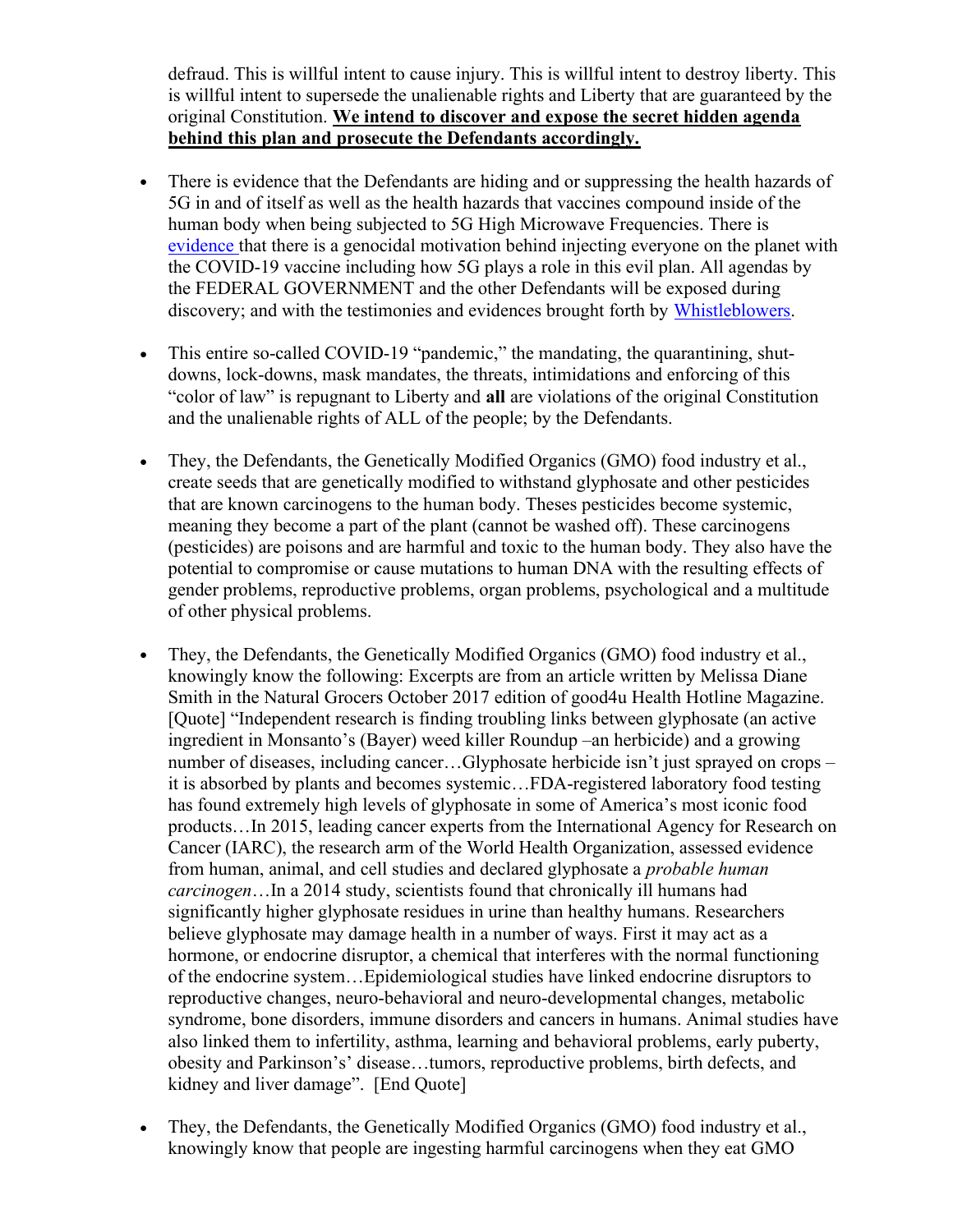foods. They knowingly know that the genetically modified organisms that are consumed by people could result in hazards to their genes, DNA and their health and welfare.

- They, the Defendants, the Genetically Modified Organics (GMO) food industry et al., have threatened and intimidated Farmers and others to buy their seeds and their pesticides. They have initiated hundreds of lawsuits against farmers that would not comply with their demands, and have succeeded in destroying many of their livelihoods. This is conspiracy and restraints of trade aided and abetted by the FEDERAL GOVERNMENT.
- They, the Pharmaceutical Industry create patented synthetic drugs for profit. Drugs are concentrated derivatives of natural elements (such as oil)! They are unnatural! They are man-formulated chemical compounds. This is why they can be patented and sold for outrageous amounts of money. They are not balanced by nature - which is why they have side-effects. They and other Defendants are selling drugs to the public that they knowingly know are toxic to the human body and have mild to extreme side effects, even death as a result of ingesting or being injected with drugs. This is disease exploitation and disease racketeering, conspiracy, fraud and willful contributing to the injury and death of millions of people.
- Quote from Shane Ellison M.Sc. (Former pharmaceutical chemist) Book: Health Myths Exposed: How Western Medicine Undermines Your Health. "In addition to hospitalizing 2.2 million people every year, and/or eliciting a lifetime of servitude, ADR's (Adverse Drug Reactions) can also lead to death. In an attempt to calculate the number of deaths caused by ADR's, we look to the most authoritative medical journal in the world, the *Journal of the American Medical Association (JAMA).* Entitled 'Incidence of Adverse Drug Reactions in Hospitalized Patients', this study was a meta-analysis of several studies over the last 32 years. This in-depth study concluded that there are an estimated 76,000-106,000 hospital deaths **each year** caused by ADR's…this statistic alone ranks ADR's somewhere between the fourth and sixth leading cause of deaths outside of the hospital. One hundred and six thousand deaths per year equates to one individual dying every five minutes from an "approved" drug. These deaths far outnumber those caused by auto accidents, AIDS, alcohol, illicit drug use, infectious diseases, diabetes, and murder **combined**. If this trend continues over the next ten years, FDA-approved drugs will kill an estimated one million people annually. End Quote. . This is disease exploitation and disease racketeering, conspiracy, fraud and willful contributing to the injury and death of millions of people.
- Every year there are around 8 Million deaths due to cancer alone! Every one of these people's loved ones deserves to know that their deaths could have been prevented by natural cures. But, natural cures are "against the law" of the FEDERAL GOVERNMENT. It doesn't matter if they work, if they actually can cure cancer. The FEDERAL GOVERNMENT has in effect outlawed God's natural cures and is aiding and abetting the dogma that man-made so-called "cures" are superior to God's natural cures. The liability for the pain, suffering, loss of wealth, income and the death of millions rests completely on the shoulders of the conspirators, the "Leadership of Allopathic Medicine," and their co-conspirators, who for over 100 years have been suppressing this information. This is a complete violation of the original Constitution and a conspiracy against the health and welfare of the people and liberty. This is disease exploitation and disease racketeering, conspiracy, fraud and willfully contributing to the injury and death of millions of people.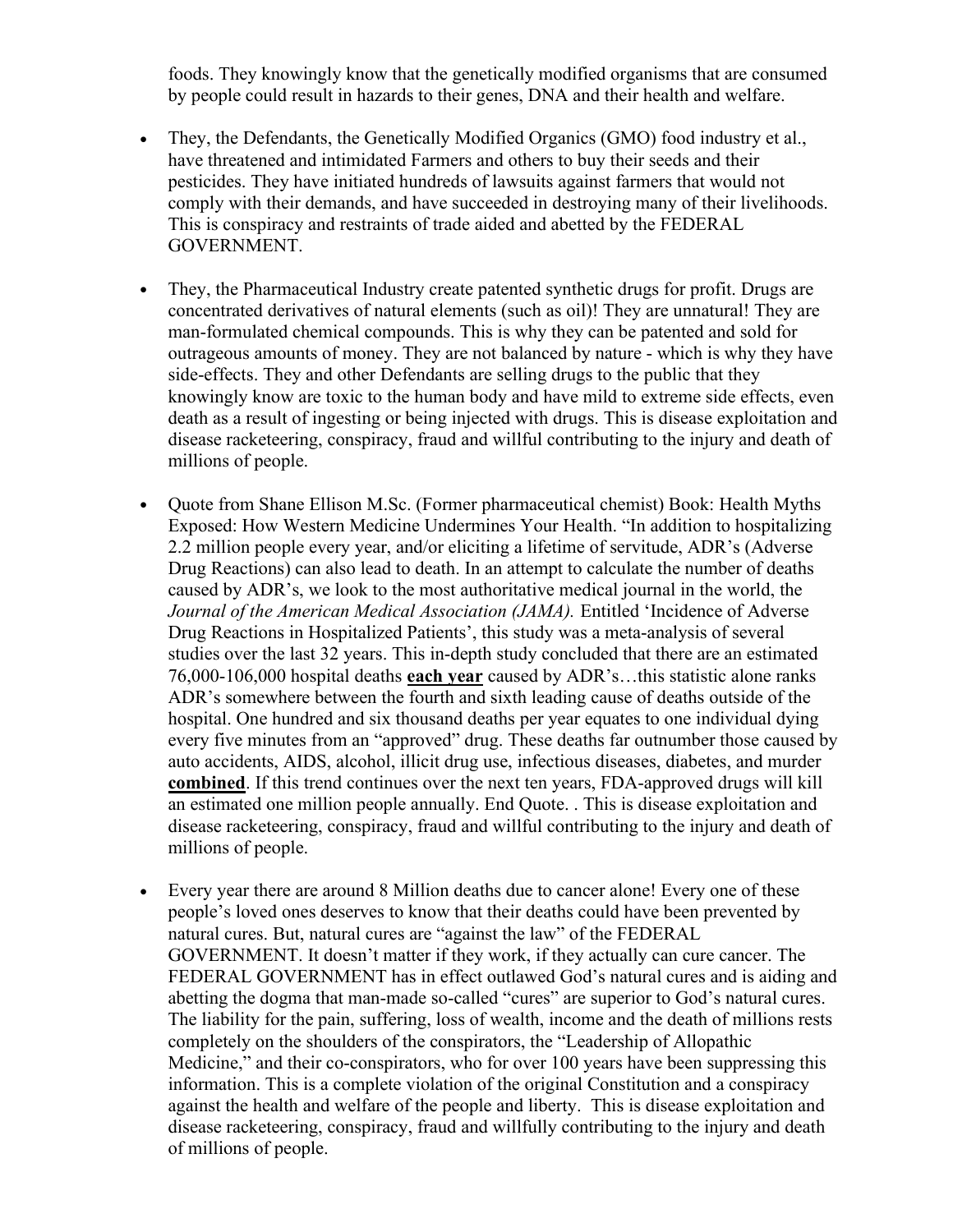- Cancer is another racketeering business by the Defendants. It earns Allopathic Medicine hundreds of billions of dollars every year. In his well documented book by **Kenny Ausubel titled "When Healing Becomes a Crime," (Several quotes from his book below )** he relates many convictions against Allopathic Medicine for conspiracy - in many cases: against allopathic medicine, for collusion and price fixing, in a "conspiracy to destroy and eliminate" the chiropractic profession, for trying to destroy an autonomous doctor's group applying cost-cutting health delivery and insurance in Washington, D.C., and many more. This is a complete violation of the original Constitution and a conspiracy against the health and welfare of the people and liberty. This is disease exploitation and disease racketeering, conspiracy, fraud and willful contributing to the injury and death of millions of people.
- "In a report by "Cancer Prevention News" it stated "there is overwhelming evidence that the dramatic increase in cancer rates is linked to increased chemical production over the last century. Annual production rates for synthetic, carcinogenic, and other industrial chemicals increased from one billion pounds in 1940 to more than 500 billion pounds annually during the 1980s. The evidence that chemicals cause cancer comes from animal and human tests. Over 75,000 such chemicals are now in use, and the chemical industry introduces between 1,000 and 2,000 new ones each year. A scant 3 percent have been tested for safety, and over forty such chemicals are recognized human carcinogens. The report found strong grounds for linking the spike in breast cancer rates with increased levels of pesticides and other industrial pollutants such as DDT, chlordane, and PCBs. Over fifty carcinogenic pesticides are used on major crops, and residues of just twentyeight of these have been directly associated with over 20,000 cancer deaths every year in the United States. Recent tests of twenty-seven kinds of domestically grown foods in the United States cited seven fruits and vegetables-apples, grapes, green beans, peaches, pears, spinach, and winter squash-as having toxicity at hundreds of times than the other foods analyzed. By age five, most children eat foods containing half a lifetime's limit of known carcinogens. It is a formidable irony that the National Cancer Institute advises the public to eat five servings a day of fresh fruits and vegetables as a cancer-preventative diet, while failing to note the presence of carcinogenic agrochemicals contaminating them." This is a complete violation of the original Constitution and a conspiracy by the chemical industry (Defendants, et al.) against the health and welfare of the people. This constitutes the willful contributing to the injury and death of millions of people.
- The National cancer Institute makes claims such as "We're winning the War on Cancer," yet statistics show there's more than a 10% **Increase** in deaths due to Cancer since 1950. Allopathic medicine uses surgery, radiation and chemotherapy as the standard treatments for cancer, yet in just a 3 month period, from January  $1<sup>st</sup>$  to May 18th, 2020 there were 3,114,932 Deaths from Cancer. Their statement above is a fraudulent statement. **The fact is they knowingly know that there are cures for Cancer yet have aggressively worked against true cures for Cancer and other diseases for over 100 years.**
- In his book, "When Healing Becomes a Crime" by Kenny Ausubel, categorically provides well documented proof that The American Medical Associated and others conspire and have conspired to destroy natural medicine and their practitioners. They've conspired with legislators to pass laws that have effectively destroyed free speech with regards to medicine. They've conspired with our government and their agencies to police and prosecute violators of the American Medical Association's dogmas, doctrine and practices. The FEDERAL GOVERNMENT and their agencies enforcing these "corporate" laws are acting in direct violation to the first amendment to the original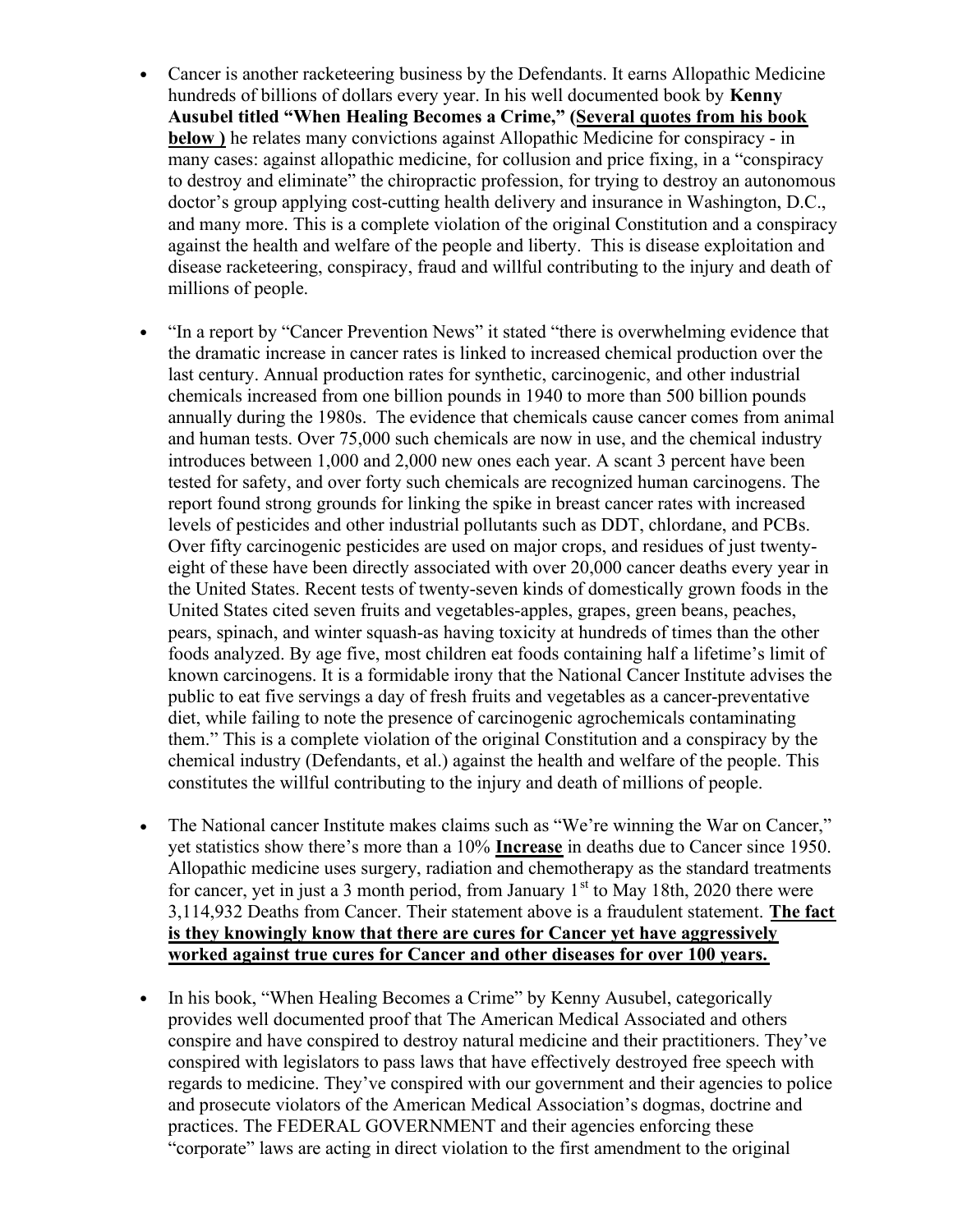Constitution for the United States. This is a complete violation of the original Constitution and a conspiracy against the health and welfare of the people and liberty. This is disease exploitation and disease racketeering, conspiracy, fraud, restraint of trade and willful contributing to the injury and death of millions of people.

 The AMA bribed, coerced, colluded and conspired with the FEDERAL GOVERNMENT to make it illegal to prescribe "medicine" without a license from the American Medical Association (a Private Trade Association). They've also made it illegal to claim a cure for anything. According to FEDERAL LAWS only Medical Doctors ("science") can "treat" you; nobody can "cure" you. This is effectively saying that cause and effect and natural elements are "quackery." This is anti-nature and anti-God and anti-Constitutional law. Allopathic Medicine is willfully participating in Disease Exploitation, Profiteering, Racketeering and Sorcery (pharmakeia) than real science (God's natural laws) and all defendants are participating in this on-going conspiracy against the health and welfare of the people and liberty. They will be prosecuted, judged and sentenced to the fullest extent at the Constitutional Convention & Court.

#### **Part B: Related to our Monetary System**

- They, the FEDERAL GOVERNMENT have violated liberty and the welfare of the people and the planet and the original Constitution by legislating for and aiding and abetting a "Government sanctioned" "monopoly!"
- They, the FEDERAL GOVERNMENT passed the **Act of 1871** which formed a foreign corporation called **"THE UNITED STATES"** and created a secret constitution for their corporation called the "**CONSTITUTION OF THE UNITED STATES OF AMERICA."** The original constitution was written "The Constitution for the United states of America". They supplanted our Constitutional Government for a CORPORATION which has been masquerading as our government ever since.
- Over the next 42 years after 1871, they built up their secret "FEDERAL STATE of jurisdiction" or FOREIGN CORPORATION A.K.A THE UNITED STATES A.K.A. the FEDERAL GOVERNMENT. They subjected us to their BYLAWS and system of CODES and statutes and in 1913 the FEDERAL GOVERNMENT "passed" the FEDERAL RESERVE ACT, creating the Federal Reserve Bank (a privately owned/controlled bank). They, the UNITED STATES; the FOREIGN CORPORATION masquerading as our government had now "granted" full control of the entire monetary system to their co-conspirators i.e.: the FEDERAL RESERVE BANK.
- Then in 1933, THE UNITED STATES went "bankrupt" (although they don't call it that). As the run on banks began (people rushing in to pull money out of their accounts before their bank failed), the FEDERAL RESERVE BANK stepped in to "help" the banks with the cash they needed to survive. For pennies on the dollar, they gained control of all the banks. And in exchange for "saving" everyone, all the Gold was confiscated, banks were shut down for 1 week, and each and every person now became the collateral of this gigantic debt. Money was no longer backed by gold or silver, but by a "promise to pay" perpetual "debt instrument" system; to pay back the FEDERAL RESERVE BANK. This FEDERAL CORPORATION, co-conspirators of the FEDERAL GOVERNMENT, enslaved the people and their children into perpetual servitude, for the rest of their lives, working to pay back a debt that can never be paid back.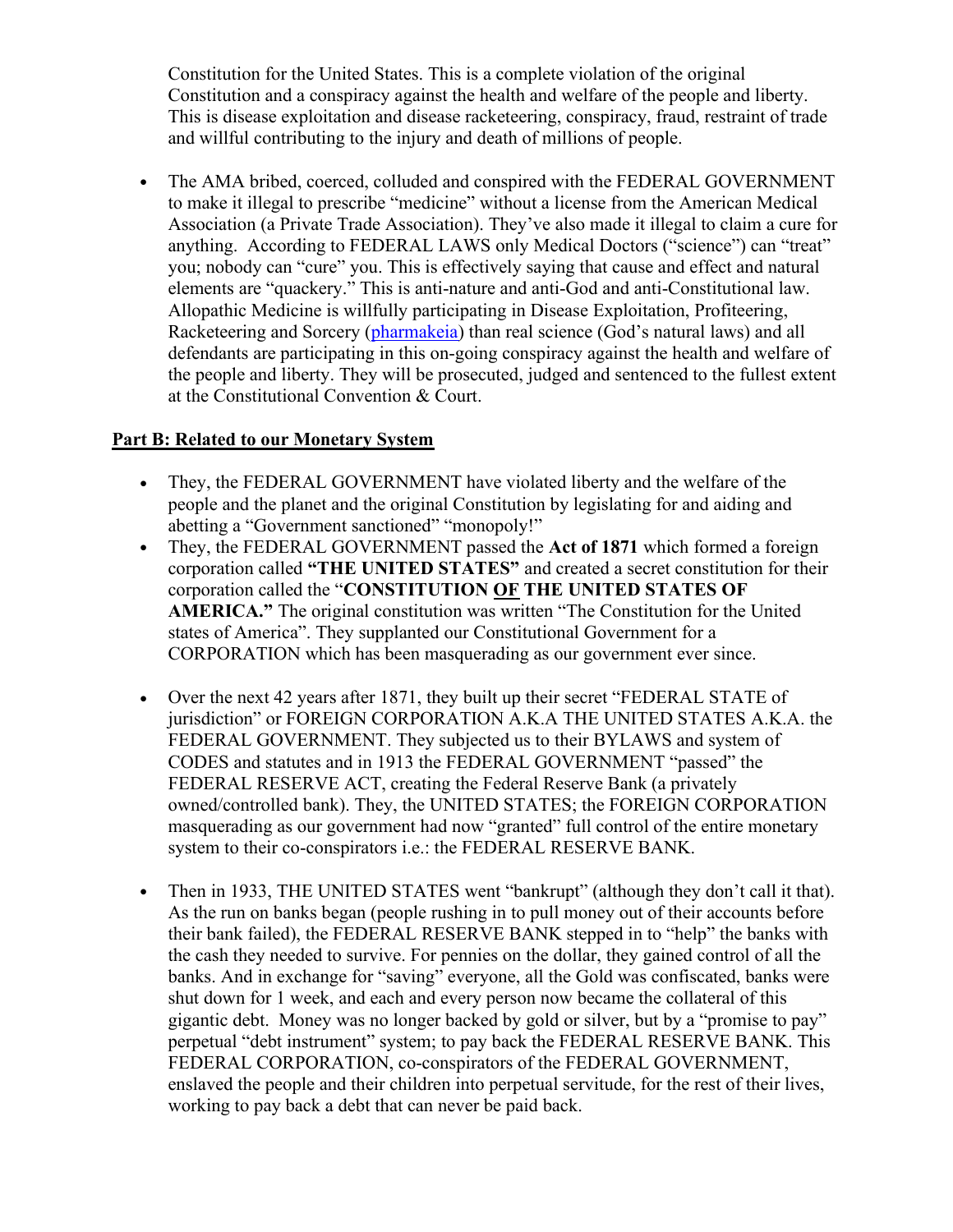- This system of "debt" and "discharge" is backed up only by "perceived value." The value is that we will "Pay" (work) or "discharge" the debt we "owe" them! This "debt" or so-called "money" will never be able to be "paid" back to them because there's nothing of "value" being exchanged. The "money" we currently use are just "debt discharging instruments" that don't "pay for" anything – they only "discharge" the debts we owe. They make money (interest) on any bank loan or on any exchange of foreign currency. They've bilked everyone in the "FEDERAL RESERVE SYSTEM" since 1913 for trillions of dollars. This constitutes fraud and treason against We the People and the Constitution for the United States of America.
- There is evidence that they have designs to implement a mandatory global digital currency, based on nano particles microchip (as listed earlier) that would create a higher level of monopoly and control the world has never seen.
- The trillions of "dollars" they have stolen from the people are incalculable and they will bear the lion share of financial responsibility in this law suit.
- The actions by the Defendants listed in this "Part B Related to our Monetary System" constitute treason, fraud, theft and conspiracy against the Constitution for the United States of America and We the People.

#### **Part C: Related to Our Planet's Health**

- They, the FEDERAL GOVERNMENT have violated liberty and the welfare of the people and the planet and the original Constitution by legislating for and aiding and abetting a "Government sanctioned" "monopoly!"
- They, the defendants associated with the "Oil Industry", we will refer to collectively as "Big Oil" and others, aided and abetted by THE FEDERAL GOVERNMENT have suppressed Big Oil's competition. They have bought, buried and or suppressed new patents or new ideas that would compete against their business empire. They've "cornered" the energy market and have limited our energy choices. The people and our planet are suffering as a result due to being forced, because of lack of choices, to buy a product or service that is harmful to our health and our planet's health. We are also being forced into paying for energy – when a different method could generate clean energy for free.
- They've conspired against our planet's health and conspired to keep alternative and inexpensive fuels such as hydrogen from us – to the detriment of our environment as well as our personal health.
- They spill 1.3 million gallons of oil into our oceans on average every year. The Deepwater Horizon spill alone spilled 168 million gallons of oil into the ocean. The costs to our ocean's health and all vegetation and ocean life are incalculable. The food supply that people ingest is tainted with this oil as well as other chemicals finding their way into our oceans and water supplies to their health detriment. The Big Oil industry knowingly knows their actions are contributing to the detriment of our planet and our individual health.
- They have and are conspiring against anyone in the free energy and or alternative energy industries.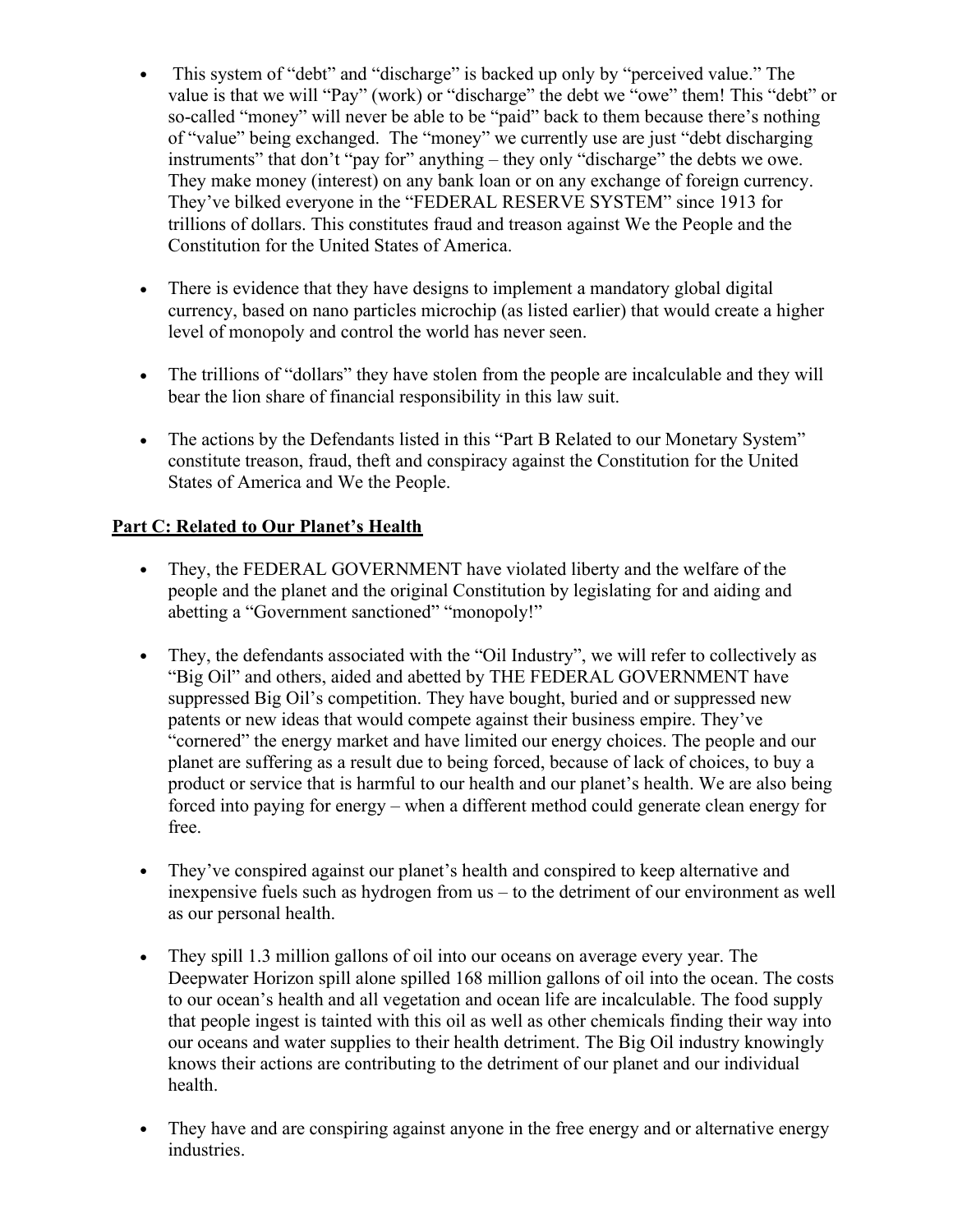- There is evidence that they, the Pentagon, either killed or had Stanley Meyer killed and covered it up. He was a man who invented and demonstrated a car that could run on water/electrolysis/hydrogen. He estimated only 22 gallons of water were required to drive his car from New York to Los Angeles.
- There are many other examples of inventers who were either murdered and or their invention(s) were prevented and buried from the public's view including Nikola Tesla's World Power System that was prevented from being developed. Tesla's invention would have provided the world with free energy by way of broadcasting electrical energy without wires.
- **Other Inventions and Inventors Suppressed including but not limited to:**

Cold Fusion

Antigravity

The Electric Battery: From GM to Chevron to Oblivion

Maglev Trains

Pogue Carburetor

Mylow Magnet Motor reproduction of Howard Johnson's All Magnet Motor

Rick Friedrich

Paul Pantone

T. Henry Moray

Sun Energy

Robert Stirling

Dennis Lee

Thomas Engel

Daniel Dingel

- The (EPA) Environmental Protection Agency actively works to suppress inventions. After thousands of tests performed by the EPA on inventions that would radically change our world for the better - **not one** has received the EPA's vote of approval.
- The (NSA) National Security Agency has threatened many of these inventors. Several have been put in prison and a few have been murdered.
- The costs to our planet's health are incalculable due to the racketeering, collusion and conspiracy acts against the world due to the actions of Big Oil and other conspirators, defendants and their lust for money. The burning of fossil fuels and the polluting of our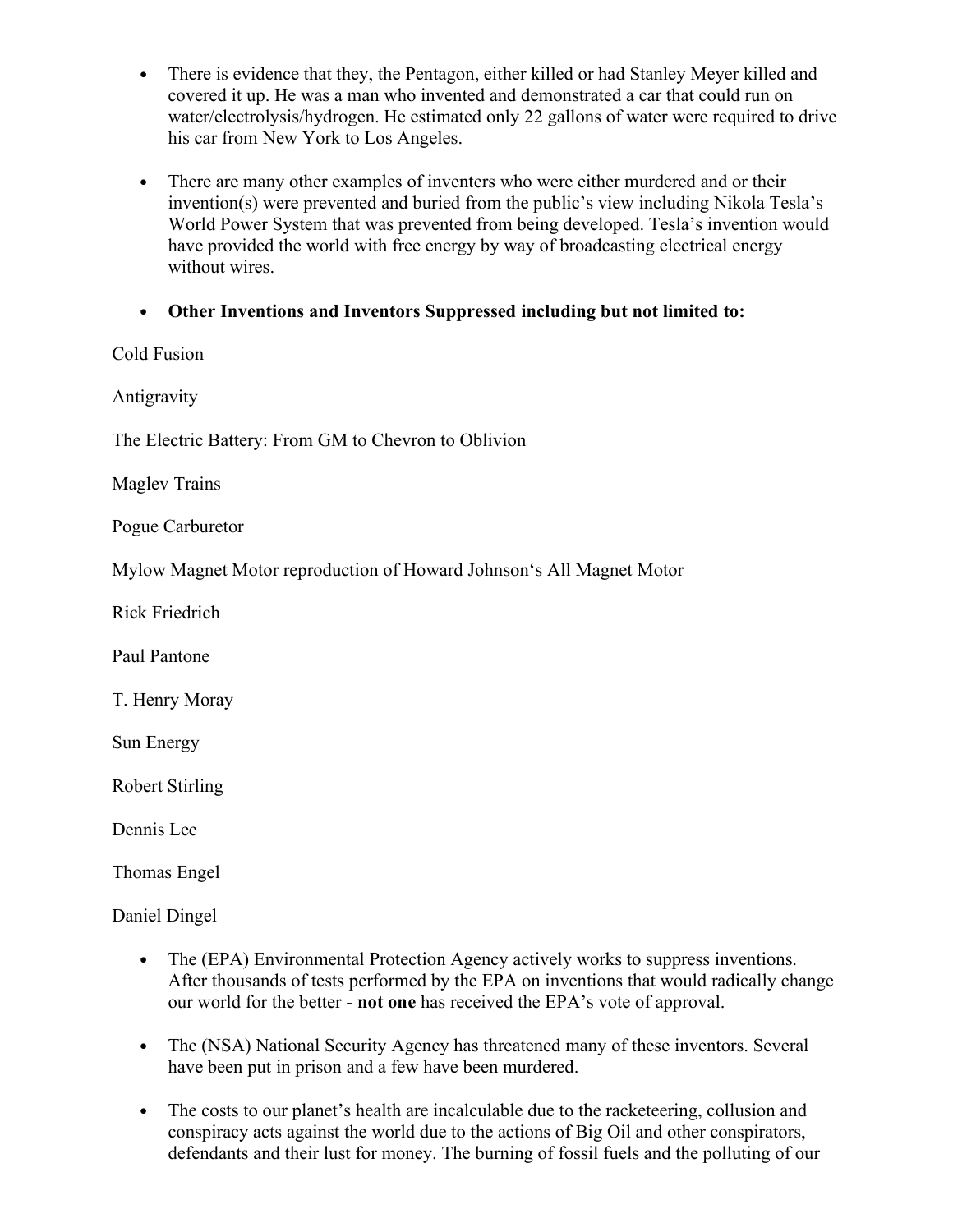air has caused and is causing severe health issue to people's health as well as all life on this planet. Big Oil's spilling and or dumping of oils and their bi-products are polluting our oceans and waterways, causing rippling effects that are also incalculable to our personal health, all water sustained life, both plant and aquatic life.

• These actions by the Defendants listed in this "Part C Related to Our Planet's Health" constitute injury to the health and well being of our planet and personal health, fraud, collusion, bribery, restraint of trade, monopoly and conspiracy against the Constitution for the United States of America and We the People.

#### **Part D – Related to Others (Including 5G Network)**

- They, the FEDERAL GOVERNMENT have violated liberty and the welfare of the people and the planet and the original Constitution by legislating for and aiding and abetting a "Government sanctioned" "monopoly!"
- They, the defendants have knowledge that the 5G network they have and are building have and will cause severe detrimental health consequences to millions of people. They knowingly know that 5G is a high frequency that the military is and has used as a weapon. Many of them have openly admitted to this effect by their issuing statements such as the following by AT  $&$  T:

**AT & T 2014 Annual Report:** "Unfavorable litigation or governmental investigation results could require us to pay significant amounts."

- They have knowledge that human beings are electromagnetic beings that respond to frequencies which cause chemical reactions in our bodies - either to our detriment or to our well being. 5G is a high frequency that can and has been used by our military **as a weapon** that can cause death or severe health problems.
- They have knowledge that Vaccines contain toxins and heavy metals that respond adversely to 5G frequencies as well as graphene and other Nano technologies that can be used to manipulate DNA to cause behavioral changes and high fatality rates across the globe.
- There are many other secret programs and obscure nefarious objectives that will be thoroughly discovered and exposed including but not limited to: High frequency Active Auroral Research Program (HAARP), the Chemtrail Poisoning Racket (Operation Cloverleaf), Microchip implants, Pedophilia Rings, Human and Sex Trafficking, Secret Government Technology, Hollywood conspiracies, CIA OPERATIONS, the Education Conspiracy, Laws Restricting Religion (IRS, Non Profit Requirements, National Council of Churches etc.), the NSA. All secrets, all hidden agendas, all secret alliances and objectives will be exposed and prosecuted.
- These actions by the Defendants listed in this "Related to Others (Including 5G Network)" constitute injury to the health and well being of our planet and personal health, fraud, collusion, bribery, restraint of trade, monopoly and conspiracy against the Constitution for the United States of America and We the People.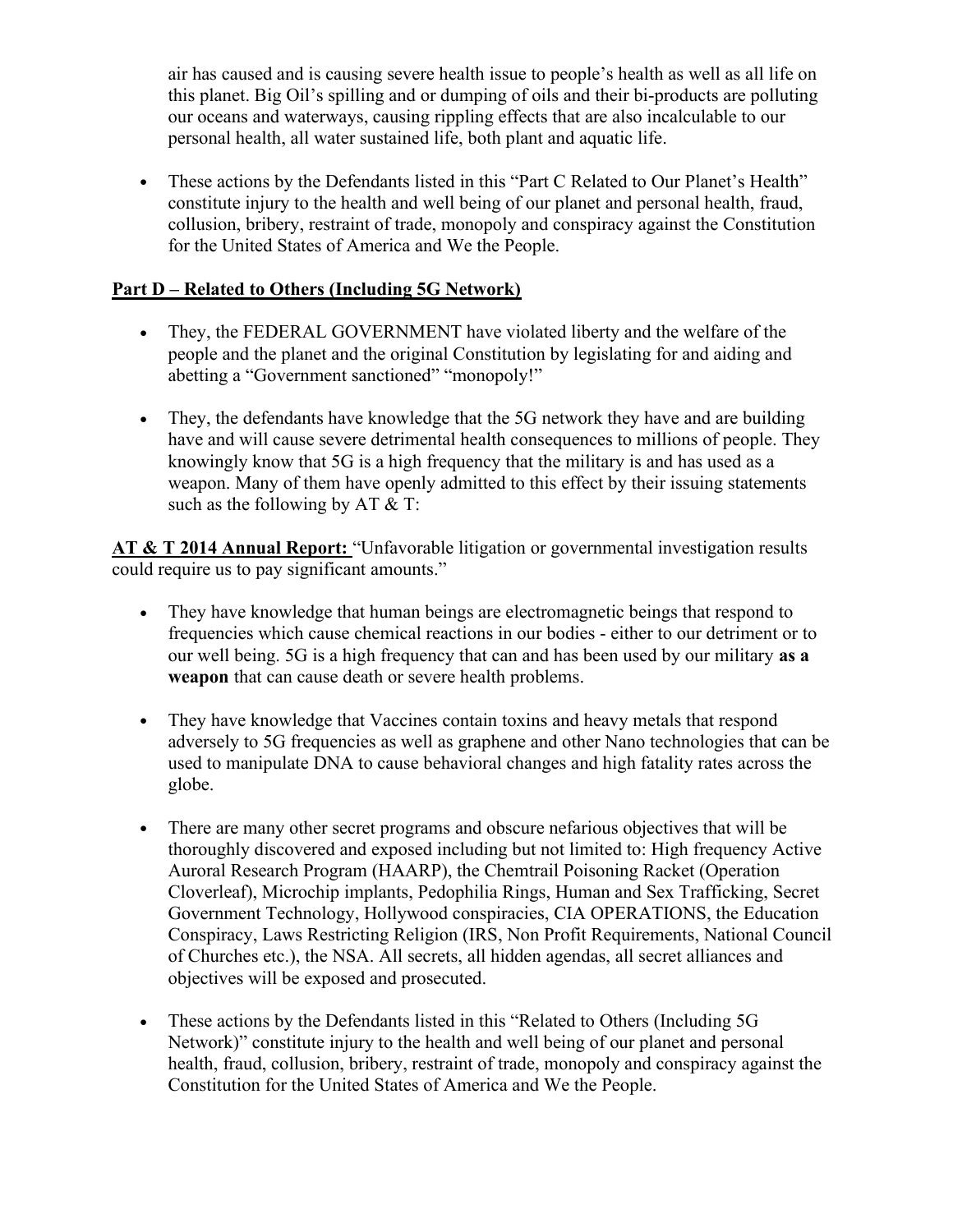Other Defendants listed herein this section, actions to be discovered and exposed, constitute kidnapping, rape, murder, abuse, slavery, child endangerment, conspiracy and other crimes against the unalienable rights of We the People.

#### **Complaint Part E: Related to the conspiracy against the original Constitution ratified on May 29th 1790 and the Constitutional Government it created.**

- They, the FEDERAL GOVERNMENT have violated liberty and the original Constitution by legislating for and aiding and abetting several "Government sanctioned" "monopolies!" Including but not limited to and A.K.A: "AMA," "CDC," "Big Pharma," "Big Oil," "FEDERAL RESERVE BANK," "GMO Industry," "Big Chemical," "Lobbyists," "Subversive Foundations," et al.
- They, the FEDERAL GOVERNMENT supplanted our original Constitution and our Liberty. They have conspired, designed and implemented a plan for a global monarchy, oligarchy or dictatorship with them at the controls, the head and or the leadership. This constitutes treason.
- This conspiracy by the FEDERAL GOVERNMENT and other defendants has many names but the two most notable or identifiable are the "New World Order" and the "One World government".
- They, the FEDERAL GOVERNMENT and other defendants have conspired against freedom, liberty, the press, the truth, elections and our Constitutional Republic form of government.
- They the FEDERAL GOVERNMENT and other defendants participate in "Insider trading" and "profiteering" off of the inside knowledge they possess i.e.: the meetings, the timing, and implementation of "future" laws, bans, rules, policies, regulations, statutes, codes, etc. coming forth that will prosper themselves and their "donors" or that prosper off the adverse effects to their "donor's" competition.
- They the FEDERAL GOVERNMENT legalized bribery and redefined it; they call it "Lobbying." Most everyone involved in "Lobbying" knows that it's bribery – but because legislators of the past enacted a "law" that created a term known as "Lobbying" and legalized it –they are enabled to get away with it. This is fraud, deception and treason against the original Constitution and We the People that ordained it – thus making it essentially the legalized buying and selling of influence – or an auction of influence to the highest bidder.
- They the FEDERAL GOVERNMENT conspired to create and maintain a two political party monopoly. This two political party monopoly – the Republican (GOP) and Democratic Party (DNC) have conspired against all other political parties. They conspire to rig and control the outcomes of elections by deceit, fraud, coercion, collusion and have passed laws, rules and other means to prevent other parties from winning elections.
- They the FEDERAL GOVERNMENT passed laws that skirt around laws dictating how campaign contributions are used, by creating Leadership and other Political Action Committees (PAC), which can be (and are) used to allow money raised for election efforts to pay their friends and families handsomely for "related" jobs. These PACS are also used to raise outrageous amounts of money from corporations to effectively "buy"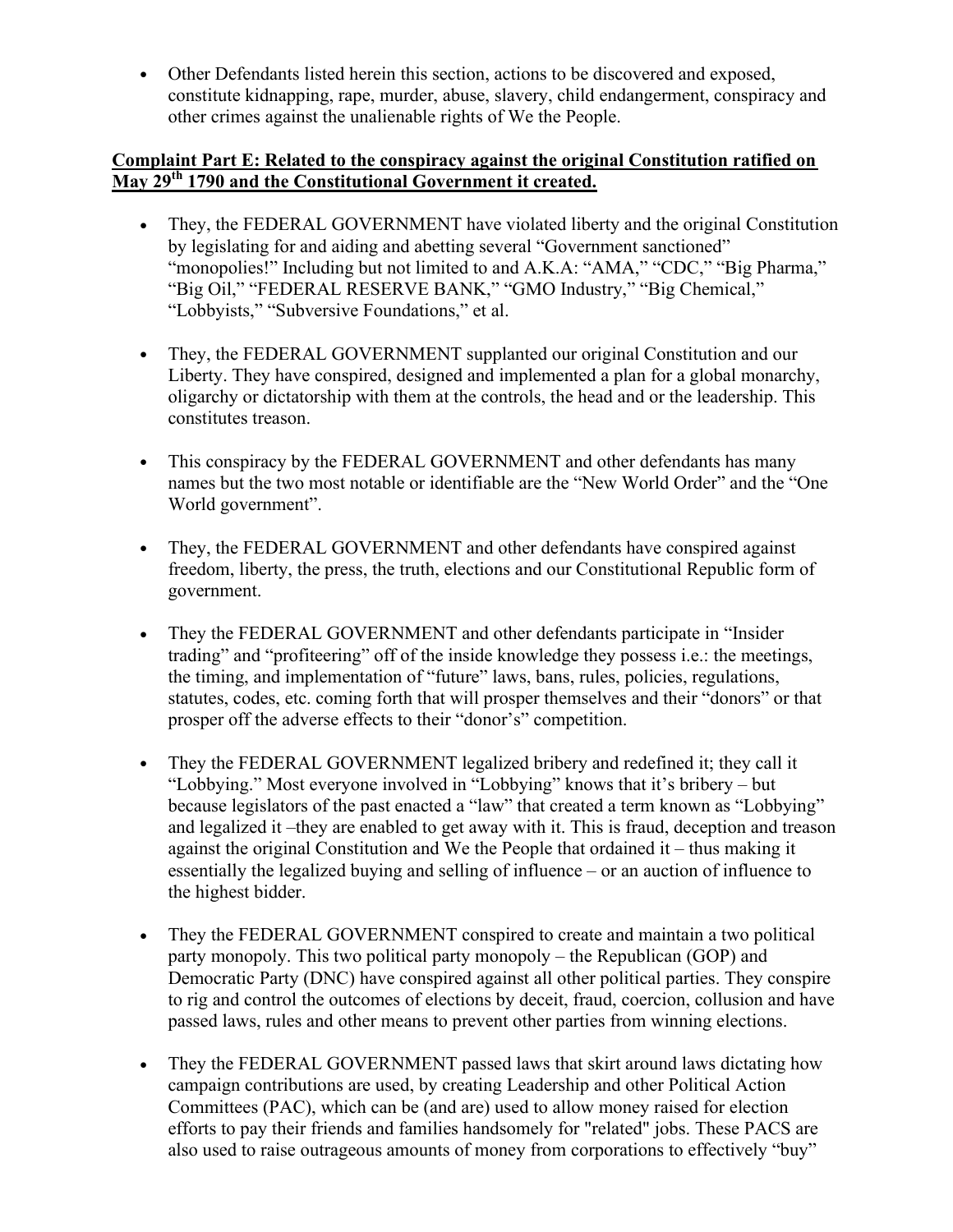their candidate's way into office. This is another way they've skirted around the definition of "bribery" and "racketeering" and "collusion" etc.

- They the FEDERAL GOVERNMENT passed laws that call corporations "individuals" to skirt around the original Constitution.
- They the FEDERAL GOVERNMENT suspended Liberty without due process as required by the original Constitution.
- Knowing that they (the FEDERAL GOVERNMENT, et al.) had to maintain the "appearance" of our original government, and could not initially get away with blatantly violating our rights or the original Constitution; spent the next 150 years slowly and gradually violating them and exercising more and more control. This constitutes fraud, conspiracy, treason and false pretense.
- Friends of the Original Constitution has exposed the FEDERAL GOVERNMENT as a FOREIGN CORPORATION that is masquerading as our government. You can recognize this FOREIGN CORPORATION when you see these words "THE UNITED STATES" in "ALL CAPS." All Corporations have "Bylaws," only they refer to theirs as "laws, "codes," "statutes," "orders," "mandates," "rules," "regulations," etc. This is how they deceive us every day and keep up the "appearance" of a Constitutional government. Many people do not realize this because we've all grown up long after it was formed; it's been implemented and built up over multiple generations. In plain sight, you can witness the FEDERAL GOVERNMENT violating Liberty, the original Constitution and the People's unalienable rights that it was designed to guarantee. This so-called "Pandemic" is a prime example. The original Constitution **prohibits any laws** to be enacted that violate our Freedom of Speech, Freedom to Assemble, Freedom of Religion and our Liberty (Free Will or the Freedom to Choose for ourselves) and yet the FEDERAL GOVERNMENT is violating our unalienable rights on a massive world-wide scale.
- They openly admit that the "United States" is a FEDERAL CORPORATION; in their own US CODE: 28 U.S. Code § 3002 – Definitions:
- (15) "United States" means—
- (A) a Federal corporation;
- (B) an agency, department, commission, board, or other entity of the United States; or
- (C) an instrumentality of the United States.
	- **The Follow has several quotes from the book "Map of Thieves" by Scott Workman:** How do they get away with this; especially in plain sight? How do they "subject" us to their "authority?" They created a "Federal Jurisdiction Map" and overlaid it (like a grid) on top of the geographical borders of the United States.
	- They've created the Uniform Commercial Code (UCC) and other CODES and STATUTES to govern this LEGAL FICTITIOUS OVERLAID FEDERAL STATE A.K.A THE UNITED STATES: a "Trojan Horse government" to skirt around the Constitutional government that WE THE PEOPLE ordained by the hands of our Founding Fathers.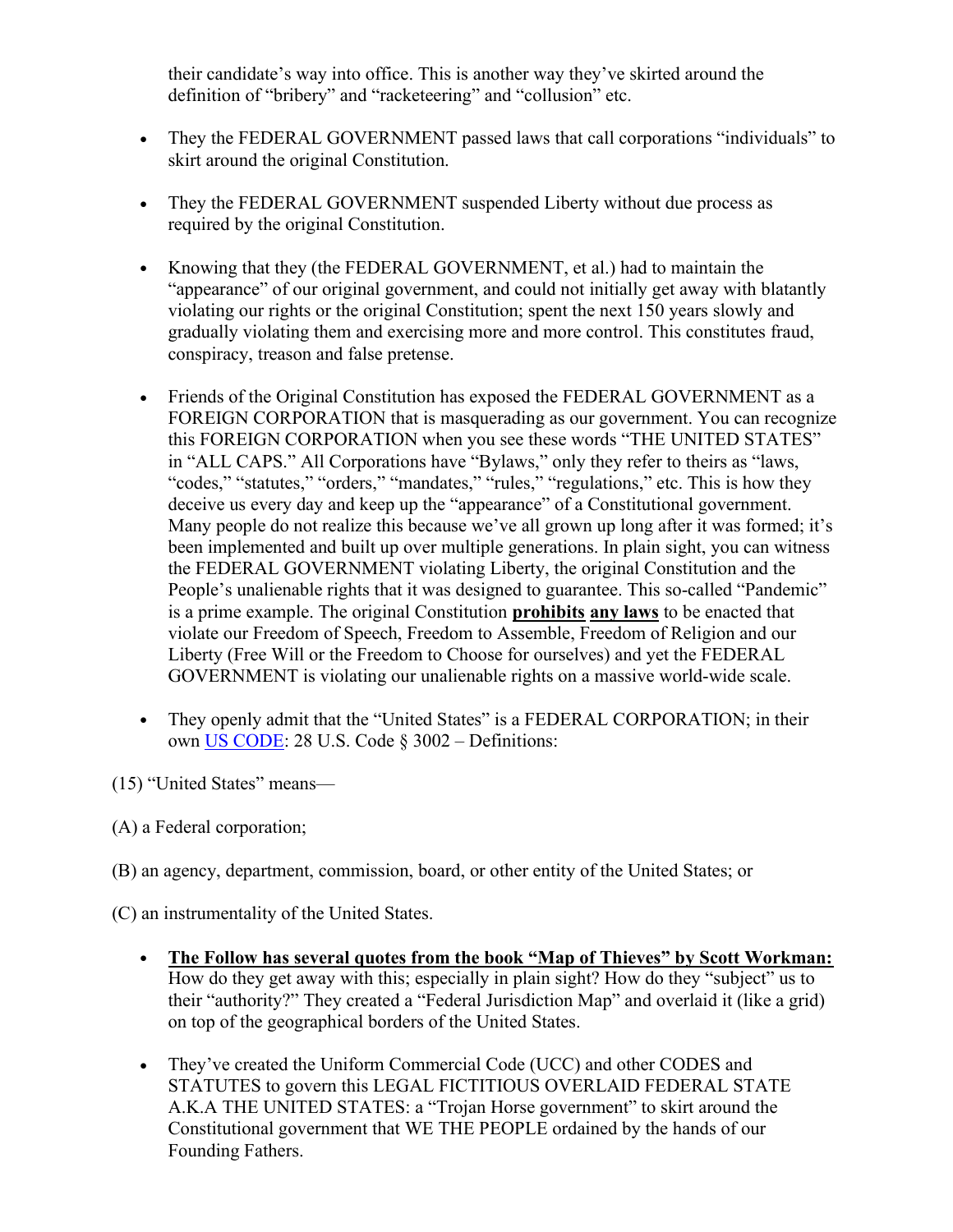#### **This is what their map looks like:**



- You may be saying "I don't see any difference here; this looks like an everyday map of the USA." That's right; it does look exactly like it. We are so used to seeing it that there doesn't appear to be anything out of order here. But look at the 2-digit codes for each state; these are the "JURISDICTION CODES" that designate "Federal Jurisdiction." It's not necessarily the geographic map that gives them jurisdiction over us - this in and of itself only designates the boundaries of their jurisdiction -it's when we "AGREE" to be "SUBJECT TO" their jurisdiction that we come under their authority. Can you remember when you "agreed" to allow them this jurisdiction over you?
- It's when you agree to a "SERVICE" by way of their "SECRET CODE" or a "secret map" that "ENTRAPS YOU" into their "JURISDICTION" and if you're not aware of what you're saying or doing at all times, you could land yourself in their trap.
- Have you ever wondered why in over 231 years, since the Constitution was ratified, there have been only a handful of changes to it? For one, we have not been under the jurisdiction of the Original Constitutional Government since 1871. Number two: any changes to the Constitution would most assuredly highlight their hidden agenda to overthrow the freedoms and liberties of all the people. Most of the codes, statutes and regulations are actually just by-laws of their CORPORATION; and not even remotely a part of the original Constitutional Government.
- So if a code, statute or regulation is in clear violation of the original Constitution and your Constitutional rights; why do they exist? Clearly, there's a separate set of laws (and government) that exist outside of the Constitutional laws that were put in place by our Founding Fathers. The question that must follow is how were they able to implement and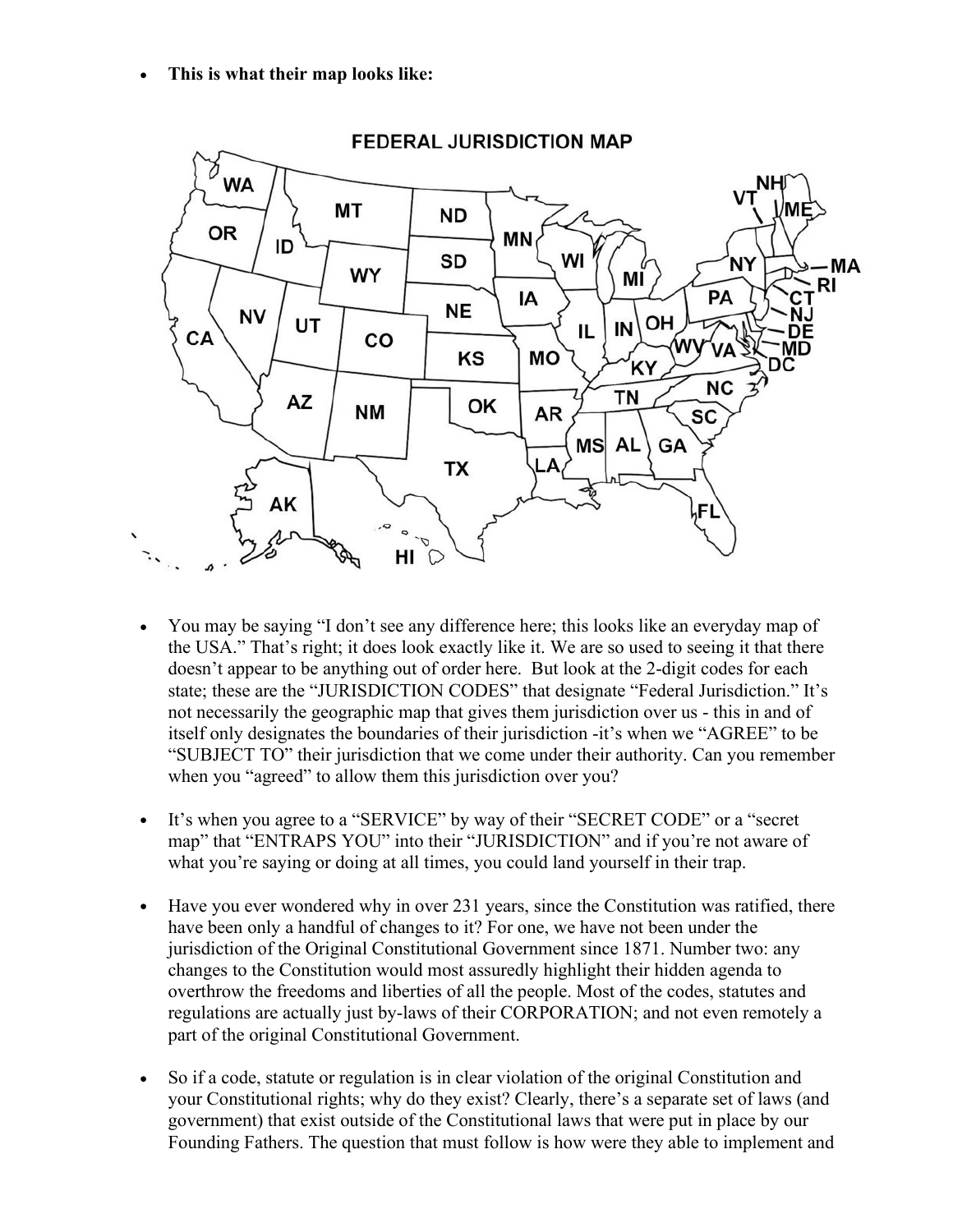continue to enforce this Trojan Horse Government or "doppelganger GOVERNMENT?" (Definition of doppelganger: an apparition or double).

 This is what they did: They overlaid their "Federal Jurisdiction map" over the top of our United States Constitution and each respective state's Constitution and their original maps, boundaries and jurisdictions:



- But you're saying "I never agreed to this," right? Well every time you use one of their "services", or use these FEDERAL MAP CODES or see your name in ALL CAPS you've "agreed" to be under their "jurisdiction" and under their "CODES," "REGULATIONS" and "STATUTES." If you're ever in court and you allow them to refer to you as "DEFENDANT" instead of "accused" or you state your name as "JANE/JOHN C. DOE" instead of "jane/john christian." Or if you state that you "LIVE" at "THIS ADDRESS" instead of saying "I stay at various locations." These are examples of the "CODE WORDS" that "CONTRACTUALLY" bind you to their "JURISDICTION." For example: "LIVING" at an "ADDRESS" and being a "RESIDENT" gives them "JURISDICTION" over you and enters you into their "CONTRACTS."
- These examples are only a tiny fraction of all of the "CONTRACTS" that you enter into each and every day that allow them "jurisdiction" over you and this is how they get away with treating you as a "FEDERAL SUBJECT" instead of a "constitutional citizen." When you use their "CODE WORDS" or when you "REGISTER" for a service for example: You "REGISTER" for a "STATE OF UTAH" "DRIVER LICENSE" – you enter into "CONTRACT" with them and you enter into their jurisdiction. In the old days, prior to their "SECRET JURISDICTIONAL MAP" we referred to our state's as ie: "utah state."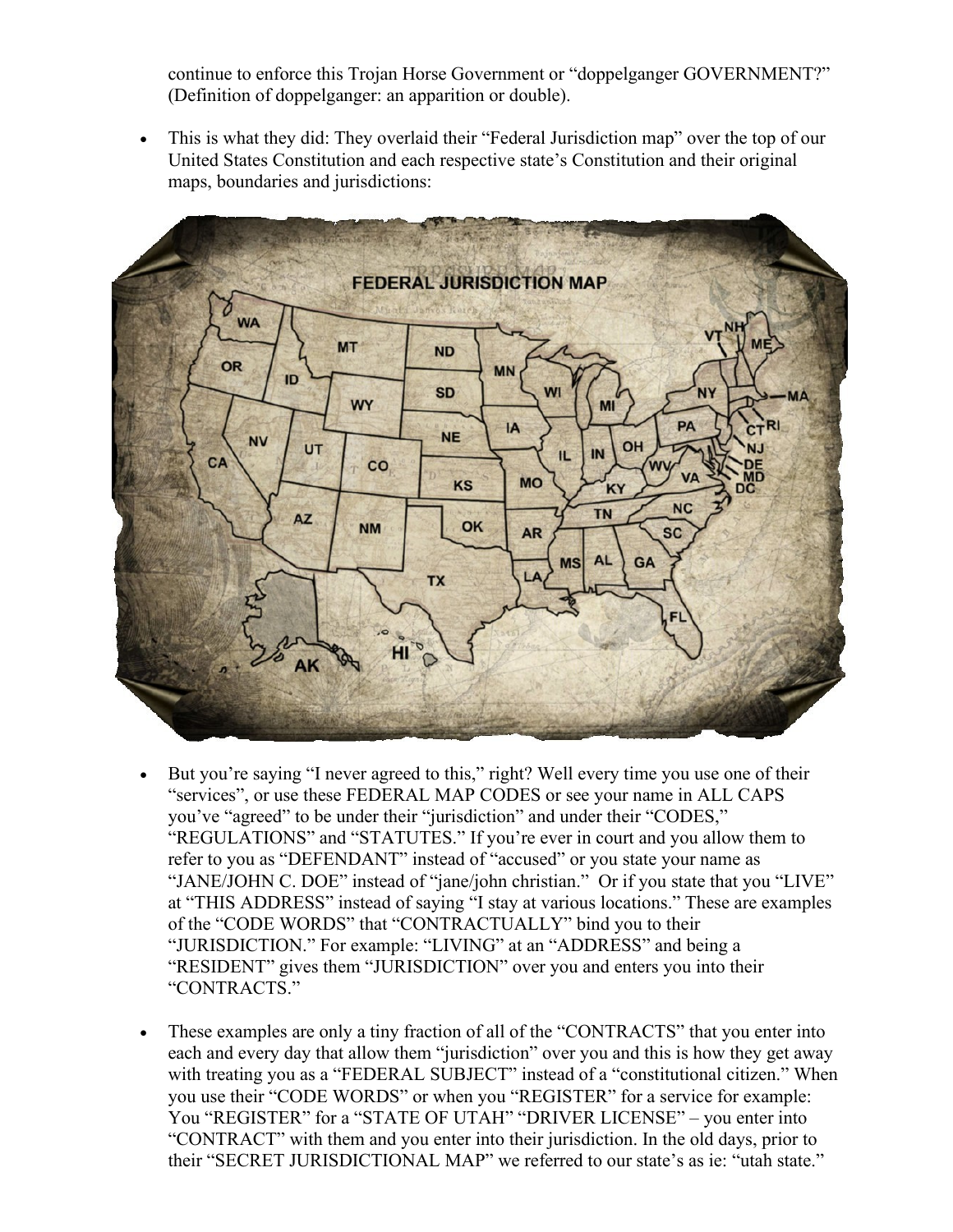When you see "STATE OF YOUR STATE'S NAME" it is a clear indication that you're under the "JURISDICTION OF THE FEDERAL STATE." The words "STATE OF" means you're under the "STATE'S JURISDICTION." UPPER CASE "STATE" means "FEDERAL." Lower case "state" means one of the "states" of the "United states of America;" "STATE" is a "CODE WORD" for "FEDERAL JURISDICTION."

- They have essentially made us all FEDERAL EMPLOYEES of their CORPORATION. Suffice it to say that this is how they get away with all of the "unconstitutional" things that they do to us on a regular basis. This is how they continue to exercise authority over the people and act like the own us - because they've tricked and maneuvered us into their contracts and their "COLOR OF LAW" which is a fancy way of saying unless you live your life "off-grid" or "off-map" and you don't understand their myriad of ways to "CONTRACT" you into their "jurisdiction" - you're now a "FEDERAL SUBJECT or a FEDERAL EMPLOYEE SUBJECT TO THEIR BYLAWS, THEIR JURISDICTION AND SUBJECT TO THEIR SYSTEM OF STATUTES AND CODES." [End Quotes]
- This is a MASSIVE conspiracy against We the People and the original Constitution that we ordained, all with the intention of money and power and to overthrow the freedom and liberty of all lands and peoples of this world i.e.: New World Order (NWO) / One World Government (OWG).
- All defendants in the FEDERAL GOVERNMENT, who have sworn an oath to uphold and sustain the CONSTITUTION OF THE UNITED STATES OF AMERICA, have sworn an oath to uphold and sustain a FOREIGN CORPORATION'S CONSTITUTION. This constitutes grounds for immediate dismissal and prosecution for crimes against We the People and the original Constitution for the United States and all defendant will be held accountable.
- Excerpts from an address given by John F. Kennedy; our  $35<sup>th</sup>$  US President: This address was given before the American Newspaper Publishers Association April 27, 1961: *"The very word secrecy is repugnant in a free and open society and we are as a people inherently and historically opposed to secret societies, to secret oaths and to secret proceedings…for we are opposed around the world by a monolithic \*(large powerful organization) and ruthless conspiracy that relies primarily on covert means \*(not in the open; engaged in secret or veiled activities.) for expanding its sphere of influence; on infiltration instead of invasion; on subversion instead of elections; on intimidation instead of free choice…it is a system which has conscripted vast human and material resources into the building of a tightly knit highly efficient machine that combines military, diplomatic, intelligence, economic, scientific and political operations. Its preparations are concealed, not published. Its mistakes are buried, not headlined. Its dissenters are silenced, not praised. No expenditure is questioned…no secret is revealed………. I am asking your help in the tremendous task of informing and alerting the American people…for I have complete confidence in the response and dedication of our citizens, whenever they are fully informed…confident that with your help, man will be what he was born to be - free and independent". - President John F. Kennedy*

#### *\*(Insert: Meaning of word(s)). Underlined for Emphasis*

 $\bullet$  John F. Kennedy tried to warn us – but very powerful people shut him up – exactly by the means he warned us about above: by being secretly silenced (assassinated) and buried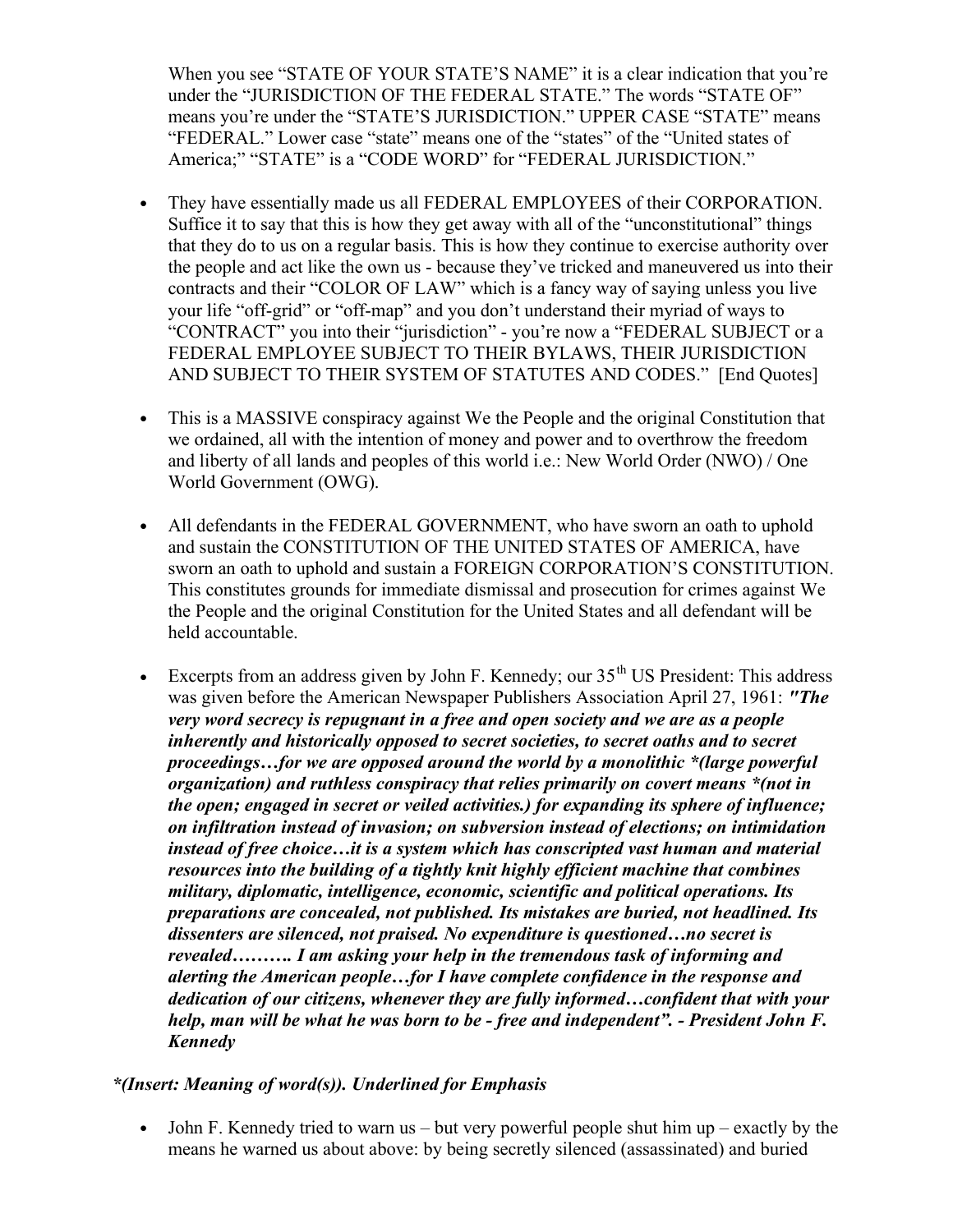(literally in a grave) and we intend to expose who really murdered him through our discovery of the classified documents that must be surrendered to this court unredacted.

- This Court orders the FEDERAL GOVERNMENT A.K.A THE UNITED STATES to Cease and Desist the act of "secrecy" for any reason including the false pretense of "National Security." You have been exposed! John F. Kennedy warned us and we are acknowledging the truth he declared above!
- This Court Orders all secret proceedings, records, transcripts etc. open to the public view! All secret "acts" "procedures" "discussions" hidden from the public's view are hereby demanded UNREDACTED from all the defendants; to be available for the public's scrutiny: No exceptions!
- This Court Orders and hereby demands all secretive behind-the-scenes activities UNREDACTED from Congressional committees and subcommittees to be made available for the public's scrutiny: No exceptions!
- This Court Orders and hereby demands all bills, legislation, laws, acts, statutes, codes, protocols, orders etc. where language has been used to redefine commonly understood words, or arcane bits of other legislation that has been cited as the reference for a word or term's meaning from all defendants; to be made available for the public's scrutiny: No exceptions!
- Anyone, the Defendants, et al., discovered, who has or is actively participating in conspiracies, combines, groups and or alliances that have and are working to dissolve and eliminate our Constitutional Republic, the Constitution and the Liberty of We the People of the United States of America and or are working to set up a New World Order or One World Government, monarchy or oligarchy will be prosecuted and if found guilty of this treasonous act of subversion and conspiracy, will be stripped of all possessions and or controls of any possessions and at the minimum sentence: will be removed from this country and permanently exiled. Their possessions will be added to and become part of the settlement that will be allocated and distributed to We the People as set forth in this complaint.
- This Court orders that Monopolies of industries are unconstitutional. They will not be tolerated. All such monopolies will be identified and either broken up and their break off companies will no longer be allowed to be "controlled" in any way, shape or form by their respective previous ownership, leadership or controllership and – or – these companies will become owner-operated by the employees of the respective companies as set forth in the "Program/Incentive" part this complaint. The Owners-Leadership that have supported or gone along with the defendants and or conspirators listed in this complaint will be removed from the ownership, leadership and be stripped of any control and cannot have anything at all to do with the said companies.
- This Court orders and declares that the Owners-Leadership of the News Network Companies: CBS, ABC, NBC, CNN & FOX, and the Owners-Leadership of Google/YouTube, Facebook/Instagram and Twitter have participated in throttling down, censorship, de-monetization and or have kicked off truth tellers from their platforms and have gone along with and have supported the nefarious objectives of the defendants and the conspirators listed in this complaint and in addition to the settlement outcome, these companies - specifically in regards to the owners-leadership of said companies - will be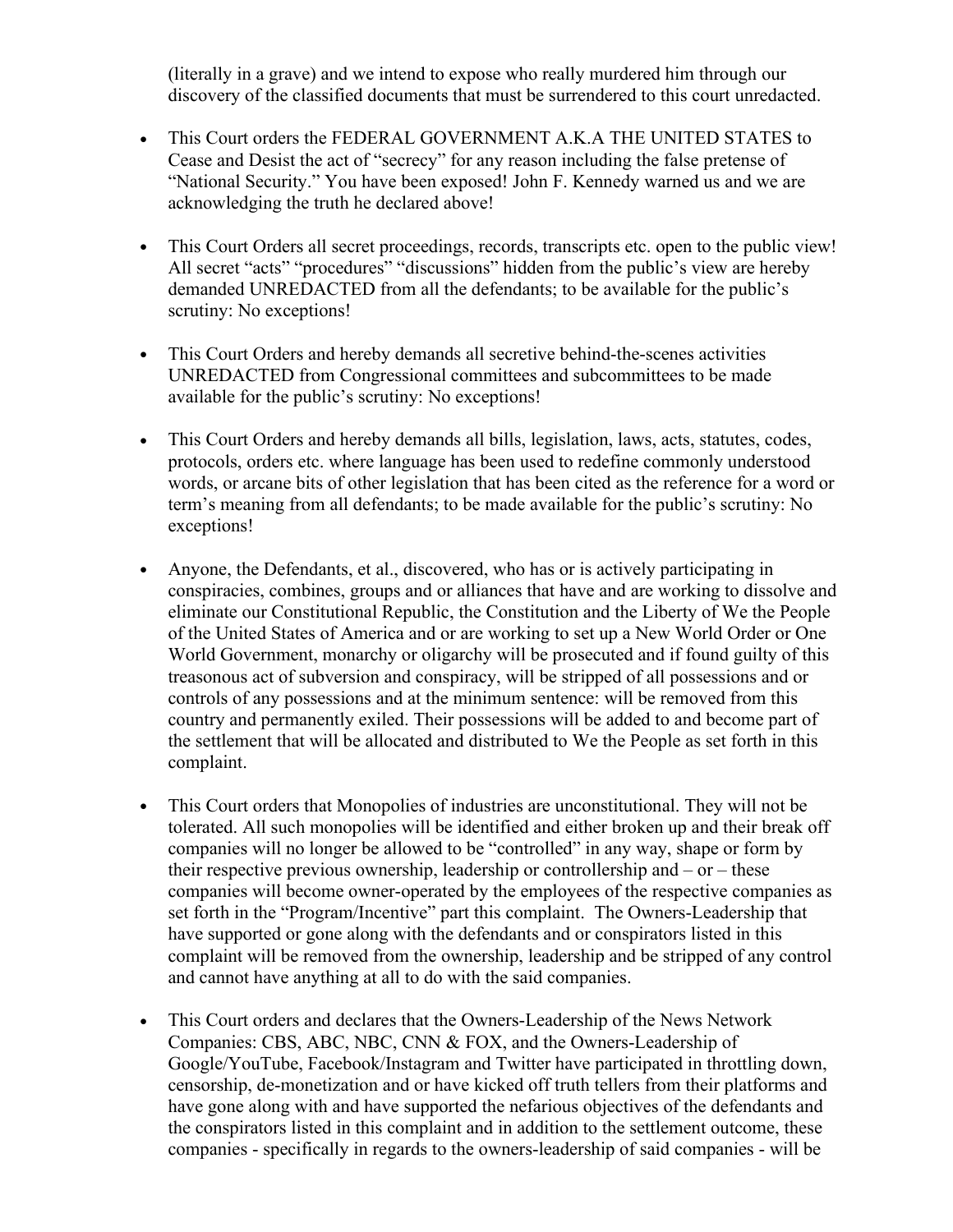removed from the ownership or control of their respective companies. The employees of said companies will have the program incentive to become the new owner-operators of said companies as set forth in the "Program/Incentive" part this complaint.

 This Court orders and declares that the same, as in the previous paragraph, goes for the Owners-Leadership of the "others" listed in the "Program/Incentive" part this complaint. Ie: Hollywood and the Mainstream Media Industry (Newspapers, Broadcasting-affiliates and affiliates and Internet News Platforms.

#### **Summary –Causes of Action**

- Each defendant has committed at least one or more acts of the following: swearing an oath to uphold and sustain a FOREIGN CORPORATION'S CONSTITUTION, deception, fraud, bribery, collusion, secrecy, suppression, oppression, subversion, theft, murder, extortion, treason, exploitation, racketeering, ponzi schemes, restraint of trade, monopolization, extortion, bribery, influence buying or selling, aiding and abetting.
- Each defendant has committed at least one or more acts of the following: Participation directly or indirectly; willingly or passively in a massive conspiracy against the health of all people that's overall purpose is money, control and power and that has caused the destruction of livelihoods, property, and evidence as well as injury to our personal health, our planet's health, our nation's financial health and injury to our welfare, our liberty, our freedom and our Constitution's health and well being.
- Each defendant has either built, conspired, supported, or are complicit in and or have assisted in maintaining a monolithic monopolistic trade association, a privately held monetary system, an energy monopoly, a corporation disguised as our government, a GMO/Pesticide/Chemical monopoly, foundations to indoctrinate and or incite subversion, riots or violent protests or false flag events designed for secret nefarious agendas, information control and suppression of the truth and goals of a monarchy/one world government within the last 150 years.
- Each defendant has either built, conspired, supported, or are complicit in and or have assisted in maintaining the blatant fraudulent and corrupt actions of the FEDERAL GOVERNMENT and in their ongoing racketeering, protection of monopolies and in the ongoing injury of millions of people.
- Several defendants, to be discovered and named, have participated in pedophilia, sex trafficking, slavery, kidnapping, murder and other heinous crimes that will come to light during discovery and by way of whistleblowers and others that will come forth with evidence. All such defendants will be prosecuted accordingly and by the judgment of the Constitutional Convention & Court.

This lawsuit has exposed the "FOREIGN CORPORATION" A.K.A"THE UNITED STATES" A.K.A. the FEDERAL GOVERNMENT" for who they really are: A Corporation set up under false pretense for the fraudulent purpose to deceive We the People and to subjugate us to their CORPORATE jurisdiction.

We the people have revoked our consent to any and all contracts or jurisdiction with the "FEDERAL GOVERNMENT" A.K.A. "THE UNITED STATES." We are no longer subject to any FEDERAL JURISDICTION to this LEGAL FICTION fraudulent corporation masquerading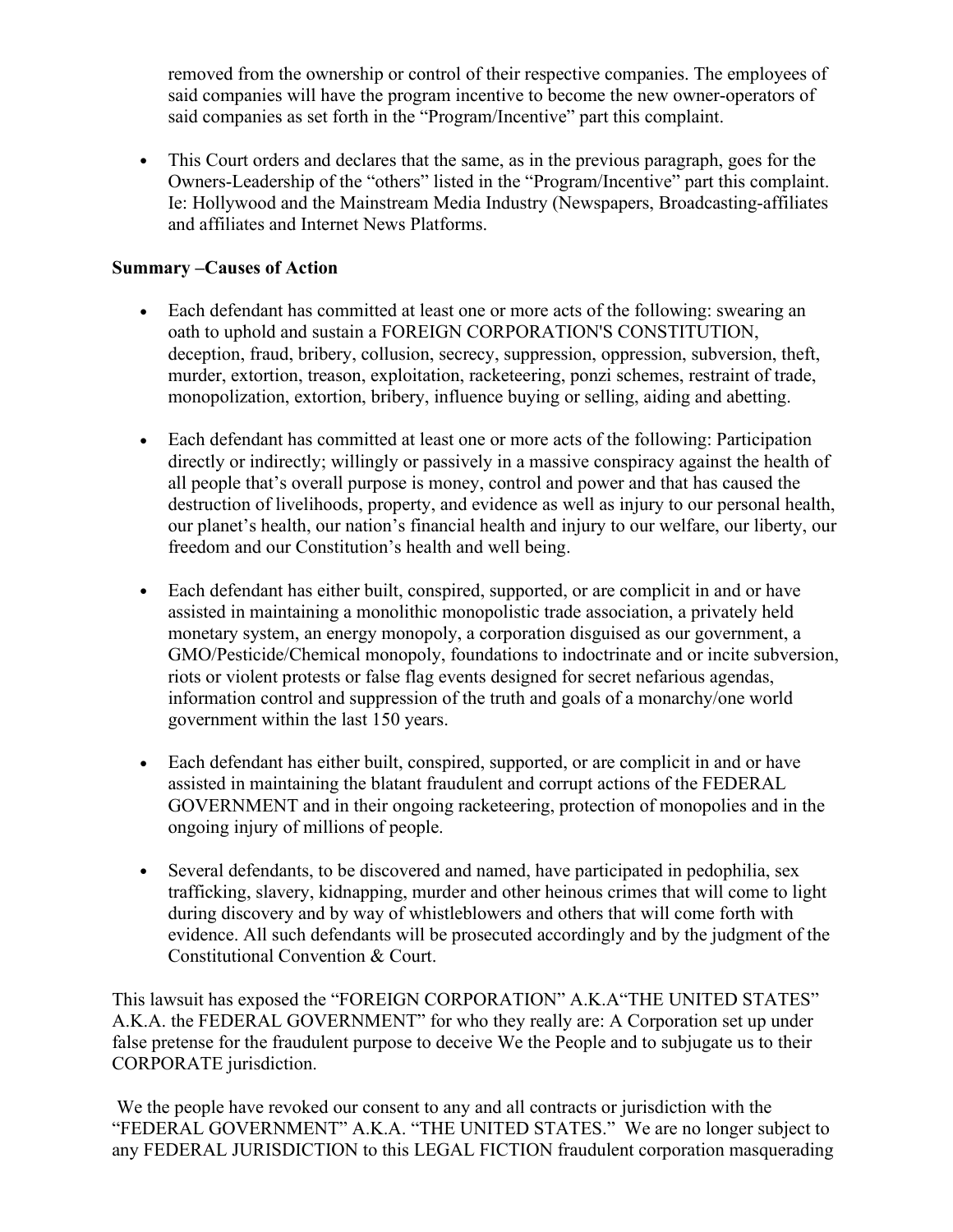as our government. We are no longer subject to its bylaws in any form ie: LAWS, CODES STATUTES, MANDATES, ORDERS, RESTRICTIONS, et al.

We the People have exercised our collective authority (signatures on the Declaration of Restoration attesting to this fact) and have given our consent to and authorized Friends of the Original Constitution® (FOTOC) to act for us as the interim Constitutional Government representing the Constitutional Convention & Court; and Scott Workman as our Nonlawyer Representative; to serve as First Delegate, Delegate Judge and General Chairman for the Constitutional Convention & Court and to act as set forth in this Complain/Lawsuit and in the books "MAP OF THIEVES" and "THE TROJAN VIRUS" by Scott Workman.

All of the Defendants are **subject** to our jurisdiction and must comply with all demands, cease and desist orders, inunctions, discovery, summons, subpoenas etc. issued by the interim Constitutional Government (FOTOC) for We the People and the Constitutional Convention & Court for all purposes as set forth this Complaint/Lawsuit and in the books "MAP OF THIEVES" and "THE TROJAN VIRUS" by Scott Workman.

You, the unlawful fiction "FEDERAL GOVERNMENT" A.K.A. FOREIGN CORPORATION A.K.A. "THE UNITED STATES" and all the Defendants ("You", "Your") are subject to full discovery and full investigation by this Constitutional Convention & Court. You must comply with the orders issued by this court.

Your cloak of secrecy, which you term "classified" documents, is now of none effect and is null and void.

All documents, including but not limited to records, transcripts, memos, notes, videos, classified documents, etc., are required to be surrendered and will be viewed and investigated by this Court and We the People; all must be surrendered without redaction.

Any violation of the People's trust and our requirements for full disclosure and surrender of any records required by this Complaint/Lawsuit, Court and We the People, will be met with severe consequences, including but not limited to criminal prosecution, removal from office and personal financial loss and or imprisonment, etc.

We declare that the intents of this Complaint/Lawsuit are to prosecute the defendants for their crimes against We the People, the original Constitution and the Constitutional Government they stole from us beginning in 1871. We will hold this "Constitutional Convention & Court" for the purposes of restoring the original Constitution and correcting our current course and righting the wrongs of the conspirators, aka: the Defendants.

We will be electing ALL new "Management" that must abide by the restored Constitution– as well as the new amendments establish by this Constitutional Convention & Court to be ratified afterwards by the majority of the States.

This Complaint/Lawsuit and the "Declaration of Restoration," contained herein, will serve as "official notice" to the world of our intentions to hold a Constitutional Convention Court for the said purposes and the requirement of the States to comply with We the People's demands to restore our Constitutional Government as set forth in this lawsuit and in the books "MAP OF THIEVES" and "THE TROJAN VIRUS" by Scott Workman.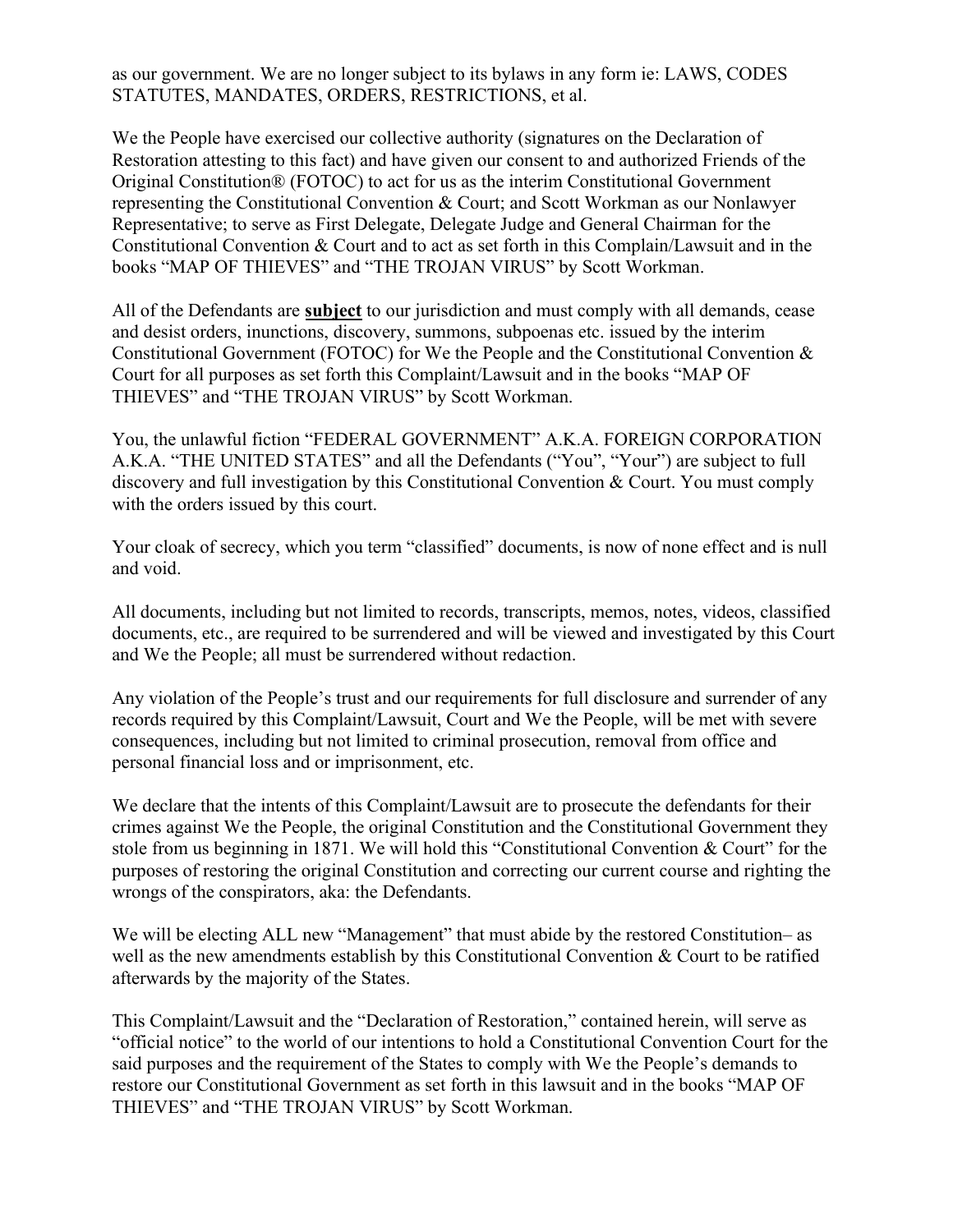We the People have revoked the jurisdiction of the "FOREIGN CORPORATION" KNOWN AS "THE UNITED STATES." All laws enacted or issued by them including but not limited to mandates, orders, rules, laws, codes, statutes, immunity laws, privacy laws, HIPAA laws, and their FOREIGN CORPORATION (BYLAWS) "THE CONSTITUTION OF THE UNITED STATES OF AMERICA" et al. are null and void and of non effect.

Any attempt by any of the Defendants to invoke the authority of or to enforce such laws as listed in the above paragraph (but not limited to); to shield the defendants from prosecution, suppress the truth, and legislate against the truth or this Constitutional Convention & Court and or to attempt to force people to buy or accept a product or service - including but not limited to "vaccines," "medications," "face masks," "social distancing," "allopathic treatments for any disease" etc. will be subject to additional consequences and penalties to be enforced upon the Defendants by the judgment of this Constitutional Convention & Court.

We the People cannot be forced to accept, buy or use a product or service! We cannot be forced to follow "mandates, orders, and or rules and laws that are contrary to the original Constitution or Liberty! Liberty cannot be rescinded – except through legitimate due process of law as explicitly spelled out in the original Constitution for the United States!

Prohibiting, abridging, infringing, restricting, mandating, banning, orders, restrictions, all executive orders, etc. are all unconstitutional. They are all anti-liberty! The enacting of any such so-called law is a violation of the original Constitution for the United States. All who have participated and upheld such will lose their positions, stations, office and be subject to the appropriate consequences and penalties to be enforced upon the Defendants by the judgment of the Constitutional Convention & Court.

#### **Prayer for Relief**

Wherefore, the Plaintiffs pray for relief on its claims against the FEDERAL GOVERNMENT A.K.A. FOREIGN CORPORATION A.K.A. THE UNITED STATES; et al ("the Defendants"), as follows.

- 1. For an order from the Constitutional Convention & Court against the Defendants, jointly and severally, for liability as set forth in all causes of action alleged herein;
- 2. For an order from the Constitutional Convention  $&$  Court against the Defendants, jointly and severally for any breach of any duty, any crime, any bad faith, any bad dealing, any unjust enrichment, any negligence and or any liability asserted in this Complaint.
- 3. For an order from the Constitutional Convention  $&$  Court against the Defendants individually, depending upon the severity of the individual's actions, to range from a loss of station to a complete loss of assets and to be exiled from this country permanently, etc.
- 4. For an award of all damages sought as listed below and all other proposed restructurings, new checks and balances, new ways of managing our government, restorations, amendments and all others as set forth in the book "MAP OF THIEVES" and "THE TROJAN VIRUS" by Scott Workman.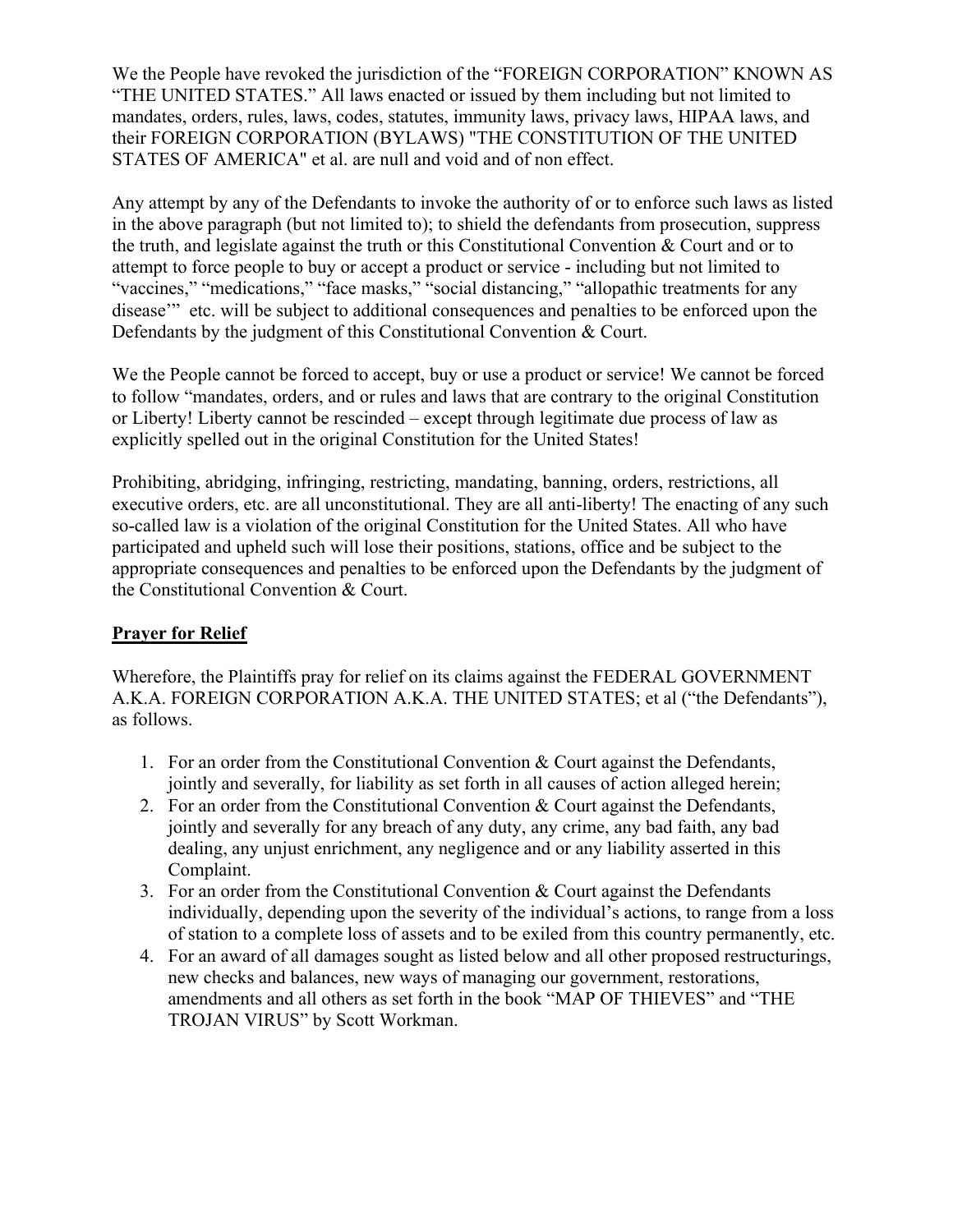# **Damages sought \$500 Trillion Dollars**

# **(USD: \$ 500,000,000,000,000.00)**

## **and**

## **ALL DEBTS Forgiven!**

### **To be allocated to "We the People" as follows: (breakdown)**

| \$24 Trillion Dollars - Total         | \$12 Trillion Dollars - Total               |  |  |
|---------------------------------------|---------------------------------------------|--|--|
| \$23.7 Trillion - Sub Total           | 60 Million Small Businesses                 |  |  |
| \$00.3 Reimbursement (FOTOC Expenses) | X \$200,000 each                            |  |  |
| 237 Million – Adults W/SS# in the USA | (adversely affected by Conspiracy - 2 Year) |  |  |
| $X$ \$100,000 each                    | retroactive)                                |  |  |
| 209 Million - Adult US Citizens       | 30.2 Million - Active Small Businesses      |  |  |
| 28 Million – Adults Other in USA      | 29.8 Million - Closed Small Businesses      |  |  |

# **Plus**

| \$10<br><b>Trillion</b>       | Program/Incentive: Each Participating individual - who has lost their home<br>(foreclosure) or who has been evicted from their dwelling tenancy (50 million<br>available) due to the actions of the FEDERAL GOVERNMENT A.K. A. "THE<br>UNITED STATES" or the other Defendants in this lawsuit, since March 1 <sup>st</sup><br>2020, to receive \$200,000 ("after the settlement of this lawsuit and ratification of<br>the Constitutional Convention & Court's ("CC&C") actions by 3/4 of the<br>States") ("Ibid") |
|-------------------------------|--------------------------------------------------------------------------------------------------------------------------------------------------------------------------------------------------------------------------------------------------------------------------------------------------------------------------------------------------------------------------------------------------------------------------------------------------------------------------------------------------------------------|
| \$10<br><b>Trillion</b>       | Program/Incentive: Each Participating (Except Defendants and those<br>pronounced ineligible by the CC&C) active Big Business (500+ employees) or<br>those that have closed their business due to the pandemic and or due to the<br>defendants actions (16,000 eligible) to receive \$625 Million for the purposes only<br>of strengthening, revitalizing or reopening their business, not to unjustly enrich<br>the ownership/controllership of the participating company. (Ibid)                                  |
| <b>\$1</b><br><b>Trillion</b> | Program/Incentive: Each Participating individual (A.K.A.: "Whistleblowers")<br>i.e.: employee, ex-employee, past or present contractor, subcontractor,<br>volunteer, aid, intern and or Non-Leadership (Owners, controllers, or<br>controlling leadership are not eligible) of the list of defendants - who come forth<br>with evidence of wrong doing (2 million available) against said defendant(s) to<br>receive immunity for such evidence(s) and will receive \$500,000. (Ibid)                              |
| <b>\$3</b><br><b>Trillion</b> | Program/Incentive: Each Participating US Bank (Except Defendants and those<br>pronounced ineligible by the CC&C) (5281 eligible) to receive \$568M for the<br>following purposes (A) retain their business and be compensated for Debt<br>Forgiveness Day (B) assist the CC&C in the restoration and re-establishment of                                                                                                                                                                                           |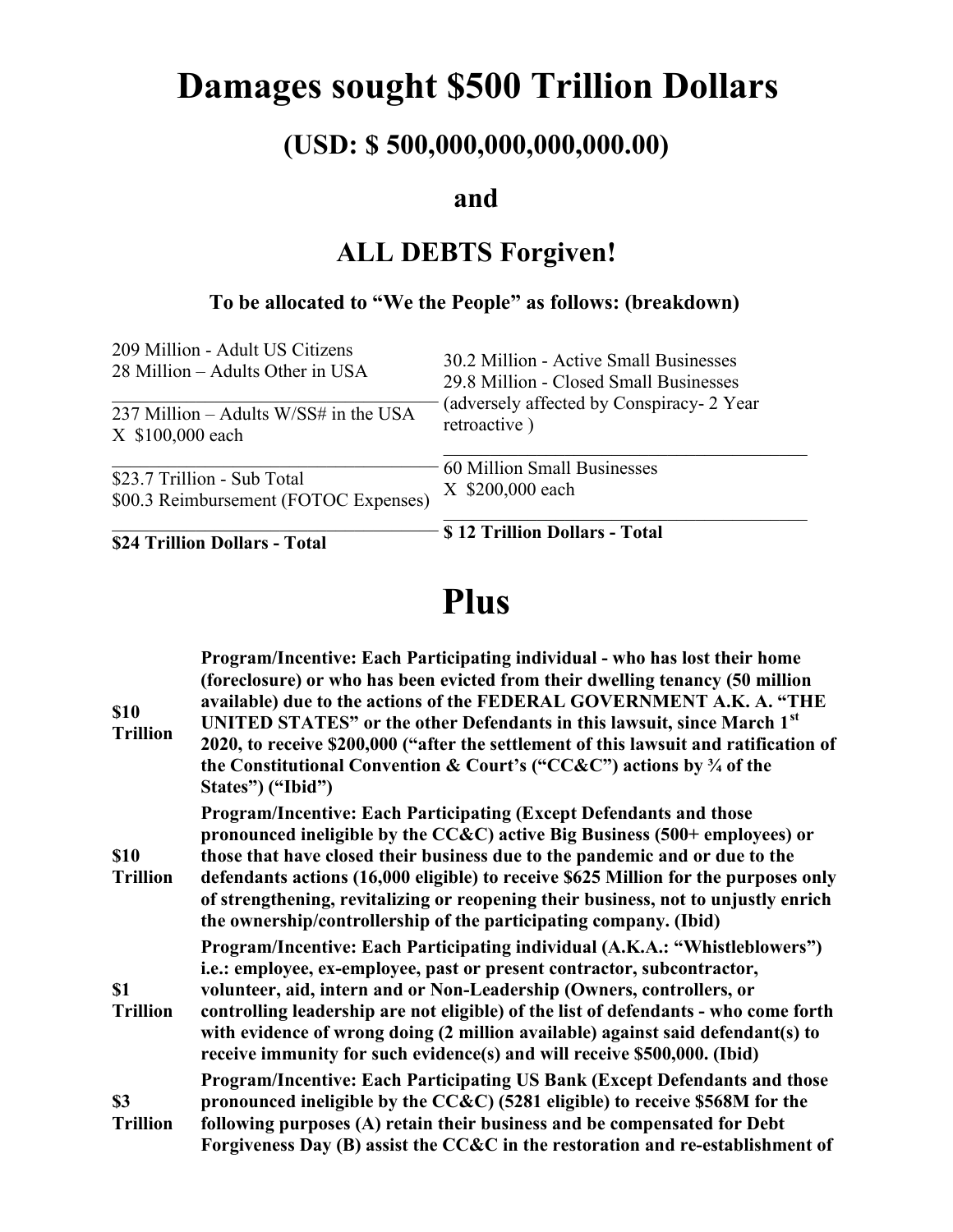|                            | the Constitutional Government and the New Central Bank (C) agree to stop<br>following the bylaws, mandates, orders, restrictions, codes, statutes, laws, etc.,<br>decreed, issued or enacted by the FEDERAL GOVERNMENT A.K.A. THE<br>UNITED STATES and the FEDERAL RESERVE BANK (D) each bank will<br>pay for all ownership and management of said bank to enroll, and complete an<br>equivalent of an Associate's Degree (60 semester credit hours) and be re-trained<br>in banking, financial and constitutional law at an accredited restructured school<br>(as set forth below) (E) agree to follow the $CC&C$ and be under the governance<br>of the restored Constitutional Government and more immediately under the<br>New Central Bank and agree by oath to uphold and sustain the Constitution,<br>truth, Liberty and the laws and principles as set forth in the Constitution. Any<br>US Bank that is sanctioned or their charter is terminated after the<br>commencement of this complaint and lawsuit due to exposing or telling the<br>truth, or supporting the CC&C will be eligible for this Program/Incentive and<br>to have their charter reinstated. (Ibid) |
|----------------------------|-------------------------------------------------------------------------------------------------------------------------------------------------------------------------------------------------------------------------------------------------------------------------------------------------------------------------------------------------------------------------------------------------------------------------------------------------------------------------------------------------------------------------------------------------------------------------------------------------------------------------------------------------------------------------------------------------------------------------------------------------------------------------------------------------------------------------------------------------------------------------------------------------------------------------------------------------------------------------------------------------------------------------------------------------------------------------------------------------------------------------------------------------------------------------------|
| \$685<br><b>Billion</b>    | Program/Incentive: Each Participating US Private Money Lending Business<br>(Except Defendants and those pronounced ineligible by the CC&C) (29K)<br>eligible) to receive \$23M for the following purposes (A) retain their business and<br>be compensated for Debt Forgiveness Day (B) assist the CC&C in the<br>restoration and re-establishment of the Constitutional Government (C) agree to<br>stop following the bylaws, mandates, orders, restrictions, codes, statutes, laws,<br>etc., decreed, issued or enacted by the FEDERAL GOVERNMENT A.K.A.<br>THE UNITED STATES and the FEDERAL RESERVE BANK and agree by<br>oath to uphold and sustain the Constitution, truth, Liberty and the laws and<br>principles as set forth in the Constitution. Any Private Money Lending business<br>put out of business by the actions of the defendant due to exposing or telling the<br>truth or supporting the CC&C will be eligible for this Program/Incentive. (Ibid)                                                                                                                                                                                                         |
| \$2.205<br><b>Trillion</b> | Program/Incentive: Each Participating U.S. Farm (2,205,000 eligible) to receive<br>\$1 Million to: immediately stop using Genetically Modified Seeds (GMO) and<br>unnatural chemical pesticides and quickly (2 years max) phase into becoming<br>an official "Certified Organic" Farm. (Ibid)                                                                                                                                                                                                                                                                                                                                                                                                                                                                                                                                                                                                                                                                                                                                                                                                                                                                                 |
| \$1.900<br><b>Trillion</b> | Program/Incentive: Each Participating U.S. single Family Home Owner (95<br>Million eligible) to receive \$20,000 to grow an organic food garden (minimum<br>size equivalence of 144 sq. ft) and sell at least 50% of their produce (at<br>wholesale costs) to restaurants or grocery stores for 2 years after which<br>requirement will end. (Ibid)                                                                                                                                                                                                                                                                                                                                                                                                                                                                                                                                                                                                                                                                                                                                                                                                                           |
| \$66<br><b>Billion</b>     | Program/Incentive: Each Participating U.S. Restaurant (660,000 eligible) to<br>receive \$100,000 to immediately phase out Genetically Modified foods (GMO)<br>and unnatural chemical additives from their menus, products and services.<br>(Ibid)                                                                                                                                                                                                                                                                                                                                                                                                                                                                                                                                                                                                                                                                                                                                                                                                                                                                                                                             |
| \$4 Billion                | Program/Incentive: Each Participating U.S. Grocery Store (40,000 eligible) to<br>receive \$100,000 to immediately phase out Genetically Modified Foods (GMO)<br>and unnatural chemical additives. (Ibid)                                                                                                                                                                                                                                                                                                                                                                                                                                                                                                                                                                                                                                                                                                                                                                                                                                                                                                                                                                      |
| \$300<br><b>Million</b>    | <b>Program/Incentive: Each Participating U.S. Natural Supplement</b><br>Manufacturing Business (1,500 eligible) to receive \$200,000 to phase out<br>synthetic supplements and to increase their production and sales of non-<br>synthetic and organic supplements. (Ibid)                                                                                                                                                                                                                                                                                                                                                                                                                                                                                                                                                                                                                                                                                                                                                                                                                                                                                                    |
| \$1<br><b>Trillion</b>     | Program/Incentive: Each Participating U.S. Licensed Physician (Allopathic<br>Doctor) to receive \$1 Million (1M eligible) to (A) Convert their practice to a<br>"Keep You Well" Monthly Subscription based practice (B) Merge their practice                                                                                                                                                                                                                                                                                                                                                                                                                                                                                                                                                                                                                                                                                                                                                                                                                                                                                                                                  |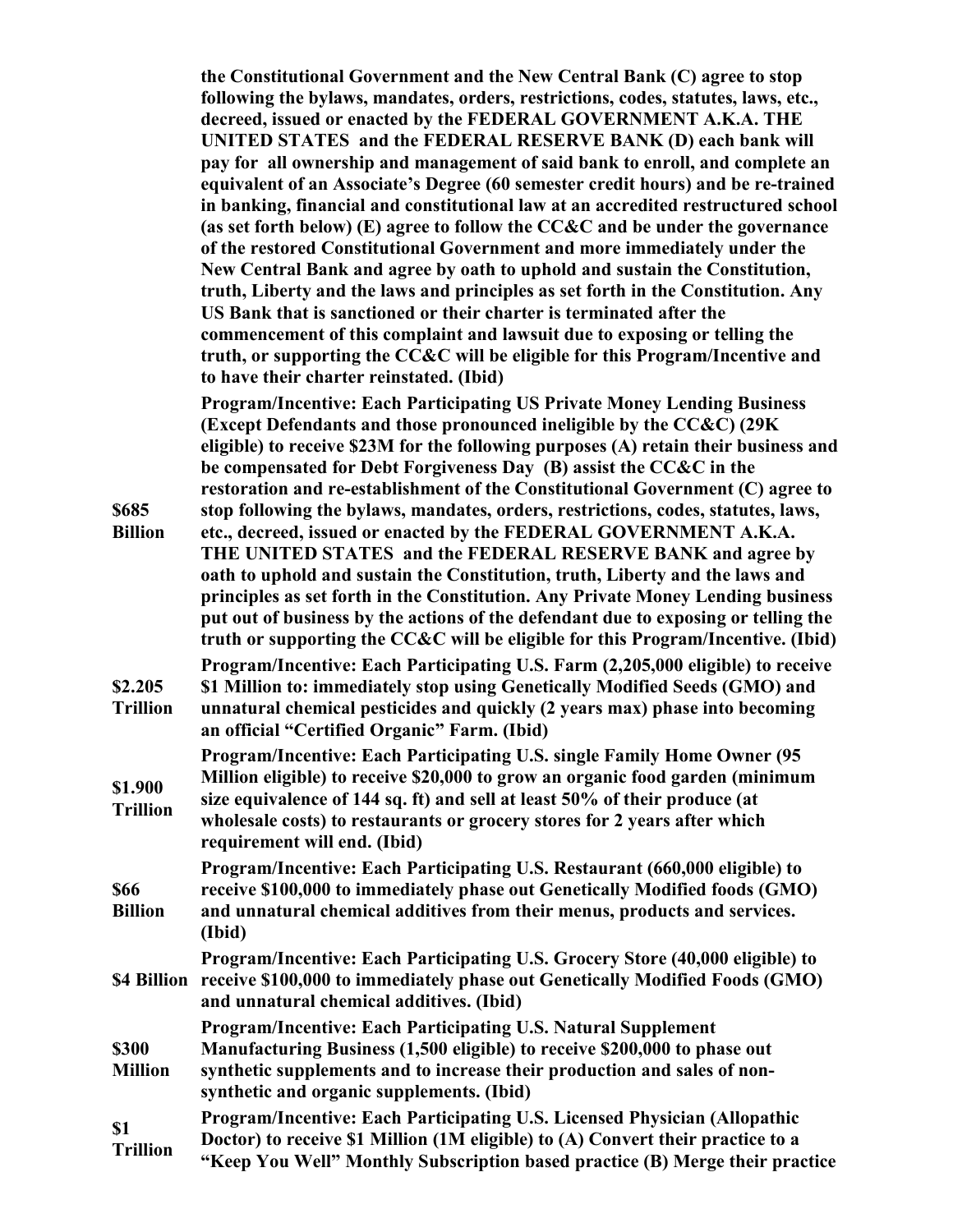**with a Naturopathic Practitioner(s) (C) Incorporate Natural Remedies into their practice (D) Incorporate the use of Bioenergetic/Quantum Bio-Feedback and frequency scanners and machines for the scanning, diagnosis, treatment and health recommendations for their patients/clients (E) to phase out of "most" (non beneficial unnatural) man formulated chemical concoctions (Drugs & Vaccines) from their practices (F) enroll, pay for and complete an equivalent of a Naturopathic Associate's Degree (60 semester credit hours) in an accredited Naturopathic school (as set forth below). Any Licensed Physician that is "laid off" or "fired" or their employment is terminated or they lose their license to practice medicine after the commencement of this complaint due to exposing or telling the truth, will be eligible for this Program/Incentive and to have their employment and license reinstated. (Ibid)**

**Program/Incentive: Each Participating U.S. Licensed Nurse (R.N or L.P.N), 4.6 Million eligible, to receive \$218,000 scholarship to cover 4 years living expenses and education to receive a Doctorate of Naturopathic Medicine from the accredited Naturopathic school of their choice. This Program/Incentive is designed to assist U.S. Licensed Physicians in the section above to (A) Convert their practice to a "Keep You Well" Monthly Subscription based practice (B) Merge their practice with a Naturopathic Practitioner(s) (C) Incorporate Natural Remedies into their practice (D) Incorporate the use of** 

**Trillion Bioenergetic/Quantum Bio-Feedback and frequency scanners and machines for the scanning, diagnosis, treatment and health recommendations for their patients/clients (E) to phase out of "most" (non beneficial unnatural) man formulated chemical concoctions (Drugs & Vaccines) from their practices. Any Licensed Nurse (R.N or L.P.N) that is "laid off" or "fired" or their employment is terminated or they lose their license to practice nursing after the commencement of this complaint due to exposing or telling the truth, will be eligible for this Program/Incentive and to have their employment and license reinstated. (Ibid)**

> **Program/Incentive: Each Participating U.S. Pharmacy (100K eligible) (Except Defendants and those pronounced ineligible by the CC&C) to receive \$500K for the following purposes (A) Change their title name from Pharmacy to "Elementary" (B) Convert their business model to be a support to the new "Keep You Well" multi-health care system by selling products that compliment and support multiple industries including but not limited to the naturopathic industry, allopathic, herbology, quantum frequency, essential oils, chiropractic, holistic, ayurvedic, acupuncture, aromatherapy, aura healing, chakra, craniosacral, energy, light, massage, osteopathy, qigong, reflexology, reiki, shiatsu, tibetan, traditional, tui na, and yoga, etc. (C) to phase out of "most"**

**\$50 Billion (non beneficial unnatural) man formulated chemical concoctions (Drugs, Chemicals & Vaccines) from their business (D) owners of the "Dispensary" must all pay for and complete an equivalent of a Naturopathic Associate's Degree (60 semester credit hours) in an accredited Naturopathic school (as set forth below) (E) ensure that their employees have all received updated accredited training as set forth in the section immediately below. Any employee that is "laid off" or "fired" or their employment is terminated or they lose their license after the commencement of this complaint due to exposing or telling the truth, will be eligible for this Program/Incentive and to have their employment and license reinstated. (Ibid)**

**\$60 Program/Incentive: Each Participating U.S. Pharmacist (300K eligible) (Except** 

**\$1**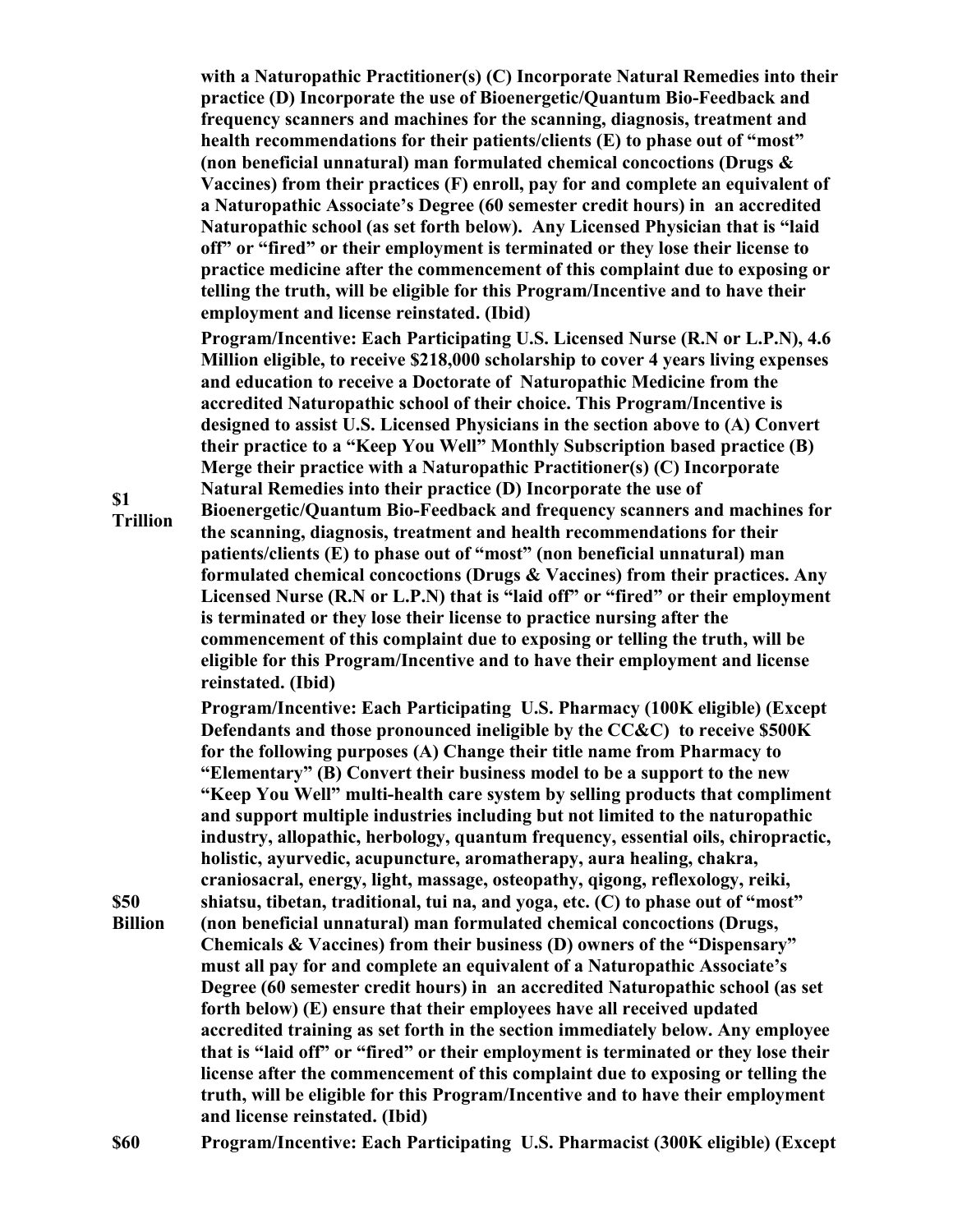| <b>Billion</b>          | Defendants and those pronounced ineligible by the CC&C) to receive \$200K<br>for the following purposes (A) Change their title name from Pharmacist to<br>"Elementrist"(B) be retrained in the new "Keep You Well" multi-health care<br>system by selling products that compliment and support multiple industries<br>including but not limited to the naturopathic industry, allopathic, herbology,<br>quantum frequency, essential oils, chiropractic, holistic, ayurvedic,<br>acupuncture, aromatherapy, aura healing, chakra, craniosacral, energy, light,<br>massage, osteopathy, qigong, reflexology, reiki, shiatsu, tibetan, traditional, tui<br>na, and yoga, etc. (C) to help phase out of "most" (non beneficial unnatural)<br>man formulated chemical concoctions (Drugs, Chemicals & Vaccines) from<br>their Dispensary (D) they must all pay for and complete an equivalent of a<br>Naturopathic Associate's Degree (60 semester credit hours) in an accredited<br>Naturopathic school (as set forth below). Any employee that is "laid off" or<br>"fired" or their employment is terminated or they lose their license after the<br>commencement of this complaint due to exposing or telling the truth, will be<br>eligible for this Program/Incentive and to have their employment and license<br>reinstated. (Ibid) |
|-------------------------|---------------------------------------------------------------------------------------------------------------------------------------------------------------------------------------------------------------------------------------------------------------------------------------------------------------------------------------------------------------------------------------------------------------------------------------------------------------------------------------------------------------------------------------------------------------------------------------------------------------------------------------------------------------------------------------------------------------------------------------------------------------------------------------------------------------------------------------------------------------------------------------------------------------------------------------------------------------------------------------------------------------------------------------------------------------------------------------------------------------------------------------------------------------------------------------------------------------------------------------------------------------------------------------------------------------------------------------|
| \$50<br><b>Billion</b>  | Program/Incentive: Each Participating U.S. Engine Manufacturer (top 50 are<br>eligible) to receive \$1 Billion to (A) develop new engines and convert existing<br>engines to run on hydrogen (B) design and produce systems that will produce on<br>the fly hydrogen production ie: electricity run through water = hydrogen. And<br>once developed, they are to be made available and sold to industries and the<br>public.(Ibid)                                                                                                                                                                                                                                                                                                                                                                                                                                                                                                                                                                                                                                                                                                                                                                                                                                                                                                    |
| \$50<br><b>Billion</b>  | Program/Incentive: Each Participating 50 Inventors (Patent Owner(s) who've<br>"shelved" patents will lose them and they will be awarded to the most qualified<br><i>inventor(s) to bring them to fruition)</i> to receive \$1 Billion to develop and produce<br>Free Energy devices. Must be developed and produced in the USA, and be made<br>available and sold to the public.(Ibid)                                                                                                                                                                                                                                                                                                                                                                                                                                                                                                                                                                                                                                                                                                                                                                                                                                                                                                                                                |
| \$50<br><b>Billion</b>  | Program/Incentive: Each Participating U.S. Generator company (Top 50<br>Companies are eligible) to receive \$1 Billion to develop and (A) produce<br>generators than run on hydrogen and (B) Produce generators that produce<br>hydrogen and (C) Both types of generators produced to be made available and<br>sold to the public. (Ibid)                                                                                                                                                                                                                                                                                                                                                                                                                                                                                                                                                                                                                                                                                                                                                                                                                                                                                                                                                                                             |
| \$500<br><b>Billion</b> | Program/Incentive: NASA and the Top 100 Scientists to develop all previous<br>"classified" or secret technologies (ie: Area 51 and others) and or suppressed<br>technologies that are and will be beneficial to ALL Societies. Examples<br>(including but not limited to): Magnetic energy, solar, anti-gravity, artificial<br>gravity, gravity propulsion and energy, warp drive, cold fusion, energy<br>transmission, quantum, ionic, and others, etc. To be governed by Councils as set<br>forth in Chapter 7 of "Map of Thieves" by Scott Workman. (Ibid)                                                                                                                                                                                                                                                                                                                                                                                                                                                                                                                                                                                                                                                                                                                                                                         |
| \$133<br><b>Billion</b> | Program/Incentive: Each Participating U.S. K-12 Public or Private school<br>(133,000 eligible) to receive \$1 Million to (A) restructure their financial<br>operations, administration, structure and teaching curricula as set forth in<br>Chapters 9 & 14 of "Map of Thieves" by Scott Workman. (Ibid)                                                                                                                                                                                                                                                                                                                                                                                                                                                                                                                                                                                                                                                                                                                                                                                                                                                                                                                                                                                                                              |
| \$133<br><b>Billion</b> | Program/Incentive: Each Participating U.S. Accredited College or University<br>(2660 eligible) to receive \$50 Million to (A) restructure their financial<br>operations, administration, structure and teaching curricula as set forth in<br>Chapters 9 & 14 of "Map of Thieves" by Scott Workman. In addition they will<br>be required (B) to completely overhaul their current curricula to a curricula of<br>truth, freedom, Liberty, integrity, goodness, and Constitutional principles; and                                                                                                                                                                                                                                                                                                                                                                                                                                                                                                                                                                                                                                                                                                                                                                                                                                      |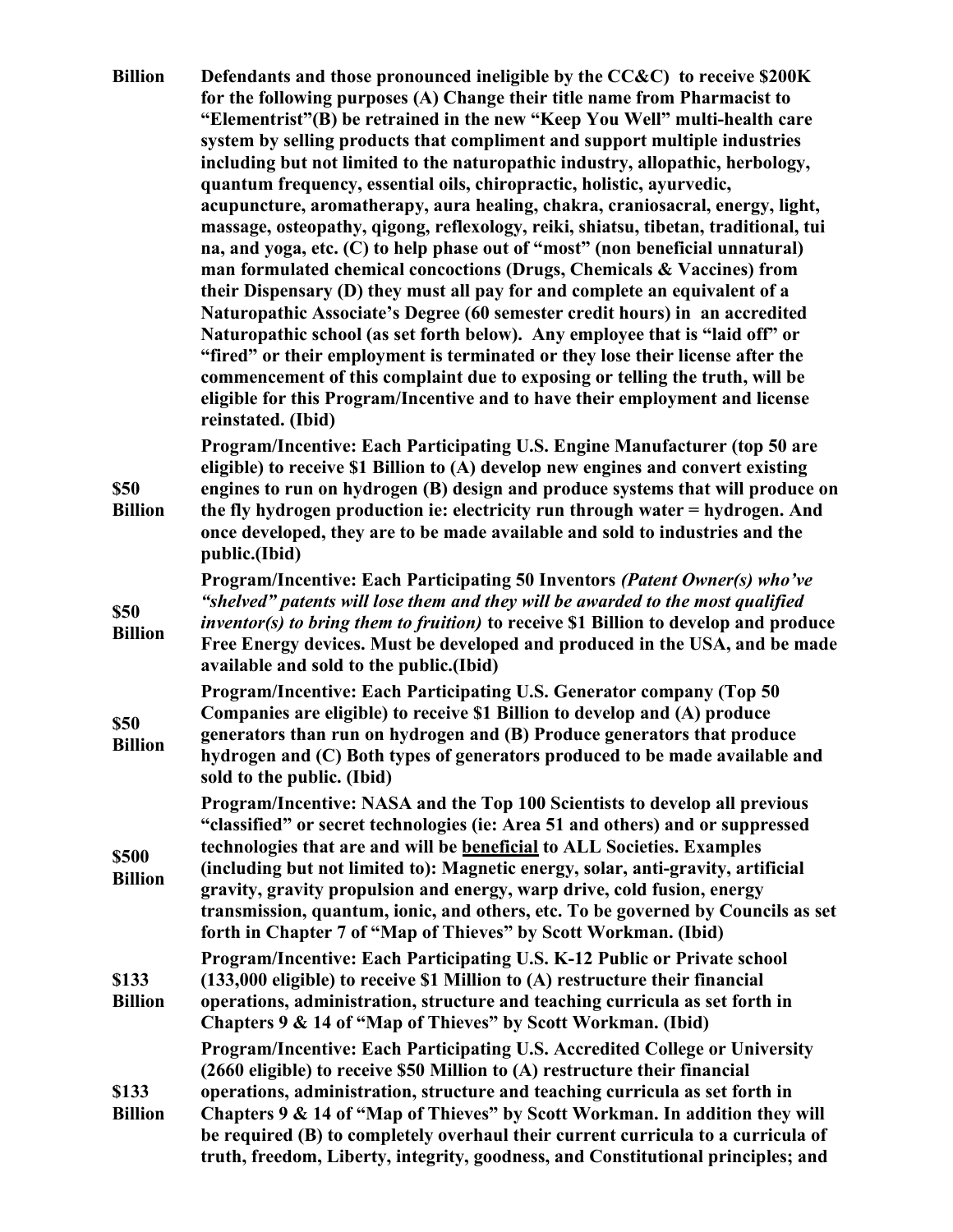**eliminate the current curricula which has been designed and conscripted by the conspirators (Defendants) to teach false pretense teachings; to inculcate, indoctrinate and brainwash the public to achieve their end goal of "the New World Order" (One World Government); Monarchy or Oligarchy. (C) All of the American Medical Association's (AMA) Medical Schools will be restructured to discard all false pretense teachings, doctrines and dogmas designed for "disease exploitation" or "disease racketeering" and will incorporate naturopathic, holistic, herbology ie: all natural/alternative treatments and remedies into their curricula and structure their teachings/base them upon the "keep you well" system of health care and away from the "fee per service" model. (D) All Law Schools will be restructured to discard all of the FEDERAL GOVERNMENT's A.K.A THE UNITED STATES's laws, codes, statutes, etc., and teach the restored Constitutional Government's Laws and the new Council System, etc., as set forth by the CC&C and ratified by the ¾ majority of the States (E) All teachings must encourage the truth, Liberty, freedom, the Constitution and the unalienable rights of all people. (F) Accredited Naturopathic specific schools participating (40 eligible included in total above) shall use the monies received to ramp up their capacities to handle the influx of new participants (Doctors, Nurses, Elementrist, etc.) as well as provide training on Bioenergetic/Quantum Bio-Feedback and frequency scanners. One scanner per student will be provided (at no charge) by the school throughout the Doctorate of Naturopathic Medicine program. The ownership of the said scanner will be transferred to the student once they graduate from the program. (Ibid)**

**Program/Incentive: Each Participating U.S. Employee (Except Current Owners/Controllers/Leadership) of the News "Network" Companies of CBS, ABC, NBC CNN, and FOX (149,000 eligible) to receive \$2.644 Million for the following purposes (A) to purchase an equal portion of ownership to the other employees and share ownership/operatorship of their respective News Companies. (No one can ever own more than an equal share of ownership in these companies) (B) To be governed by a member council system structured after the model set forth in Chapter 7 of "Map of Thieves" by Scott Workman. (C) Report the truth and agree to not be influenced by money, advertisers or government ever again. They shall uphold the truth, the Constitution, Liberty and the principles set forth in the Bill of Rights including but not limited to the First Amendment. Any Employee that is "laid off" or "fired" or their employment is terminated after the filing of this complaint due to exposing or telling the truth, will be eligible for this Program/Incentive and to have their employment reinstated. (Ibid)**

**Program/Incentive: Each Participating U.S. Employee (Except Current Owners/Controllers/Leadership) of Google/YouTube, Facebook/Instagram and Twitter (173,000 eligible) to receive \$4.855 Million for the following purposes (A) to purchase an equal portion of ownership to the other employees and share ownership/ operatorship of their respective Companies. (No one can ever own more than an equal share of ownership in these companies) (B) To be governed by a member council system structured after the model set forth in Chapter 7 of "Map of Thieves" by Scott Workman. (C) Report the truth and agree to not be influenced by money, advertisers or government ever again. They shall uphold the truth, the Constitution, Liberty and the principles set forth in the Bill of Rights including but not limited to the First Amendment. Any Employee that is "laid off" or "fired" or their employment is terminated after the filing of this** 

**\$397 Billion**

**\$840 Billion**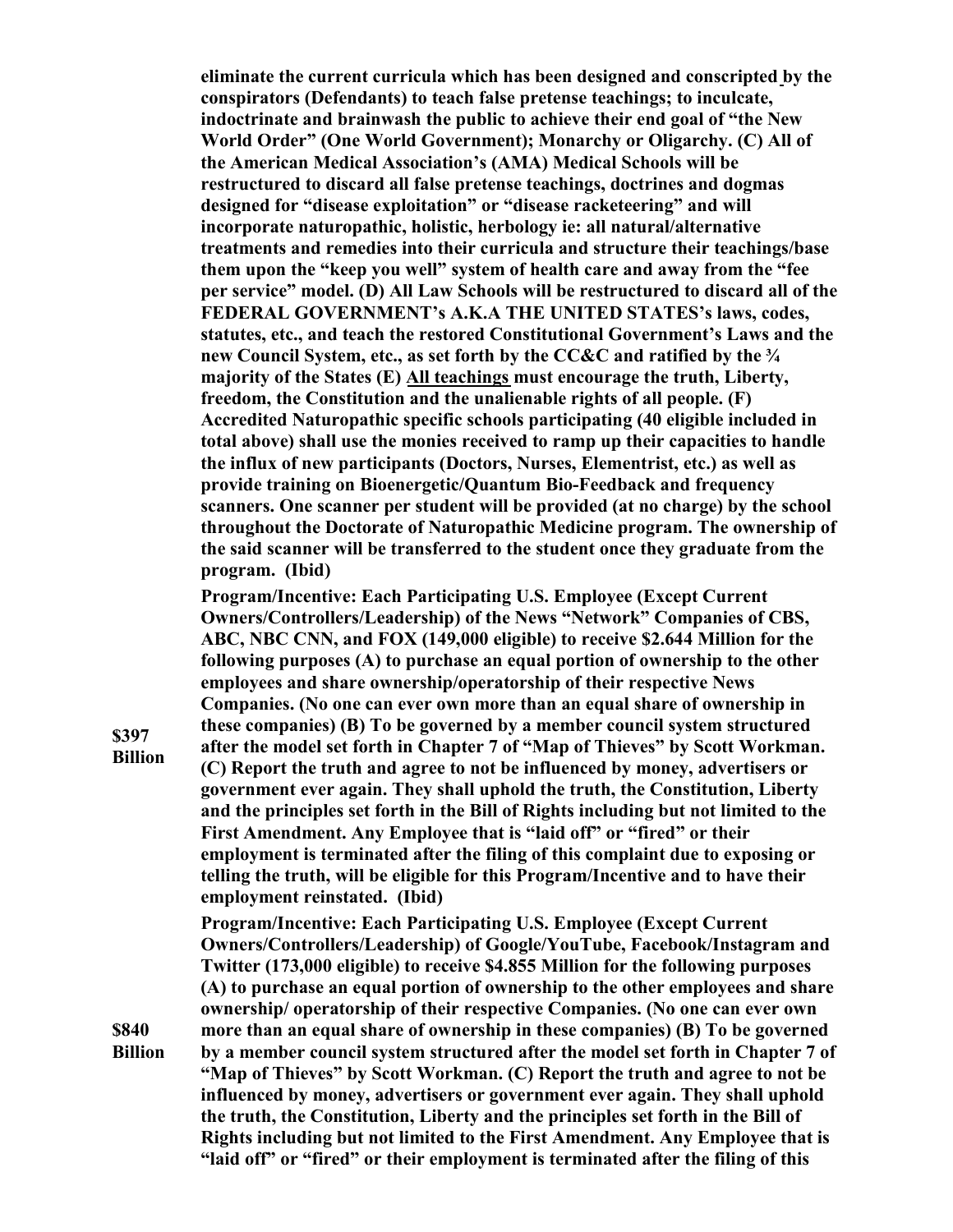|                                | complaint due to exposing or telling the truth, will be eligible for this<br>Program/Incentive and to have their employment reinstated. (Ibid)                                                                                                                                                                                                                                                                                                                                                                                                                                                                                                                                                                                                                                                                                                                                                                                                                                                                                                                                                                                                                                              |
|--------------------------------|---------------------------------------------------------------------------------------------------------------------------------------------------------------------------------------------------------------------------------------------------------------------------------------------------------------------------------------------------------------------------------------------------------------------------------------------------------------------------------------------------------------------------------------------------------------------------------------------------------------------------------------------------------------------------------------------------------------------------------------------------------------------------------------------------------------------------------------------------------------------------------------------------------------------------------------------------------------------------------------------------------------------------------------------------------------------------------------------------------------------------------------------------------------------------------------------|
|                                | Program/Incentive: Each Participating "Other" U.S. Employees (Not listed<br>above), including laid off employees in the last 12 month period (Except Current<br><b>Owners/Controllers/Leadership) of Hollywood and the Mainstream Media</b><br>Industry (Newspapers, Broadcasting-affiliates and Internet News Platforms -<br>1,600,000 eligible) to receive \$625,000 for the following purposes (A) to purchase<br>an equal portion of ownership to the other employees and share                                                                                                                                                                                                                                                                                                                                                                                                                                                                                                                                                                                                                                                                                                         |
| \$1<br><b>Trillion</b>         | ownership/operatorship of their respective Companies. (No one can ever own<br>more than an equal share of ownership in these companies) (B) To be governed<br>by a member council system structured after the model set forth in Chapter 7 of<br>"Map of Thieves" by Scott Workman. (C) Report the truth and agree to not be<br>influenced by money, advertisers or government ever again. They shall uphold<br>the truth, the Constitution, Liberty and the principles set forth in the Bill of<br>Rights including but not limited to the First Amendment. Any Employee that is<br>"laid off" or "fired" or their employment is terminated after the filing of this<br>complaint due to exposing or telling the truth, will be eligible for this<br>Program/Incentive and to have their employment reinstated. (Ibid)                                                                                                                                                                                                                                                                                                                                                                     |
| \$372<br><b>Billion</b>        | Program/Incentive: Each U.S. Participant (3,720,000 available) that has been<br>qualified by a Council (per council system structured after the model set forth<br>in Chapter 7 of "Map of Thieves" by Scott Workman) to receive \$100,000 for<br>the following purposes (A) To start a business that's primary purpose and<br>objectives are services or products that are beneficial to our society, (B) that<br>enhance, promote and edify the well being, the welfare, the life, liberty and<br>pursuit of happiness of all people. (Ibid)                                                                                                                                                                                                                                                                                                                                                                                                                                                                                                                                                                                                                                              |
| \$2<br><b>Trillion</b>         | For the purposes as outlined in the book of "Map of Thieves" by Scott<br>Workman, including but not limited to rebuilding the failing infrastructure,<br>roads, bridges and systems and create a work system throughout the United<br><b>States of America. (Ibid)</b>                                                                                                                                                                                                                                                                                                                                                                                                                                                                                                                                                                                                                                                                                                                                                                                                                                                                                                                      |
| \$1<br><b>Trillion</b>         | To build Our New Capital City & Infrastructure (See Book: Map of Thieves by<br>Scott Workman - for more details). (Ibid)                                                                                                                                                                                                                                                                                                                                                                                                                                                                                                                                                                                                                                                                                                                                                                                                                                                                                                                                                                                                                                                                    |
| <b>\$400</b><br><b>Billion</b> | Program/Incentive: Each Participating U.S. Federal Employee, excluding<br>Federal Judges but including postal service and active military personnel (4M<br>eligible), and including laid off employees in the last 12 months (Except<br>Leadership, Defendants and those pronounced ineligible by the CC&C) to<br>receive $$100,000$ for the following purposes (A) retain their employment (B)<br>assist the CC&C in the restoration and re-establishment of the Constitutional<br>Government (C) agree to having their employment being repositioned, re-titled,<br>re-functioned and or re-located (D) enroll and complete a 6 week (40 hours per<br>week) re-training course (details to be solidified at the CC&C) and agree by<br>oath to uphold and sustain the Constitution, truth, Liberty and the laws and<br>principles as set forth in the restored Constitutional Government. Any<br>Employee that is "laid off" or "fired" or their employment is terminated after<br>the filing of this complaint and lawsuit due to exposing or telling the truth, or<br>supporting the CC&C will be eligible for this Program/Incentive and to have<br>their employment reinstated. (Ibid) |
| \$1 Billion                    | Program/Incentive: Each Participating U.S. Federal Judge or their<br>replacement (2K eligible) (Except Defendants and those pronounced ineligible<br>by the $CC&C$ to receive \$500,000 for the following purposes (A) retain their<br>employment (B) assist the CC&C in the restoration and re-establishment of the                                                                                                                                                                                                                                                                                                                                                                                                                                                                                                                                                                                                                                                                                                                                                                                                                                                                        |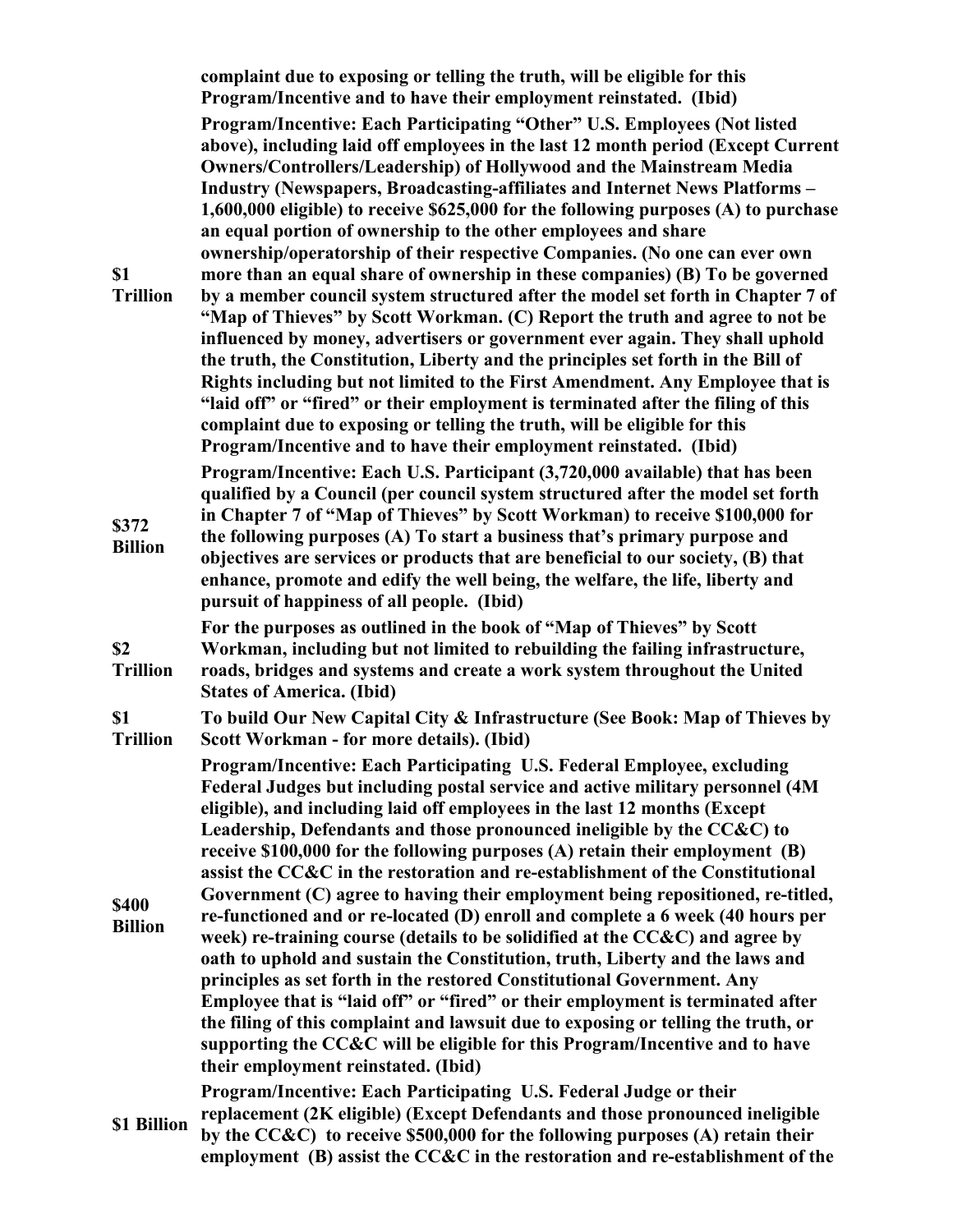**Constitutional Government (C) agree to become and be re-titled a "Mediator" (D) to stop adjudicating in favor of the bylaws, mandates, orders, restrictions, codes, statutes, laws, etc., decreed, issued or enacted by the FEDERAL GOVERNMENT A.K.A. THE UNITED STATES and against We the People and the CC&C (E) enroll, pay for and complete an equivalent of an Associate's Degree (60 semester credit hours) and be re-trained at an accredited restructured law school (as set forth above) and agree by oath to uphold and sustain the Constitution, truth, Liberty and the laws and principles as set forth in the restored Constitutional Government. Any Federal Judge that is "laid off" or "fired" or their employment is terminated after the filing of this complaint and lawsuit due to exposing or telling the truth, or supporting the CC&C will be eligible for this Program/Incentive and to have their employment reinstated. (Ibid)** 

**Program/Incentive: Each Participating U.S. State Judge or their replacement (10K eligible) (Except Defendants and those pronounced ineligible by the CC&C) to receive \$500,000 for the following purposes (A) retain their employment (B) assist the CC&C in the restoration and re-establishment of the Constitutional Government (C) agree to become and be re-titled a "Mediator" (D) to stop adjudicating in favor of the bylaws, mandates, orders, restrictions, codes, statutes, laws, etc., decreed, issued or enacted by the FEDERAL GOVERNMENT A.K.A. THE UNITED STATES and against We the People** 

**\$5 Billion and the CC&C (E) enroll, pay for and complete an equivalent of an Associate's Degree (60 semester credit hours) and be re-trained at an accredited restructured law school (as set forth above) and agree by oath to uphold and sustain the Constitution, truth, Liberty and the laws and principles as set forth in the restored Constitutional Government. Any State Judge that is "laid off" or "fired" or their employment is terminated after the filing of this complaint and lawsuit due to exposing or telling the truth, or supporting the CC&C will be eligible for this Program/Incentive and to have their employment reinstated. (Ibid)** 

> **Program/Incentive: Each Participating U.S. Law Enforcement Officer (800K eligible) and an additional 200K additional officers to be hired, to receive \$200,000 (Except Defendants and those pronounced ineligible by the CC&C) for the following purposes (A) attain or retain their employment (B) assist the CC&C in the restoration and re-establishment of the Constitutional Government (C) agree to having their employment being repositioned, re-titled and or re-functioned (D) to stop enforcing the bylaws, mandates, orders, restrictions, codes, statutes, laws, etc., decreed, issued or enacted by the**

**\$200** 

**Billion FEDERAL GOVERNMENT A.K.A. THE UNITED STATES against We the People and the CC&C (E) enroll and complete a 6 week (40 hours per week) retraining course (details to be solidified at the CC&C) (F) ensure a peaceful transition to the Constitutional Government and agree by oath to uphold and sustain the Constitution, truth, Liberty and the unalienable rights of all people and the constitutional laws and principles as set forth in the restored Constitutional Government. Any Employee that is "laid off" or "fired" or their employment is terminated after the filing of this complaint and lawsuit due to exposing or telling the truth, will be eligible for this Program/Incentive and to have their employment reinstated. (Ibid)**

**\$204 Billion Program/Incentive: Each Participating U.S. Lawyer (1.36M eligible) (Except Defendants and those pronounced ineligible by the CC&C) to receive \$150K**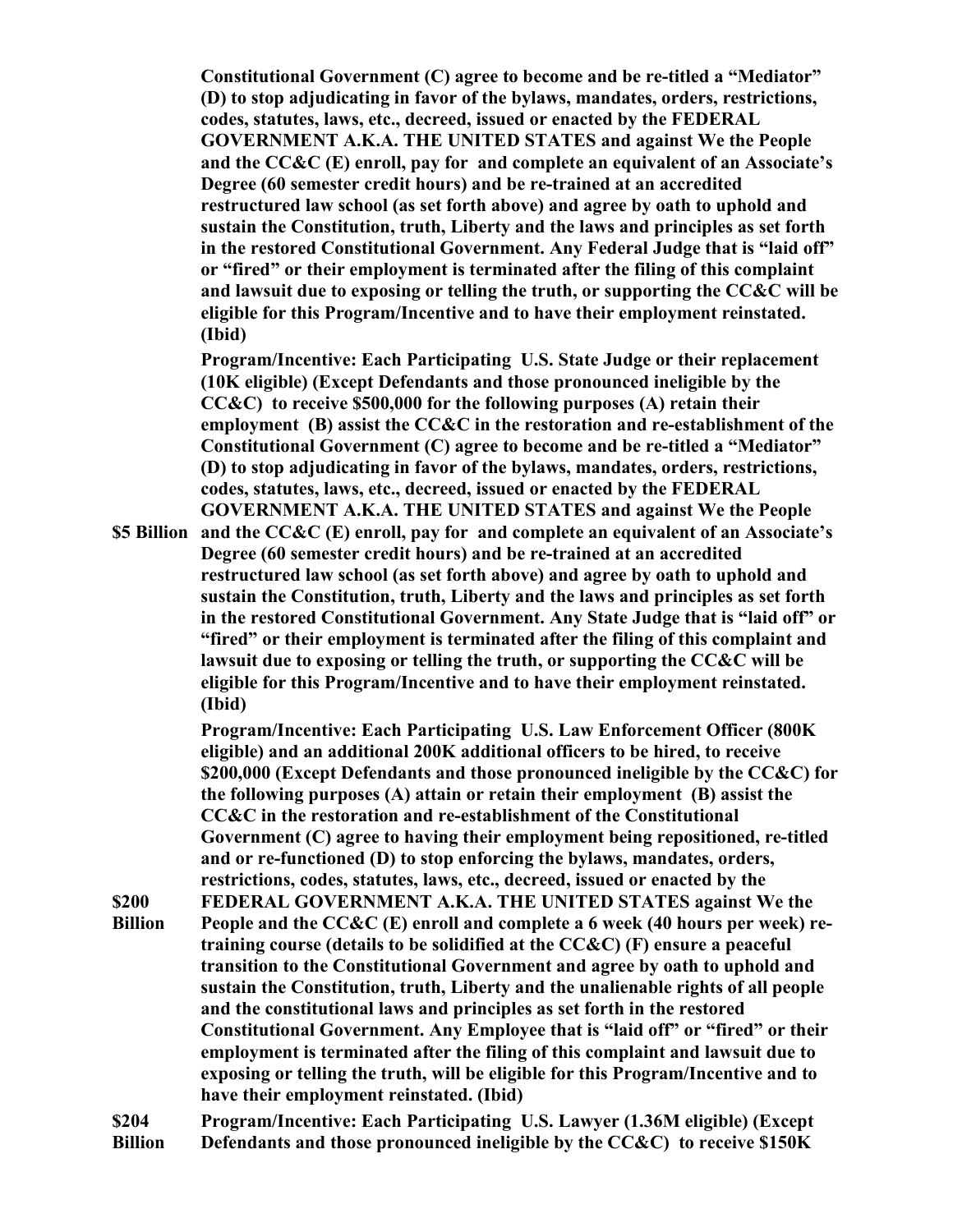|                         | for the following purposes $(A)$ assist the CC&C in the restoration and re-<br>establishment of the Constitutional Government (B) to stop practicing under the<br>bylaws, mandates, orders, restrictions, codes, statutes, laws, etc., decreed, issued<br>or enacted by the FEDERAL GOVERNMENT A.K.A. THE UNITED STATES<br>(C) enroll, pay for and complete 30 semester credit hours in a re-training<br>course at an accredited restructured law school (as set forth above) and agree<br>by oath to uphold and sustain the Constitution, truth, Liberty and the laws and<br>principles as set forth in the restored Constitutional Government. Any Lawyer<br>that is disbarred by the ABA or lose their license or is "laid off" or "fired" or<br>their employment is terminated after the filing of this complaint and lawsuit due<br>to exposing or telling the truth, or supporting the CC&C will be eligible for this<br>Program/Incentive and to have their employment reinstated. (Ibid)                                                                                                                                                                                                                    |
|-------------------------|---------------------------------------------------------------------------------------------------------------------------------------------------------------------------------------------------------------------------------------------------------------------------------------------------------------------------------------------------------------------------------------------------------------------------------------------------------------------------------------------------------------------------------------------------------------------------------------------------------------------------------------------------------------------------------------------------------------------------------------------------------------------------------------------------------------------------------------------------------------------------------------------------------------------------------------------------------------------------------------------------------------------------------------------------------------------------------------------------------------------------------------------------------------------------------------------------------------------|
| \$195<br><b>Billion</b> | Program/Incentive: Each Participating U.S. Accountant (1.3M eligible) (Except<br>Defendants and those pronounced ineligible by the CC&C) to receive \$150K<br>for the following purposes $(A)$ assist the CC&C in the restoration and re-<br>establishment of the Constitutional Government (B) to stop their accounting<br>practices, methods and procedures under the bylaws, mandates, orders,<br>restrictions, codes, IRS codes, statutes, laws, etc., decreed, issued or enacted by<br>the FEDERAL GOVERNMENT A.K.A. THE UNITED STATES (C) enroll,<br>pay for and complete 30 semester credit hours in a re-training accounting and<br>law course at an accredited school (as set forth above) and agree by oath to<br>uphold and sustain the Constitution, truth, Liberty and the laws and principles<br>as set forth in the restored Constitutional Government. Any accountant that is<br>de-certified or loses their license or is "laid off" or "fired" or their employment<br>is terminated after the filing of this complaint and lawsuit due to exposing or<br>telling the truth, or supporting the CC&C will be eligible for this<br>Program/Incentive and to have their employment reinstated. (Ibid) |
| \$200<br><b>Billion</b> | Program/Incentive: Each Participating U.S. Employee in the Fossil Fuel<br>Industry (2M eligible) (Except Defendants and those pronounced ineligible by<br>the CC&C) to receive \$100K for the following purposes (A) severance pay to<br>permanently leave their employment in the Fossil Fuel Industry and switch to<br>the hydrogen industry or another industry of their choice excluding the Fossil<br><b>Fuel Industry. (Ibid)</b>                                                                                                                                                                                                                                                                                                                                                                                                                                                                                                                                                                                                                                                                                                                                                                             |
| \$24<br><b>Trillion</b> | Donors/Incentive: Donors throughout the world incentivized to donate to and<br>fund this movement and CC&C. Value to them upon the success and settlement<br>of the Lawsuit, $CC&C = 100$ times the amount of their donation. (200 million<br>people x $$100k$ av/pay out + 20% additional for using affiliate links to donate<br>through.) (Ibid)                                                                                                                                                                                                                                                                                                                                                                                                                                                                                                                                                                                                                                                                                                                                                                                                                                                                  |
| \$25<br><b>Trillion</b> | Program/Incentive: Miscellaneous. To be worked out at the CC&C for the<br>benefit of those people we may have missed in the above sections. (Ibid)                                                                                                                                                                                                                                                                                                                                                                                                                                                                                                                                                                                                                                                                                                                                                                                                                                                                                                                                                                                                                                                                  |
| \$20<br><b>Trillion</b> | Miscellaneous Expenses of Rebuilding our Country, Funding our New Central<br>Banking System and miscellaneous projects i.e.: build coastal desalinization<br>plants and pipelines to supply water to inland states; and many other projects<br>to help this country and its people thrive. (Ibid)                                                                                                                                                                                                                                                                                                                                                                                                                                                                                                                                                                                                                                                                                                                                                                                                                                                                                                                   |
| \$2<br><b>Trillion</b>  | Program/Incentive: Each Participating Citizen of the USA who has been<br>abused, raped, trafficked or has an addiction to a substance such as alcohol or<br>drugs will be approved to go through a detox and wellness program. Up to<br>\$40,000 will be paid for by this program. Councils will lead this program and<br>will certify companies that will be approved based on the guidelines in the above<br>sections regarding U.S. Accredited Colleges or Universities and "Keep You                                                                                                                                                                                                                                                                                                                                                                                                                                                                                                                                                                                                                                                                                                                            |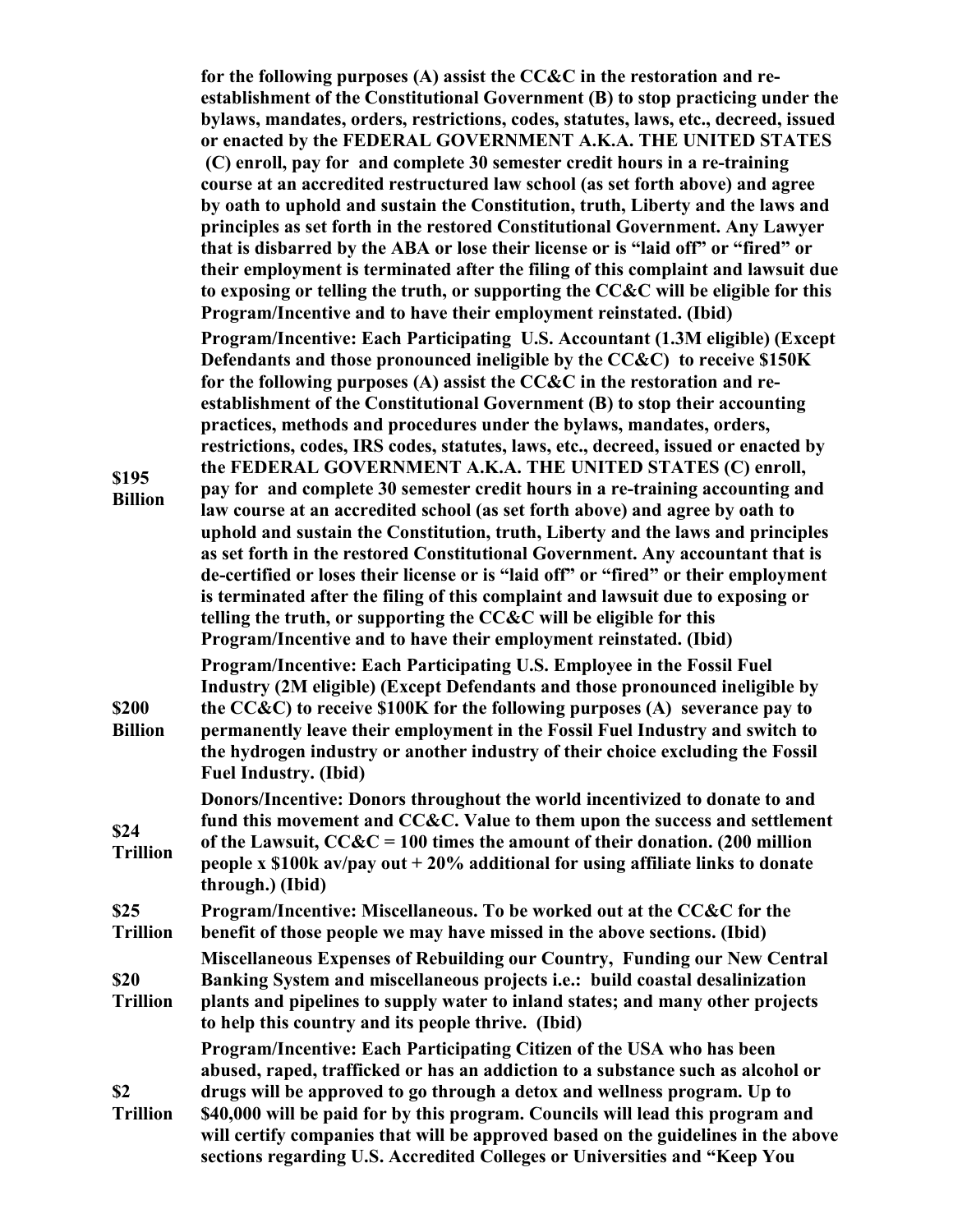| Well" practices. (Ibid) |
|-------------------------|
|-------------------------|

| \$100<br><b>Billion</b>                  | <b>Program/Incentive: Each Participating RNA/DNA Geneticist (top 100</b><br>throughout the World are eligible) to receive up to \$100 Billion after developing<br>an effective countermeasure/reversal to the DNA modifying COVID-19<br>vaccine(s). An Initial start-up allocation of \$100k will be granted to each<br>approved participant to get them started. Collaboration is strongly encouraged!<br>Those scientist(s) who pool their resources and work together will stand a<br>greater chance of obtaining the reward(s): the \$100 Billion + the accolades from<br>the World for saving millions of lives! (Ibid)                                                                                                                                                                                                                                                                                                                                                                                      |
|------------------------------------------|-------------------------------------------------------------------------------------------------------------------------------------------------------------------------------------------------------------------------------------------------------------------------------------------------------------------------------------------------------------------------------------------------------------------------------------------------------------------------------------------------------------------------------------------------------------------------------------------------------------------------------------------------------------------------------------------------------------------------------------------------------------------------------------------------------------------------------------------------------------------------------------------------------------------------------------------------------------------------------------------------------------------|
| <b>\$400</b><br><b>Billion</b>           | Program/Incentive: Those RNA/DNA Geneticists who develop the approved<br>reversing agent to the DNA modifying COVID-19 vaccine - will be eligible to<br>oversee the production and distribution of this product on a worldwide scale.<br>The end user has the liberty of choice to accept it, and will not be charged. All of<br>the costs associated with its production and distribution will be covered by the<br>new Central Bank of the restored Constitutional Government of the United<br><b>States of America. (Ibid)</b>                                                                                                                                                                                                                                                                                                                                                                                                                                                                                 |
| \$200<br><b>Trillion</b>                 | Program/Incentive: Anyone in the world who dies (200 million allocations<br>available) as an eventual result from receiving the COVID-19 VACCINE, will<br>have their heirs (limited to immediate family members) compensated \$1 Million.<br>(Ibid)                                                                                                                                                                                                                                                                                                                                                                                                                                                                                                                                                                                                                                                                                                                                                               |
| \$154<br><b>Trillion</b>                 | Program/Incentive: Miscellaneous. To be determined by the delegates at the<br>CC&C to the needs of the people of this country first and secondly to the united<br>groups of people (not the Governments) of any countries that desire to follow in<br>the footsteps of this Constitutional Convention & Court; to establish or re-<br>establish a Government based on freedom, Liberty and a true Constitutional<br>Government patterned after our original Constitution and restored<br><b>Constitutional Government. Money's will be allocated incrementally as progress</b><br>is made toward a true Constitutional Government established in these<br>respective countries. (Any group initially supported that is attempting to be<br>"wannabe dictators" or determined to have no intention of establishing a true<br>Constitutional Government will be de-funded and unsupported and another<br>group will be chosen instead to receive the incremental allocations of funds from<br>this program). (Ibid) |
| <b>TOTAL</b><br>\$500<br><b>Trillion</b> | *(Minimum). The maximum will be the grand total of assets confiscated from<br>the Defendants found guilty at the CC&C. (Ibid)                                                                                                                                                                                                                                                                                                                                                                                                                                                                                                                                                                                                                                                                                                                                                                                                                                                                                     |

# **= \*Grand Total of \$500 Trillion Dollars**

## **and**

**ALL USA DEBTS FORGIVEN: All National debt, All personal debt, All business debt, All tax debt, All loans forgiven, All mortgages forgiven** 

**= NO EXCLUSIONS!**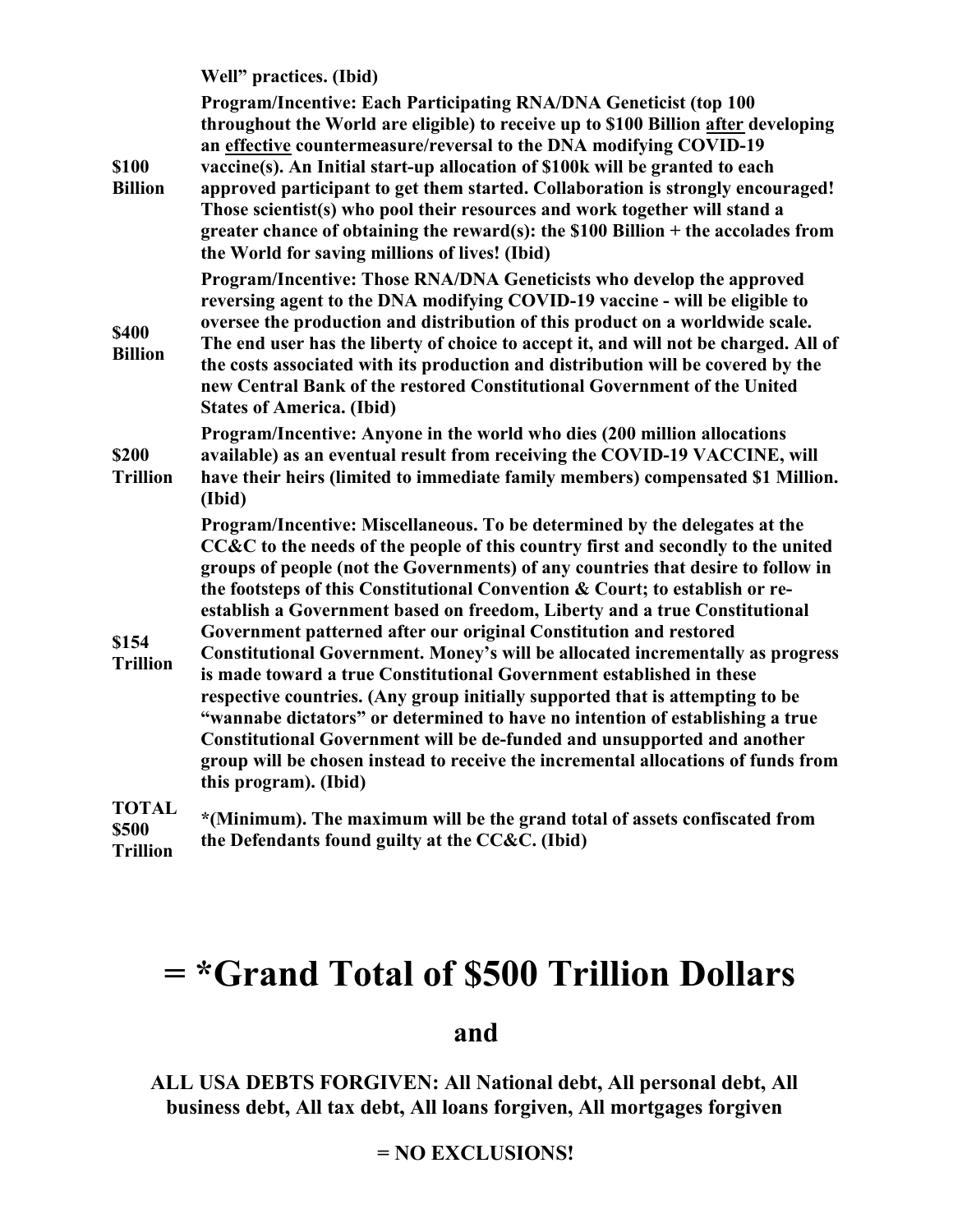### **This Court hereby orders the following Cease and Desist orders and official injunctions to be effective immediately against the Defendants and their actions; to be served upon all the Defendants as set forth below; to be made open and available for the world to view:**

Against the AMA, BIG PHARMA, the CDC, the FDA and others – the "allopathic medicine" monopoly etc. for further continuance of "disease exploitation" or "disease extortion" or "disease racketeering," in any way, shape or form.

Against the FEDERAL CORPORATION A.K.A. THE UNITED STATES ("FEDERAL GOVERNMENT"), the mainstream media and allopathic medicine for any continuance or further aiding and abetting or coverage of this false pretense fraudulent COVID-19 "Pandemic" as being true! They may report the truth about it – that it's a false pretense and fraudulent - but cannot continue to cover and or further promote a false pretense as being true.

Against the FEDERAL GOVERNMENT for any further legislation, mandates, orders, restrictions and any unconstitutional activities or aiding and abetting conspiracies or racketeers, profiteers or monopolies or any ulterior or nefarious agendas.

Against all Media sources, including but not limited to: Mainstream Media (e.g. CBS, ABC, NBC CNN, and FOX), Internet Platforms (e.g. Google, YouTube, Facebook, Instagram and Twitter), Newsprint or online news sources, etc. **to conceal, suppress, throttle down, censor or keep the truth from the people on any subject**!

Against the FDA, FTC and any and all FEDERAL GOVERNMENT agencies from "banning" "prohibiting" or "preventing" of Quantum Biofeedback Scanners, Therapies or Devices or **any natural remedies** including those efficacious treatments and remedies previously suppressed or denied the Naturopathic Industry.

Against the FEDERAL GOVERNMENT, the mainstream media and large internet platforms such as Google, YouTube, Facebook, Instagram, Twitter, and others to aid and abet the concealing, suppressing, throttling down or censoring of the truth!

Against the FEDERAL GOVERNMENT, the mainstream media and large internet platforms such as Google, YouTube, Facebook, Instagram, Twitter, and others to suppress or aid and abet the concealing of the truth about the dangerous and often deadly side effects of vaccines.

Against the FEDERAL GOVERNMENT, the mainstream media and large internet platforms such as Google, YouTube, Facebook, Instagram, Twitter, and others to suppress or aid and abet the concealing of the truth about the dangerous and often deadly side effects of pharmaceutical drugs.

Against the FEDERAL GOVERNMENT, the mainstream media and large internet platforms such as Google, YouTube, Facebook, Instagram, Twitter, and others to suppress or aid and abet the concealing of the truth or to withhold this FACT: The National Vaccine Injury Compensation Program (NVICP) was created as the only way that someone who is injured from receiving a vaccine is able to obtain compensation. The FEDERAL GOVERNMENT passed a law in 1986 that granted pharmaceutical companies "legal immunity" from lawsuits or from being sued as a result from vaccine injuries.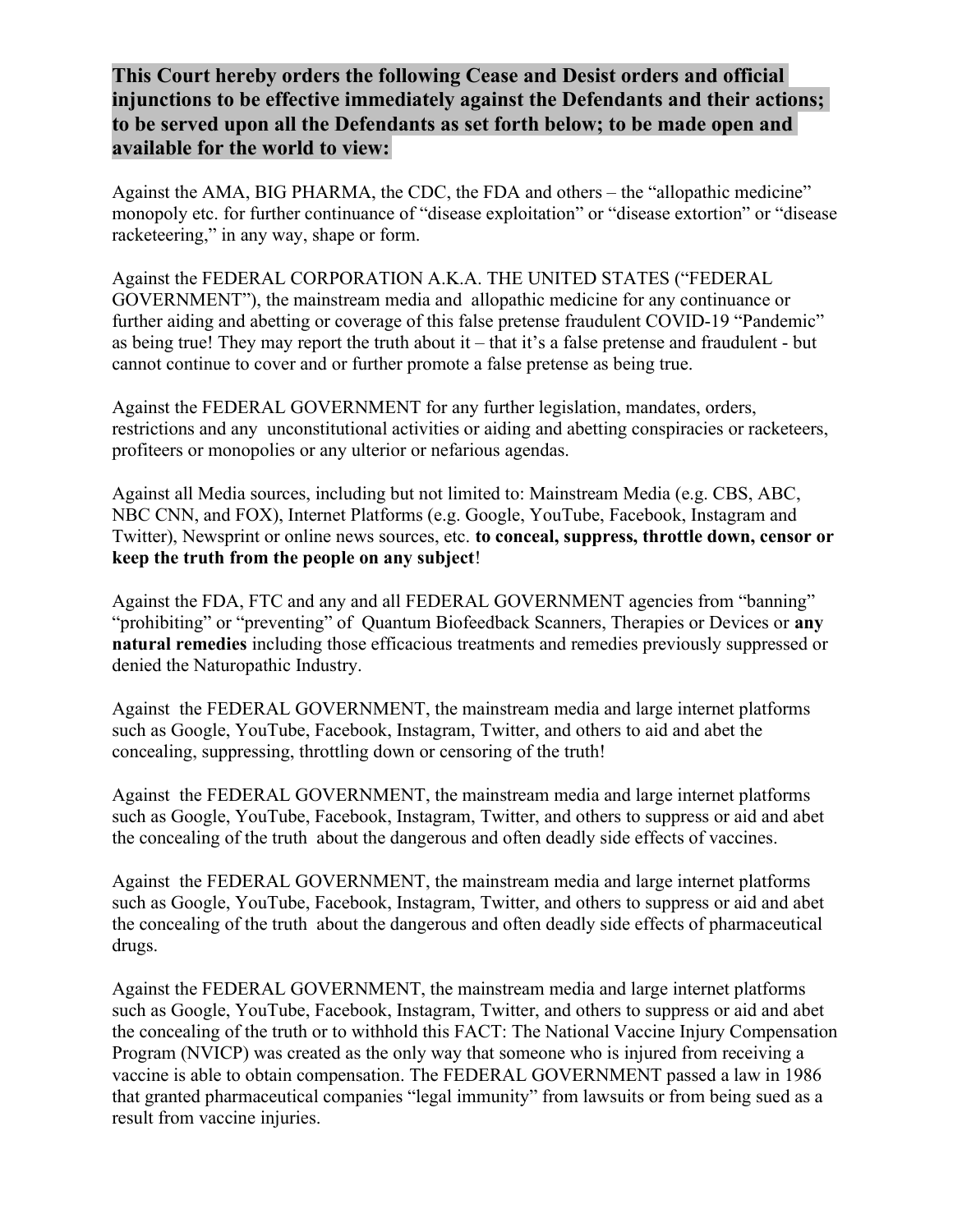Against the FEDERAL GOVERNMENT, the mainstream media and large internet platforms such as Google, YouTube, Facebook, Instagram, Twitter, and others to suppress or aid and abet the concealing of the truth or to withhold this FACT: Since 2016, this "buffer" program (NVICP), has compensated over \*\$4.6 BILLION to injured vaccine recipients and that \*this is only 1% of those reported to have been injured and compensated! The suppressing of this information is a crime against the people! It's also crimes of: fraud, obstruction of justice, obstruction of the truth and the press as well as collusion, conspiracy, aiding and abetting of a false pretense for disease profiteering and racketeering. It's knowingly subjecting people to harmful elements that cause injury for the purposes of greed. It's also legislating contrary to the original Constitution and a conspiracy against the people's welfare.

Against allopathic medicine for the further advertising of vaccines, drugs or any and all allopathic medicine until after discovery and the people of this country are fully informed about the **severe health risks and deaths associated with and caused by allopathic medicine**, its practices, products and services and many other factors to be discovered and made available to the people.

Against allopathic medicine claiming cures of any kind or the efficacy of their products.

Against the FEDERAL CORPORATION A.K.A. THE UNITED STATES ("FEDERAL GOVERNMENT") to attempt to issue or enforce any mandate, order, rule, law, etc. that attempts to force people to buy or accept a product or service - including but not limited to "Vaccines," "medications," "face masks," "social distancing," "allopathic treatments for any disease'" etc. People cannot be forced to accept, buy or use a product or service! They cannot be forced to follow "mandates, orders, and or rules and laws that are contrary to the original Constitution and Liberty! Liberty cannot be rescinded – except through legitimate due process of law as explicitly spelled out in the original Constitution!

Against the AMA, BIG PHARMA, the CDC, the FDA and others – the "allopathic medicine" monopoly - from any authority, positions, posts, leadership, employment, etc., previously extended, given or granted to by the FEDERAL GOVERNMENT in any way shape or form.

This Court orders all health departments to be closed effective immediately. No one trade association will be allowed to monopolize, dictate, govern, enforce or to act in any way regarding the people's health or monopolize the Health Care System(s) in this country.

Against the AMA, ACS, NHI, NIH, CDC, FDA, Big Pharma or any and all Allopathic Leadership from further functions or any and all activities. They will be investigated, discovered; and whistleblowers and We the People's testimonies and evidence will be gathered and will be made available to all the people of this world, and the Constitutional Convention & Court.

Upon the judgment of the Constitutional Convention  $&$  Court, the Defendants listed in the paragraph above will be defunded, de-monetized and shut down. A new Healthcare system will be established based upon a "keep you well" monthly subscription system and upon Liberty (freedom of Choice). This new Healthcare system will be a multi-health care system including but not limited to the naturopathic industry, allopathic, herbology, quantum frequency, essential oils, chiropractic, holistic, ayurvedic, acupuncture, aromatherapy, aura healing, chakra, craniosacral, energy, light, massage, osteopathy, qigong, reflexology, reiki, shiatsu, tibetan, traditional, tui na, and yoga, etc.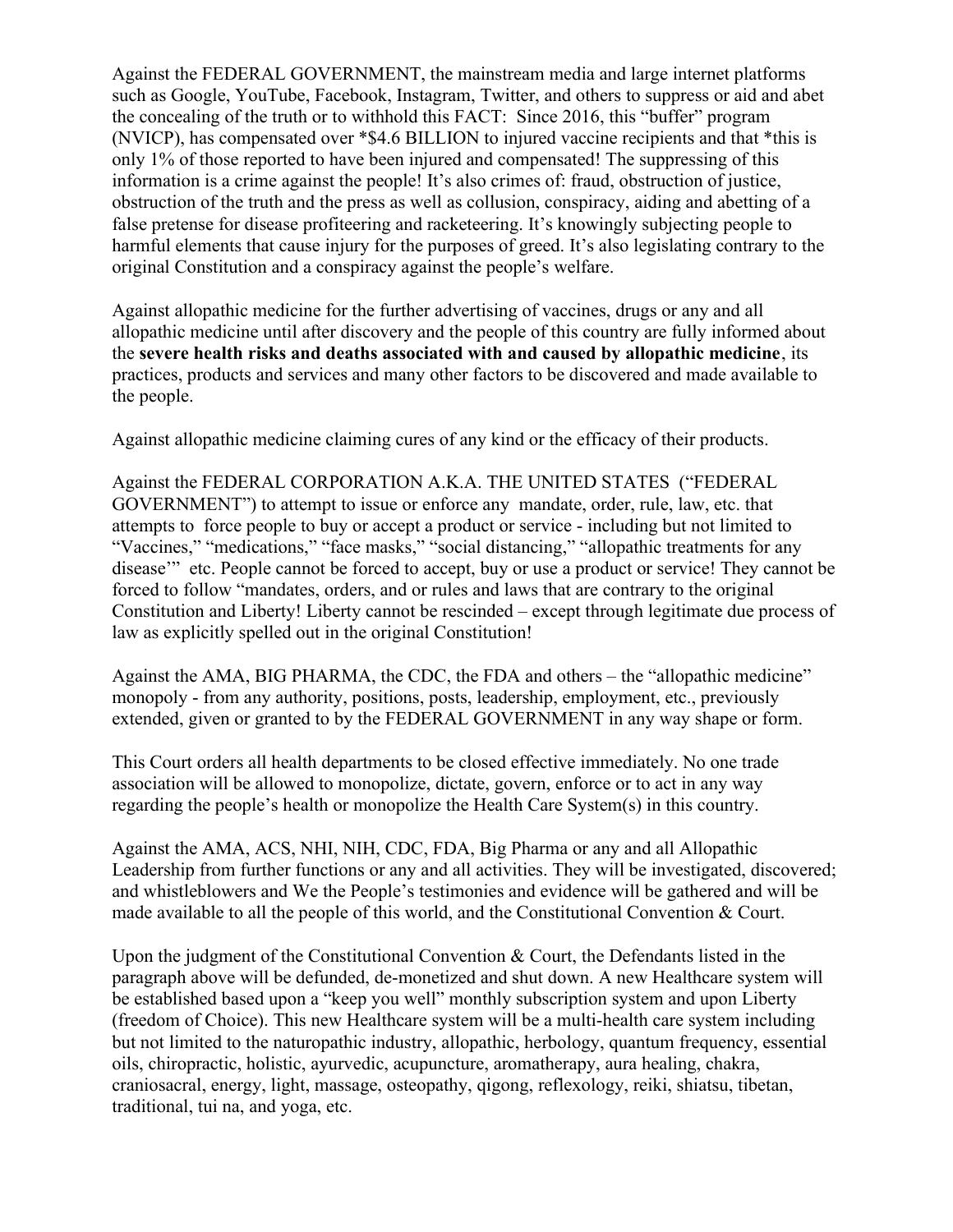By order of this Court, the AMA, BIG PHARMA, the CDC, the FDA and others – the "allopathic medicine" monopoly are required to disclose to We the People and all allopathic patients of the health risks associated with their products and services; that they have other options outside of allopathic medicine and **that this information has not been previously disclosed to them.**

Against allopathic medicine from preventing doctors, nurses and pharmacists from recommending natural products and services to their patients or customers.

Against the government and or allopathic medicine from preventing doctors, nurses and pharmacists from merging their practices with Naturopathic Industry practitioners, or from implementing natural practices, products and service into their practices.

Against the Health Insurance industry from being prevented from or paying for Naturopathic practitioners or their products and services.

Against all of the Defendants, et al., that attempt to or actually restrict, abridge, infringe, prevent, harass or prohibit the free exercise of speech, peaceable assembly, religion **or any other rights guaranteed** by the Constitution for the United States.

Against any and all anti-competitive behavior on the part of the FEDERAL GOVERNMENT, Big Oil, Big Pharma, the AMA or any defendant listed in this lawsuit, et al. that will hinder inventions, products and services of efficaciousness from coming to fruition.

Against the FEDERAL GOVERNMENT, et al., to attempt to or actually prevent automakers or engine makers, furnace companies, generator companies or any or all products that use "fuel" from designing, inventing, implementing and or using of hydrogen fuels in their products or services.

Against all prevention or harassment by any defendant, et al., used to hinder honest people or honest businesses trying to use, buy or sell natural products or services, or free or alternate energy devices, or alternative fuels.

Against any defendant to continue the production, distribution or selling of Genetically Modified Seeds or the selling of unnatural chemical based pesticides.

Against anyone or any defendant adding Fluoride to the Water Supplies in this country and or to any other products or services for human use or consumption.

Against the IRS: The IRS is ordered to cease all activities including but not limited to audits, collections, harassments or contact to the people except in the case as agreed upon by the Constitutional Convention & Court; for example: sending money to the people after the Constitutional Convention & Court is successful and the distribution of the incentives are allocated.

Against the 5G Network companies (defendants) for any and all activity related to 5G - until full discovery has been made and the people know of the severe health risks of high frequency and or microwave networks and other factors to be discovered.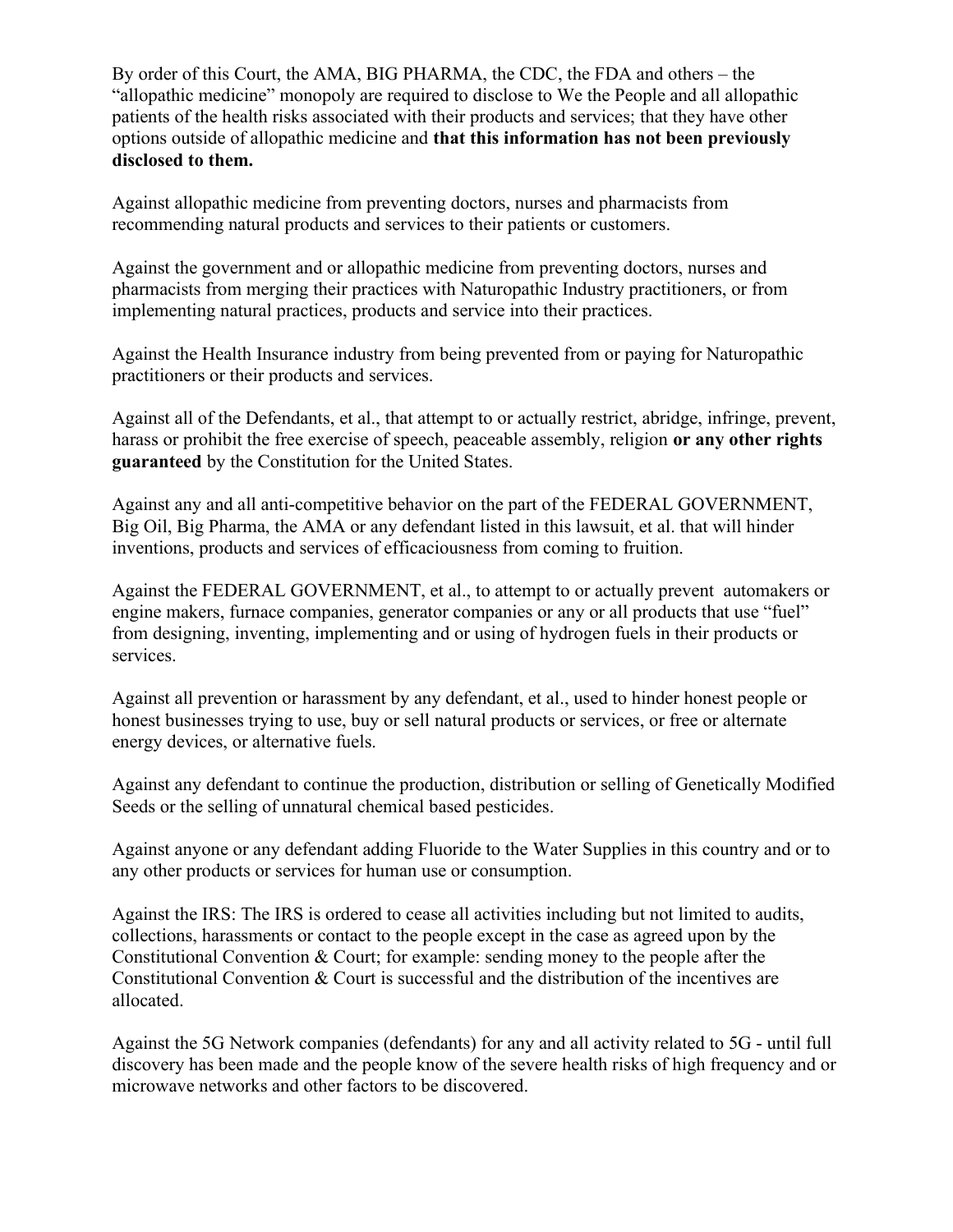Against the FEDERAL GOVERNMENT or any Defendant, et el., to participate in **any form of bribery**; the giving, paying or the receipt of; including but not limited to lobbying, PAC'S, Foundations, gifts, perks, etc. to anyone in the FEDERAL GOVERNMENT.

Against the FEDERAL GOVERNMENT to attempt to hold or to hold any elections. This Court, We the People have revoked the FEDERAL GOVERNMENT's authority; they no longer can hold elections. This Court, We the People hereby stipulate that any elections must be done in accordance and as set forth in Chapter 7: Under New Management of Scott Workman's book "MAP OF THIEVES," ie: through a council system.

This Court orders each state and territorial legislature of these United States of America to obey the demand of the majority of the people in their respective states and territories to pass a resolution to call for a Constitutional Convention & Court and to elect Delegates for the said Constitutional Convention & Court by the vote of the people of each respective state and territory in accordance with and as set forth in Chapter 5: Convention-al Wisdom of Scott Workman's book "MAP OF THIEVES."

Against the FEDERAL GOVERNMENT to attempt to or to pass or enact any law, code, statute, rule, act, protocol, mandate, quarantine or executive order. The only authority given to the CORPORATION, the "FEDERAL GOVERNMENT" by We the People; this Court is temporary and is only the authority to maintain the basic functions of the government until such time as the Constitutional Convention is held and the states ratify their actions and the Constitutional Government is fully restored.

Against anyone and or any defendant from attempting to suspend the Liberty of any individual or the people collectively without due process as required by the original Constitution.

Against the FEDERAL GOVERNMENT or any defendant or et al., that attempt to or actually issues GAG orders or to hinder the truth in way, shape or form or any violation of the original Constitution including but not limited the First Amendment. The people, the press (all Media), everyone, shall have free access to all discovery documents, court documents, previously classified documents, testimonies of whistleblowers, and all proceedings and reporting of said documents and proceedings.

Against the FEDERAL GOVERNMENT or any defendant or et al., for attempting to or actually redacting, altering or hiding, destroying or attempting to hide or limit the information demanded by We the People. Classified documents shall NOT be excluded in discovery. ALL documents classified or otherwise requested SHALL be immediately provided by ALL defendants, NO EXCEPTIONS!

Against the FEDERAL GOVERNMENT or any defendant or et al., for attempting to or actually preventing or prohibiting the free exercise of speech, peaceable assembly, religion or any other unalienable right or of the press to cover or report on any subject.

Against the FEDERAL GOVERNMENT or any defendant or et al., that attempts to or actually coerces, bribes, pull funding or pull the "licenses," of any media, internet, platforms etc. from publishing or posting the free flow of information to the people.

Against the FEDERAL GOVERNMENT or any defendant or et al., for the immediate Cease and Desist of all lobbying or any form of bribery or influence buying or selling or money exchange via any vehicle, method or modality such as but not limited to Political Action Committees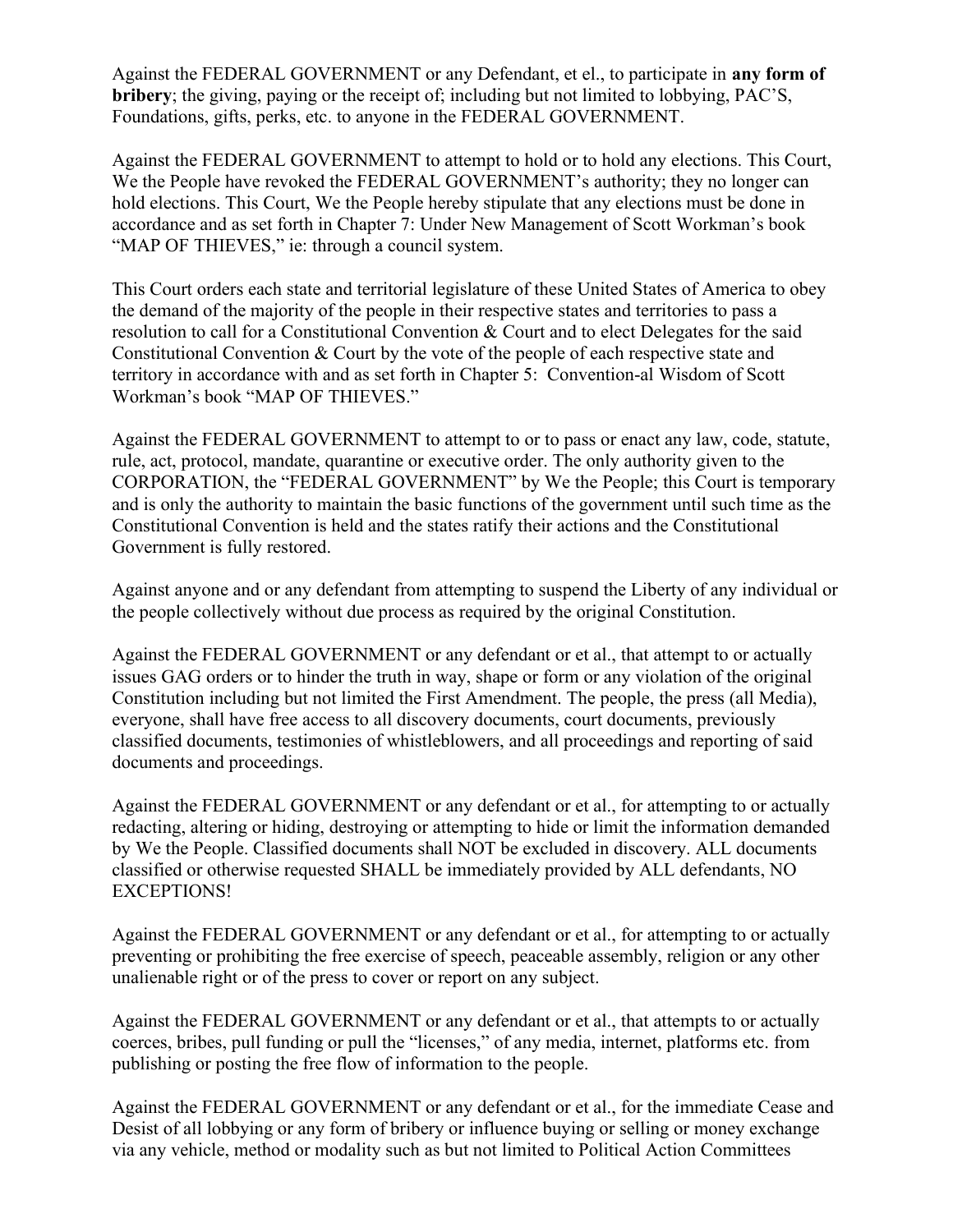(PACs), Foundations, Corporations, Trusts or any form of gift giving or receiving to **anyone** in Government or anyone running for office in government! A maximum cap of \$3,500 per year per biological individual (does not include legal fictions such as Corporations, etc) may contribute in the form of Campaign Contributions, period!

**This Court orders that no defendant is exempt** from the requirements of full disclosure including but not limited to the FEDERAL RESERVE BANK and the entire FEDERAL GOVERNMENT, et al.

**This Court orders that no Defendant** will receive ANY benefit from this lawsuit ie: Settlement Allocations, Money, Damages or be able to participate in incentive programs etc. as listed in the allocation breakdown section of this Complaint.

**This Court orders** that anyone, including but not limited to the FEDERAL GOVERNMENT or any Defendant et al., and all others: friends, alliances to, or supporters of the Defendants in this lawsuit; who after this complaint has been commenced, who attempts to or actually suppresses, quashes, orders, legislates, etc., against the truth, We the People, this Court, this Lawsuit or the Constitutional Convention & Court or who continue on in any misbehavior, unconstitutional activities, conspiracies or fights to continue on the false pretense unconstitutional anti-liberty agenda of the FEDERAL CORPORATION A.K.A THE UNITED STATES A.K.A. the FEDERAL GOVERNMENT, et al.; that enables and or supports the Defendants, will be added to the list of Defendants in this complaint and lawsuit; will be subject to all the consequences listed herein including but not limited to loss of employment, assets and possessions and will be prosecuted to the fullest extent by the Constitutional Convention & Court and will lose the ability to participate in the program/incentives as listed in the allocations breakdown section of this complaint.

**This Court orders** that all defendants are equally accused, complicit and liable in the overall aggregate complaint, however, some defendants may bear an unequal share of the final monetary penalties i.e.: The Federal Reserve Bank.

#### Discovery:

**This Court orders** the FEDERAL GOVERNMENT and all defendants to produce the following documents for discovery and for investigation by We the People and the Constitutional Convention & Court: Copies must be sent by email in a preserved quality compressed and readable pdf file format to the email address listed on this Complaint and Lawsuit. All Documents must be received within 160 days of the commencement of this lawsuit: **all documents must be unedited and unredacted; No Exceptions.** Any attempts to claim exemptions or immunity or to invoke a FEDERAL LAW such as "Classified Documents Laws" or "Privacy Laws" are unlawful as declared by this Court. Such a defense or posturing is immediately dead on arrival (DOA), null and void and of non-effect since We the People have revoked your jurisdiction. You have no jurisdictional standing. You are under the jurisdiction of We the People, this interim Constitutional Government and Constitutional Convention & Court. None of your fraudulent FOREIGN CORPORATION laws, codes, statutes, mandates, executive orders, regulations, etc. have any effect.

This Court demands all of the case files and all documents related to the case files of the people who have been listed to have died from or died from the claimed complications due to the socalled COVID-19 "Virus."